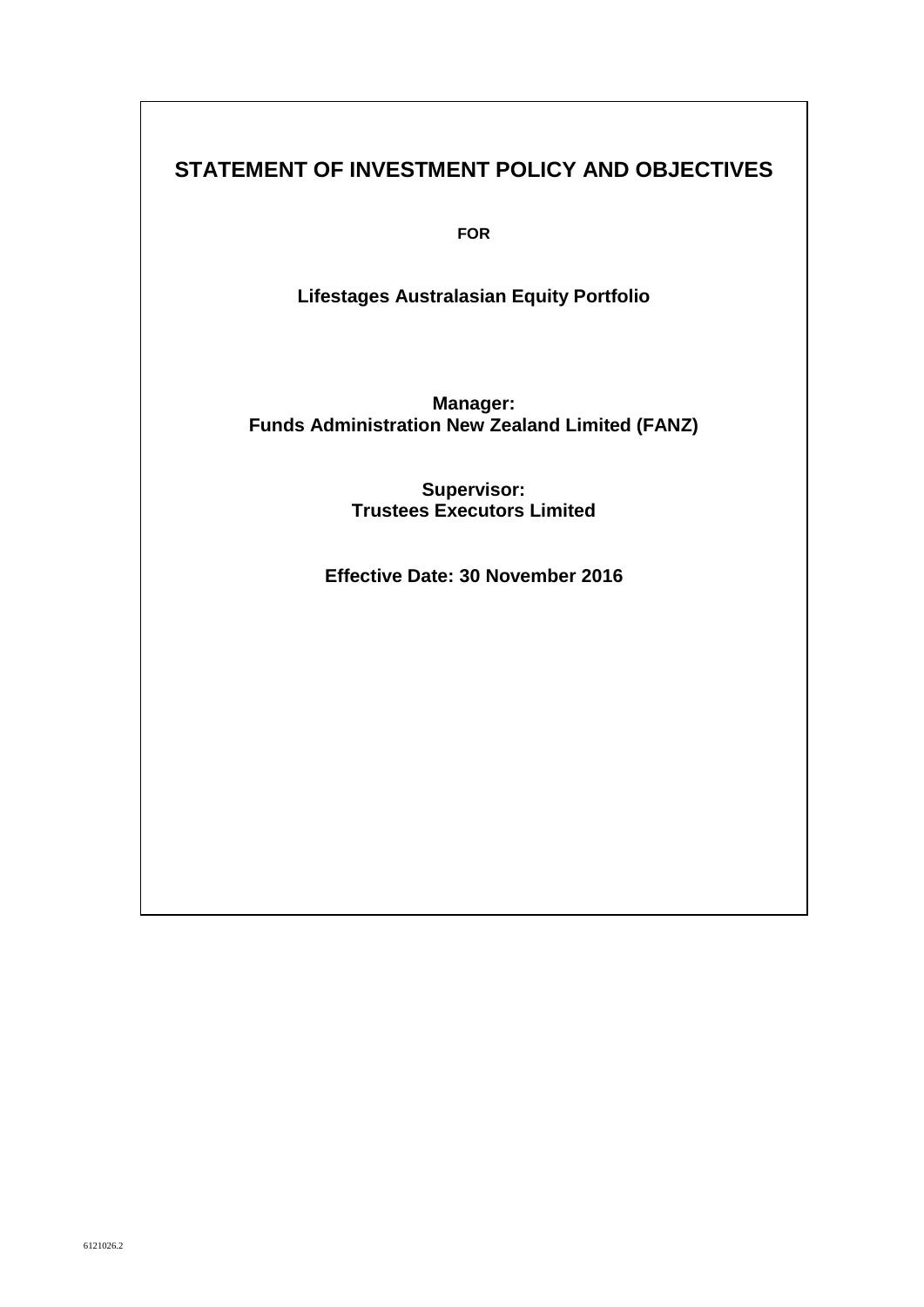## **Introduction and description of Fund**

This statement of investment policy and objectives ("**SIPO**") takes effect from 30 November 2016 and has been prepared for the Lifestages Australasian Equity Portfolio (the "**Fund**"). This SIPO replaces the previous SIPO for the Fund dated 1 October 2015.

The Fund is a registered managed investment scheme under the Financial Markets Conduct Act 2013 ("**Act**"). It forms part of the Lifestages Investment Funds, a suite of registered managed investment schemes, governed by a master trust deed, and managed by Funds Administration New Zealand Limited (referred to as "**we**", "**our**", and "**us**" in this SIPO).

The Supervisor of the Fund is Trustees Executors Limited ("**Supervisor**").

Within our organisation, the Executive Director is responsible for ensuring the SIPO is implemented and monitoring that implementation during the investment cycle (see section 8).

This SIPO sets out the following details with respect to the Fund:

| 1.  |  |
|-----|--|
| 2.  |  |
| 3.  |  |
| 4.  |  |
| 5.  |  |
| 6.  |  |
| 7.  |  |
| 8.  |  |
| 9.  |  |
| 10. |  |

Our Investment Strategy for the Fund is contained in sections 3 to 7.

In the event of conflict between the provisions of this SIPO and the master trust deed ("**Trust Deed**") or deed of establishment ("**Establishment Deed**") for the Fund, the provisions of the Trust Deed or Establishment Deed (as applicable) will prevail.

An explanation of the terms used in this SIPO is provided in the final section of this SIPO.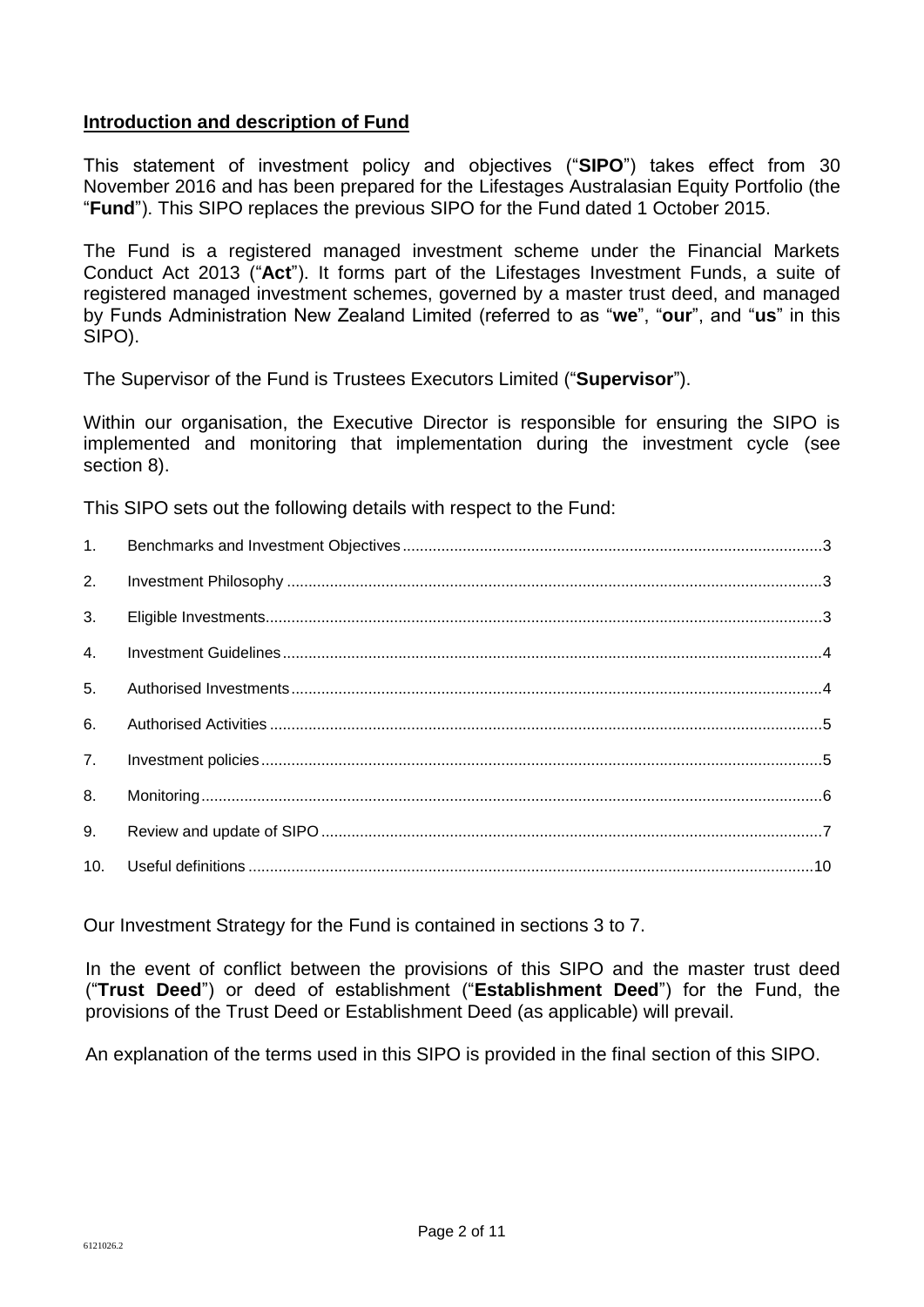## **1. Benchmarks and Investment Objectives**

- 1.1. **Benchmark:** The benchmark asset allocations and indices for the Fund ("**Benchmark**") are:
	- (a) **5% NZ Cash:** NZX NZ 90 Day Bank Bill Index
	- (b) **65% New Zealand Equities:** S&P/NZX 50 Gross Index
	- (c) **30% Australian Equities:** S&P/ASX 300 Accumulation Index in NZD**.**

# 1.2. **Investment objectives:**

The Fund's investment objectives are:

- (a) To achieve capital growth and returns over the long-term.
- (b) To provide a gross return above the return of the composite Benchmark, with net dividends reinvested, on a rolling three-year basis i.e. before tax, fees, and other expenses.
- (c) To produce a competitive investment return relative to the relevant peer group (see 'Monitoring' below).
- 1.3. **General description of investments:** The Fund will invest primarily in a broad spread of New Zealand and Australian equities.

## **2. Investment Philosophy**

- 2.1. We have developed the investment strategy for the Fund with reference to investors who are seeking a fund that aims to achieve capital growth and returns over the long-term through investment in New Zealand and Australian equities. The Fund invests in large cap New Zealand and Australian equities and is designed to provide investors with a core holdings of equities in these markets. We believe that markets are largely efficient, and engaging in active management or speculating in concentrated positions is only likely to increase volatility and costs.
- 2.2. The level of investment risk accepted will be in line with the overall risk profile of the leading indices of the New Zealand and Australian equity markets which will be reflected in the selection of securities within the Fund.
- 2.3. The Fund is designed to provide investors with a core risk exposure to Australasian equities. The Fund is designed to be consistent with our overall investment philosophy and approach to equity investing.
- 2.4. The Fund offers a multi-manager approach to equity investing by providing access to a number of Australasia's most experienced equity investment teams.

# **3. Eligible Investments**

As at the date of this SIPO, the Fund (through its underlying managers) will only invest in the following security types

3.1. Deposits, transferable obligations or other debt obligations of or guaranteed by a 'registered bank' under the Reserve Bank of New Zealand Act 1989 whose short term rating is at least A1 with a maturity of no more than 180 days at time of purchase. Floating rate notes with a final maturity of more than 180 days are not authorised (irrespective of the frequency of rate setting).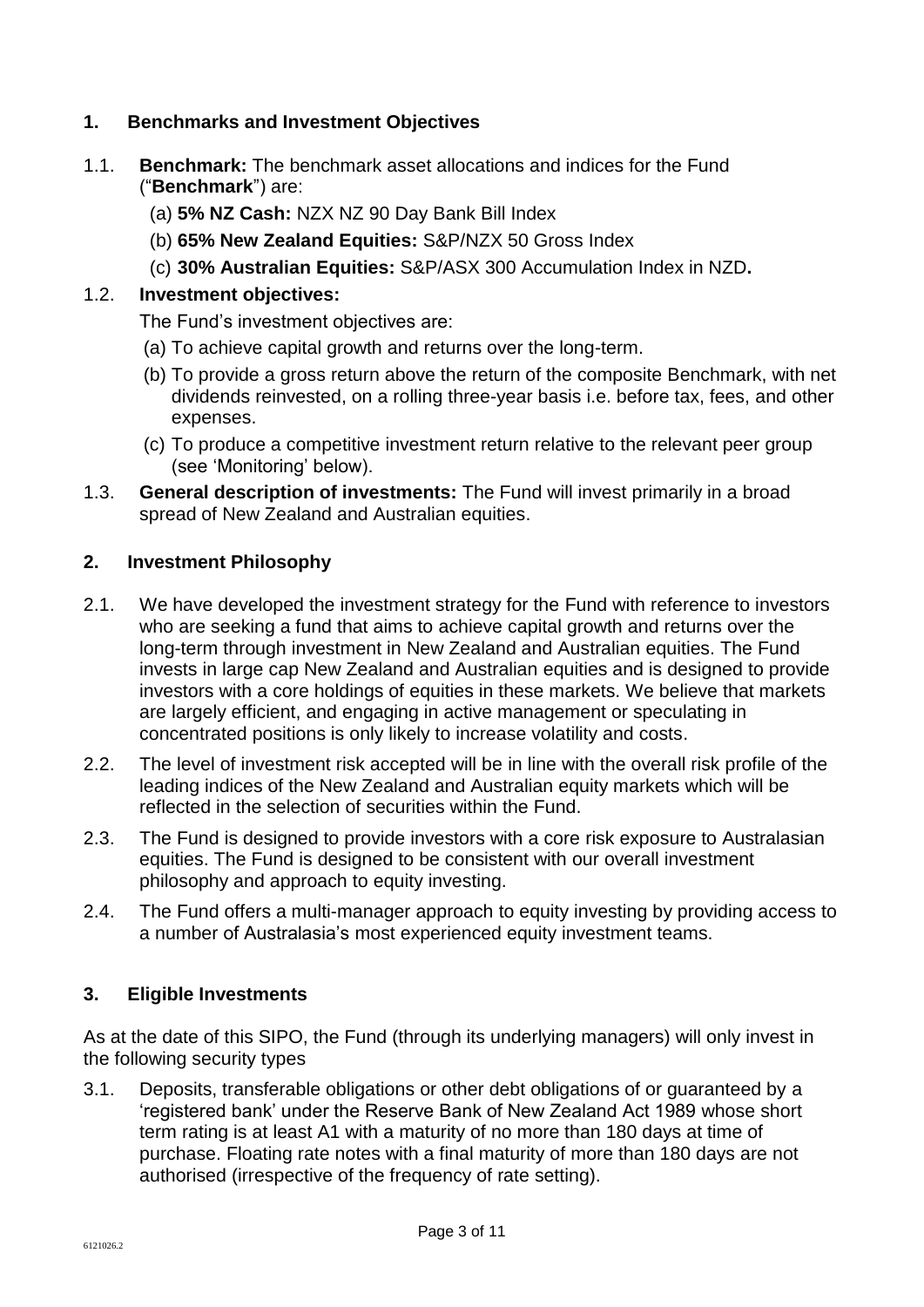- 3.2. Shares issued under New Zealand or Australian legal jurisdiction of companies listed and traded on a recognised stock exchange or other trading system.
- 3.3. Derivative contracts, where the underlying risk relates to the shares referred to in 3.2. Eligible derivative contracts include interest rate futures, options, interest rate swaps, and credit default swaps. Options, swaps and credit default swaps must be entered with a counterparty with a minimum long-term credit rating of AA- and a current industry standard (International Swaps and Derivatives Agency) agreement must be in place between the counterparty and us or the underlying manager. The market value of the exposure must be fully covered by cash or backed by liquid physical assets.

Derivatives are to be measured on a notional face value basis and may not exceed 100% of the net market value of the Fund's investment portfolio.

Investment in collateralised debt obligations and collateralised loan obligations are not permitted.

Where an entity or an issuer is rated, that rating shall be by an internationally approved rating agency such as Standard & Poor's (or other rating agency acceptable to the Supervisor).

The eligible investments may change in the future (see section 5 below).

## **4. Investment Guidelines**

- 4.1. **Liquidity:** A minimum 2% of total assets must be held in highly liquid securities. Highly liquid securities are on-call Cash, NZ Government securities with less than 5 years to maturity and Bank Reverse Convertible Debentures with less than 6 months to maturity.
- 4.2. **Ranges:** The benchmark asset allocation ranges outlined in Table 1 are not to be exceeded.
- 4.3. **Hedging:** The Fund's Australian dollar exposure is not hedged to the New Zealand dollar (although this can change in the future).
- 4.4. **Derivatives:** Derivatives may be used as a risk management tool where underlying investments create an overall portfolio exposure that we determine to be undesirable. It is envisaged that derivatives will not be used in the normal course of business. While derivatives may be used at our sole discretion, we will advise the Supervisor of any decision to do so, explaining the investment rationale and anticipated duration of the holding period of derivative contracts entered into.

## **5. Authorised Investments**

The universe of authorised investments for the Fund is set out in its consolidated Establishment Deed dated 1 November 2016, as amended from time to time. Investments may be made by direct investment or by investments in underlying funds.

The underlying managers currently accessed are available in the most current Fund Update on the Fund's managed investment schemes register entry with the Registrar of Financial Service Providers at [www.companiesoffice.govt.nz/disclose.](http://www.business.govt.nz/disclose)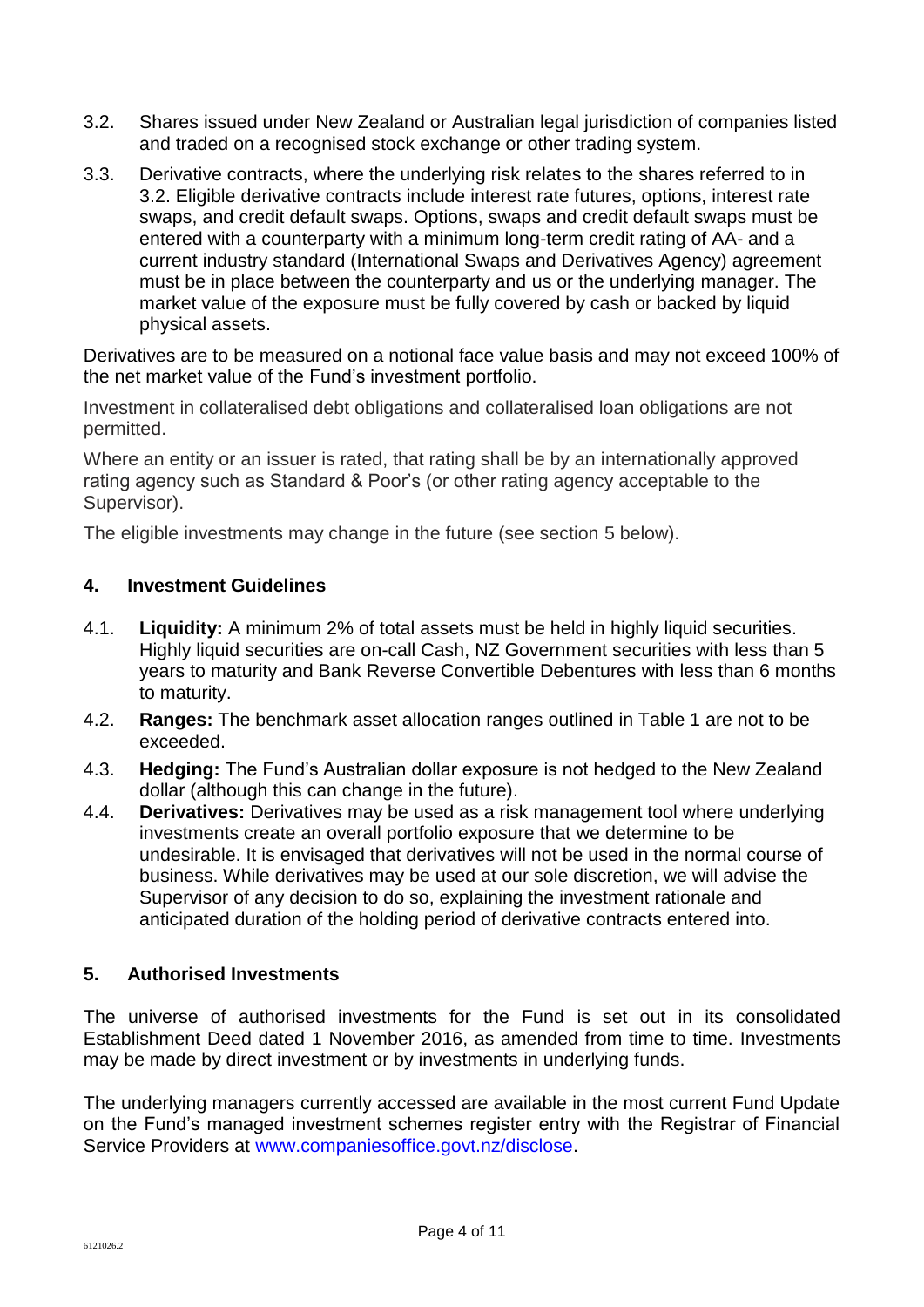#### 5.1. **Exposure**

|                            | <b>Benchmark asset</b><br>allocation % | Usual range % |
|----------------------------|----------------------------------------|---------------|
| New Zealand Cash           |                                        | $2 - 10$      |
| New Zealand Equities       | 65                                     | $55 - 75$     |
| <b>Australian Equities</b> | 30                                     | $20 - 40$     |

#### **Table 1. Benchmark asset allocations and ranges**

Other than as outlined in the table above, there are no limits on the nature or type of investments that may be made, or on the proportion of each type of asset invested in. However any breaches of these limits will result in breach of the Limit Breaks Policy and require action as provided by section 167 of the Financial Markets Conduct Act.

- 5.2. **Managed Funds**. Investment in managed funds which achieve essentially the same ultimate exposure as would have been achieved by directly held securities, with the relevant benchmark asset allocation and ranges flowed through to any managed fund exposure.
- 5.3. **Cash**. Cash is generally held in the Fund's bank account, for cashflow management. Any other cash investments will be made by way of direct investment in unsecured deposits with SBS Bank, or with other registered banks or financial institutions pending investment into other assets.

All transactions will be undertaken through recognised market participants. For domestic transactions no settlement risk will be taken. For international transactions dealing only with entities whose short-term credit rating is at least A1 will minimise settlement risk.

## **6. Authorised Activities**

The Fund may undertake the following other activities in carrying out its investment strategy:

- 6.1. **Securities Lending**. The Fund is authorised to lend up to 20% of its Gross Asset Value (as defined in the Trust Deed) to 'A' rated counterparties.
- 6.2. **New Issues**. Underwriting new issues of authorised debt and share issues.
- 6.3. **Borrowing**. As provided by clause 23.12 of the Trust Deed, the Fund is authorised to borrow up to 25% of its Gross Asset Value to invest in Authorised Investments, subject to the consent of the Supervisor.

## **7. Investment policies**

#### 7.1. **Liquidity**

Sufficient liquidity will be held to cover reasonably anticipated redemptions of units in the Fund and, if necessary, there is a general authorisation to borrow up to 5% of the market value of the Fund to cover settlement requirements. Such borrowing will be for a maximum period of 15 business days and in each instance the Supervisor will be advised. The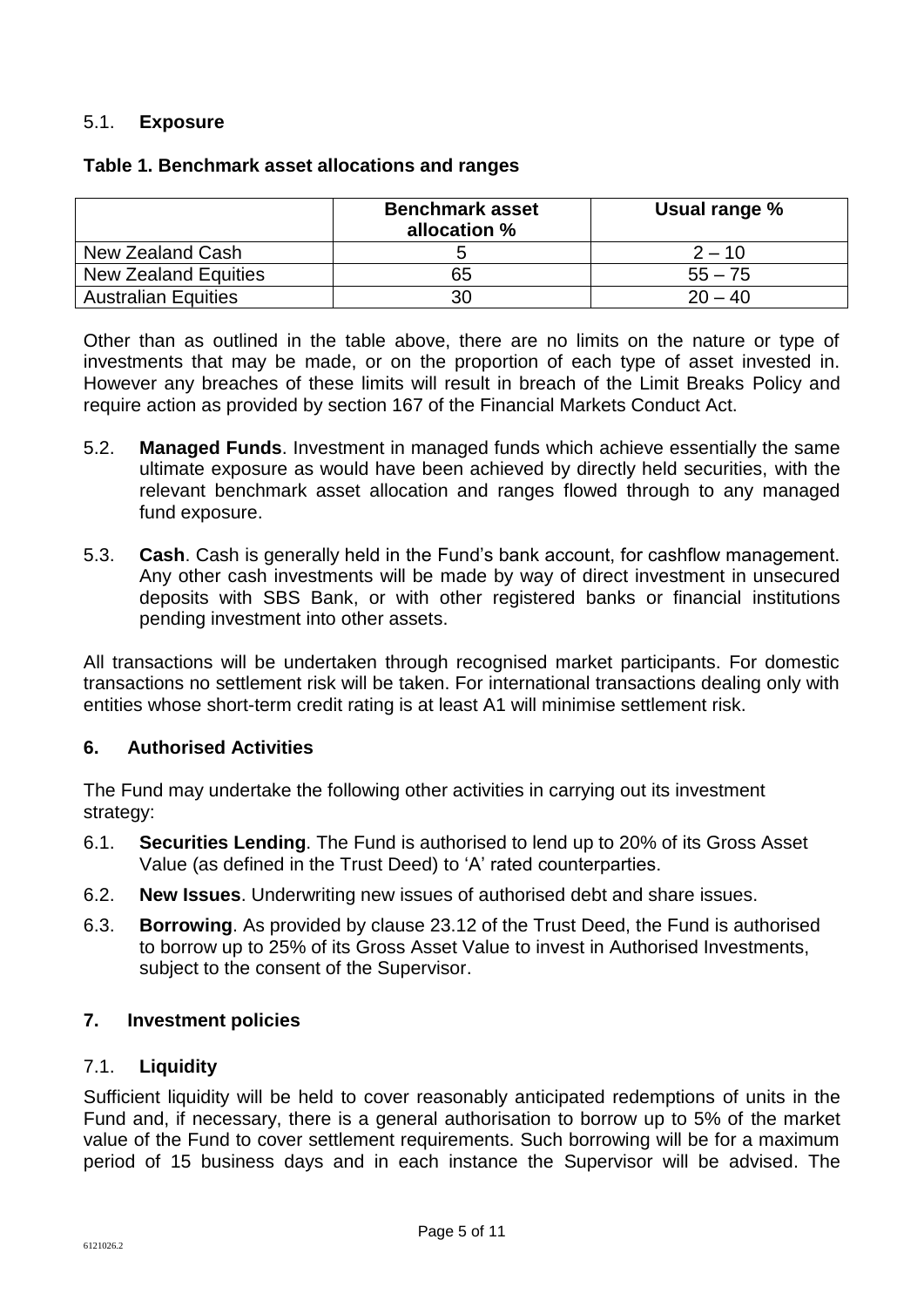Supervisor may at any time require that no further borrowing shall be undertaken in respect of the Fund.

# 7.2. **Valuation**

The purchase price of securities entering the Fund will include purchase brokerage and sale values will be after brokerage has been deducted.

For assets under outside management, periodic valuation will be based on latest market prices (for equities the last sale and for bonds the mid-price). Deposits with banks and building societies will be valued at book value plus accrued interest. In the case of securities whose latest market price or yield is more than 5 business days old at least two broker opinions will be sought and the average of these will be the price for valuation purposes.

The valuation formula will include a provision for tax, supervisor fees, management fees, an estimate of other ongoing fees, costs and expenses, any exceptional fees and estimated disposal costs in order to establish the true 'cash' value of the Fund. For exiting and new unit holders this will be the basis of their exit and issue unit price respectively.

## 7.3. **Derivatives**

Derivatives may not be used to leverage the Fund, or if the effect is to increase the portfolio risk beyond what it would have been had the Fund comprised only directly held securities. That is, there will be no gearing effect and any derivative positions will be backed by physically held positions at the time that the risk on any derivative arrangement commences. It is accepted that during the term of a derivative arrangement some mismatch may occur between the value of the derivative and the value of its underlying security or portfolio position (up to a maximum of 10% either side of the market price).

#### 7.4. **Tax**

The Fund is currently taxed as a Portfolio Investment Entity ("PIE") and as such complies with the relevant tax rules for PIEs.

#### 7.5. **Related Party Transactions**

Transactions with related parties of us or the Supervisor are permitted, provided such transactions are permitted under the Trust Deed and the Act (where applicable). The key constraint is that such transactions must be entered into on ordinary commercial arm'slength terms. The Supervisor may also impose other terms on related party transactions from time to time.

## 7.6. **Hedging**

The purpose of Australian investment is diversification of markets rather than diversification of currencies. It is accepted that international market diversification will entail additional risk arising from foreign currency exposure. As practicable, the foreign currency risk will not be removed by currency hedging.

#### **8. Monitoring**

8.1. We will review the performance of the Fund and the underlying investment managers quarterly. This review will compare the return of the Fund and each component of its portfolio against the relevant Benchmark over the quarter. There will also be a Fund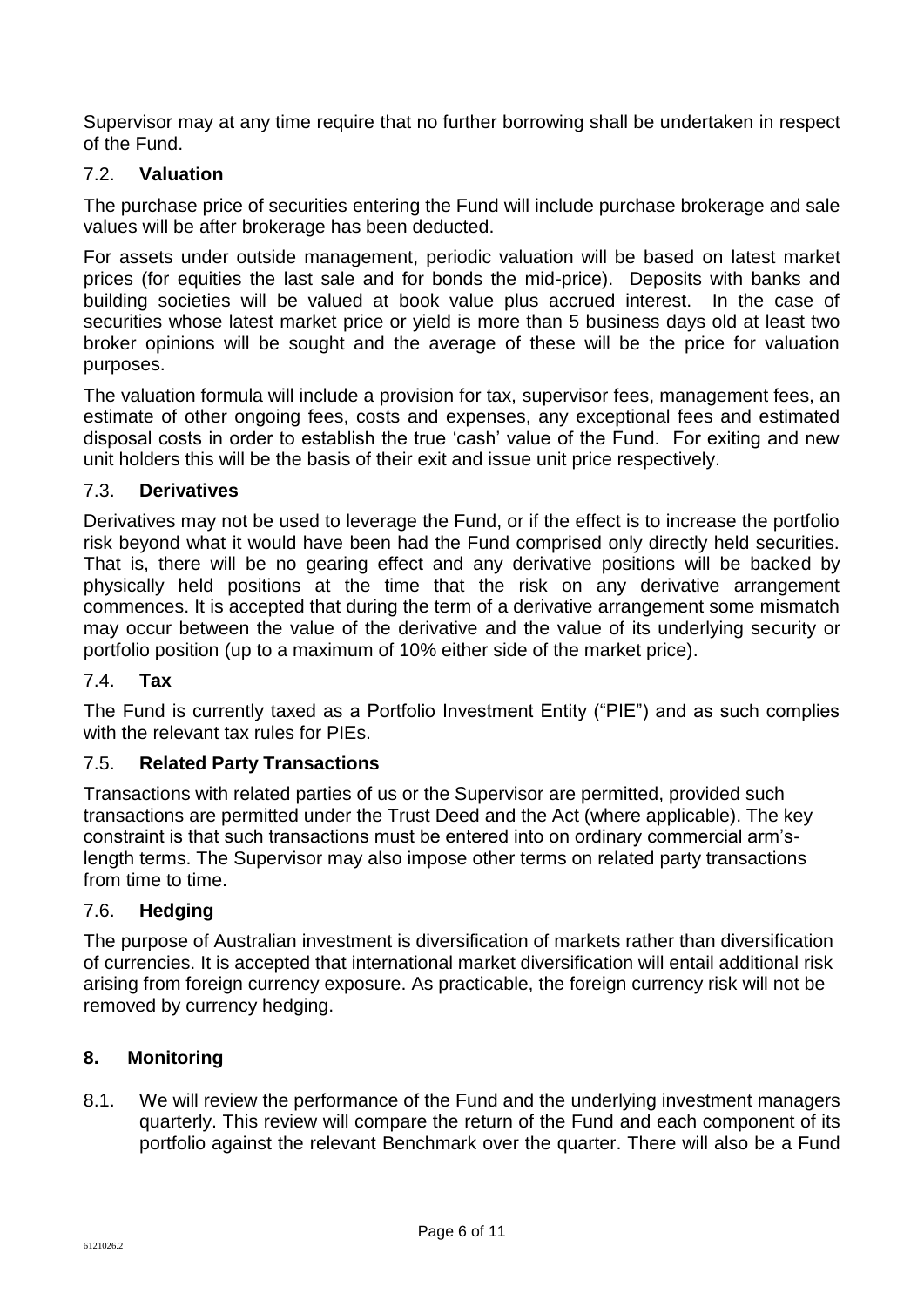review, at least annually, against its peers as determined by the FANZ Investment Committee, with input from the Supervisor where appropriate.

- 8.2. The performance standard expected to be observed is that the Fund's return over the period will be within the top two quartiles based on its respective universe of funds (i.e. the range of funds identified as peers of the Fund).
- 8.3. If performance does not meet this standard, the reason for the under-performance will be identified and appropriate action recommended.
- 8.4. Where two or more managers are responsible for the investment management of a specific part of the Fund, rebalancing between them will be through cash flows rather than from a periodic formal rebalancing.

## **9. Review and update of SIPO**

The SIPO will be reviewed and updated from time to time. The most current version of the SIPO is available on the Fund's managed investment schemes register entry with the Registrar of Financial Service Providers at [www.companiesoffice.govt.nz/disclose.](www.companiesoffice.govt.nz/disclose)

## 9.1. **Review of the SIPO and investments generally**

The SIPO will be reviewed from time to time by us and the Supervisor, and at least annually. An ad hoc review of the overall SIPO may be triggered by any of the below events occurring.

We review all investments on a quarterly basis. Performance is measured against appropriate benchmark indices. Where an underlying fund's performance is consistent with its mandate and in line with broad style and/or asset class returns, no further action will generally be taken.

However, an investment/underlying fund may be flagged for 'enhanced due diligence', and subjected to a higher degree of scrutiny for any one or more of the following reasons, where applicable:

- A change in the primary underlying manager/issuer
- A significant change in an underlying manager's or issuer's majority owner or ownership structure
- A greater than 25% fall in the investment/underlying fund's assets under management over a rolling one year period (due to redemptions, not market movements) or total investment/underlying fund assets falling below \$25 million at any time
- A change in the investment/underlying fund's investment style, diversification and/or risk factor tilting
- An increase in the investment/underlying fund's fees
- The investment/underlying fund shows persistent underperformance against a relevant benchmark. Persistent underperformance is defined as performance below benchmark on a three year basis minus fees, and a volatility measure appropriate for each investment/underlying fund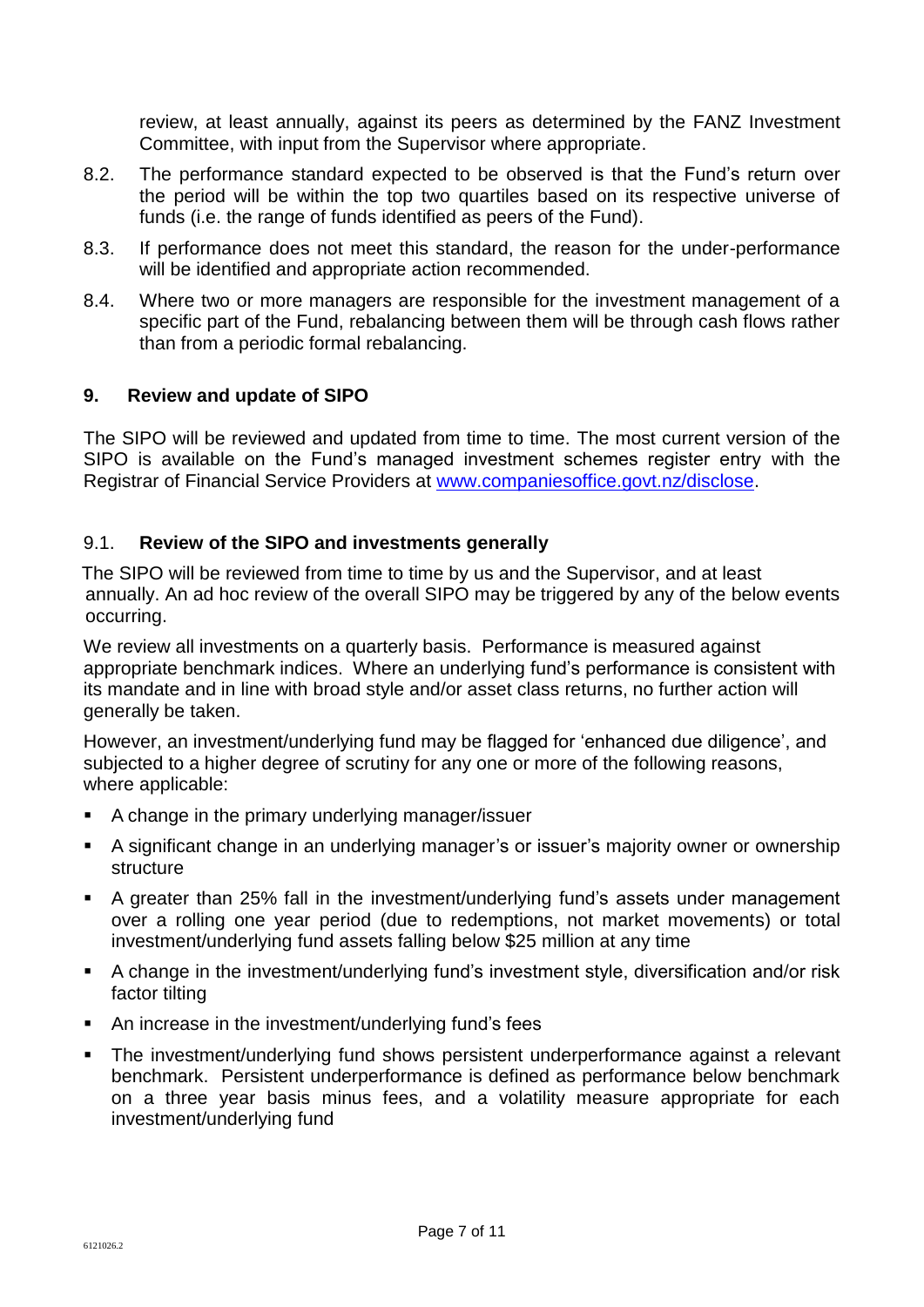An extraordinary event which we consider has impacted or may interfere with the investment/underlying manager/fund's ability to act in the future within the established fund mandate

Each quarter, we will review all recommended investments to ensure no investment/underlying fund has breached its own limits.

In general, if an investment/underlying fund has breached any threshold, we will undertake an analysis and written review. Depending on the nature and seriousness of the breach, the written review will include some or all of the following features:

- Review of the investment mandate
- **Explanation of the breach and analysis of its seriousness**
- Investigation with the investment/underlying fund management team
- Regression analysis and/or attribution analysis
- Peer review
- Reconfirmation, if the investment/underlying fund is still the preferred choice relative to other alternatives

If the investment/underlying fund requires enhanced due diligence due to underperformance, we will attempt to ascertain whether this underperformance is the result of the underlying manager taking mandated risks, which are acceptable, or non-mandated risks, which are generally unacceptable.

The decision to retain or terminate an investment/underlying fund cannot be determined by a simple formula. Selecting investment/underlying funds with above average performance over previous periods provides no increased likelihood of improving performance over subsequent periods. Our confidence in the underlying manager's ability to consistently deliver in accordance with the investment/underlying fund mandate in the future will play a part in the decision to retain or replace an investment/underlying fund.

Once an investment/underlying fund has been reviewed in relation to a specific threshold breach, then, assuming the investment/underlying fund retains its recommended status, it will only be re-reviewed with respect to that breach in 12 months' time (not every subsequent quarter). However, if the investment/underlying fund subsequently breaches any other threshold in the interim, this will prompt a new review in relation to the new breach.

## 9.2. **Review of the investment strategy and underlying manager selection**

FANZ undertakes a review of the investment strategy, the appropriateness of the benchmark asset allocations and ranges, and the performance and risk profiles of the asset class on a regular basis. This is a qualitative review and forms part of the manager review of the managers used in the Fund.

We follow a due diligence process for selecting the underlying managers within each Fund, applying a combination of three primary filters.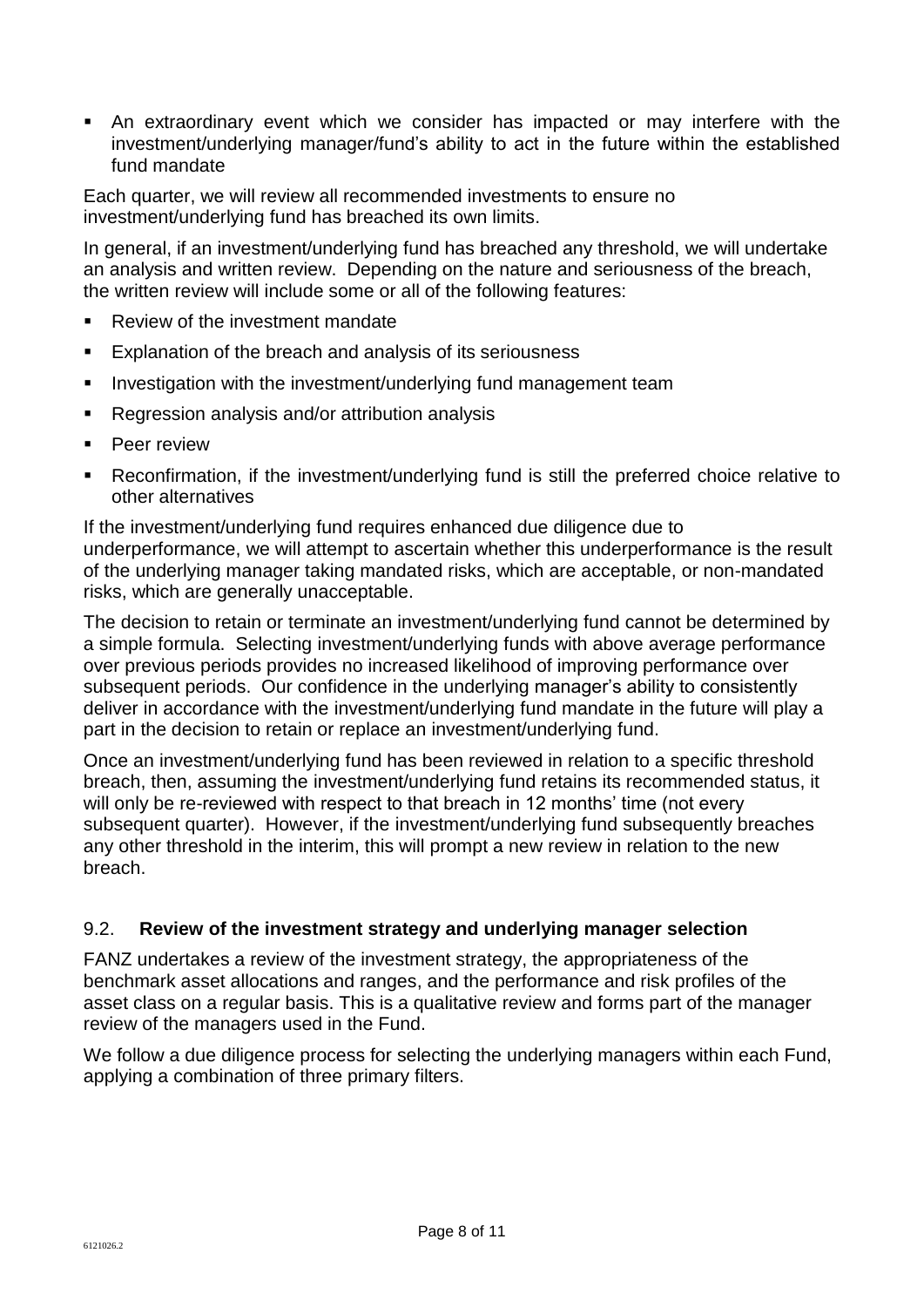## **Exclusionary filters**

- **Investment style and philosophy –** investments should be non-speculative and compatible with an asset class investment philosophy. This philosophy is based on the assumption that markets are largely efficient, and engaging in active management or speculating in concentrated positions is only likely to increase volatility and costs.
- **Representation –** an investment must broadly represent the risk and return characteristics contained in a fair sample of an asset class or sub-asset class so that effective asset class and portfolio construction can be achieved.
- **Fund size –** an underlying recommended unit trust or exchange traded fund should have assets of \$25 million or more, unless there are exceptional circumstances.
- **Liquidity** investments should be able to be redeemed for cash within one week.
- **Excluded investments** none of the Fund's investments have exposure to cluster munitions, anti-personnel mines, or nuclear armament manufacturers.

## **Quantitative filters**

- **Fees and expenses –** the Management Expense Ratio (MER) or Investment Cost Ratio (ICR) should be lower than average for the available funds in the relevant asset class.
- **Quality of execution –** a managed fund should demonstrate low turnover and light market impact of trading.
- **Diversification –** a fund should own the majority of available securities within its defined asset class or sub-asset class.
- **Consistency of risk exposure** a fund should demonstrate consistency in the application of risk exposures, regardless of market or economic conditions.
- **Tax efficiency –** investments should be managed sensitive to the underlying taxable consequences of transacting.
- **Track record –** the fund should typically have a minimum track record of at least 12 months.
- **Performance since inception vs benchmark –** the fund should demonstrate that it is capturing the return of the asset class. In some cases, suitable benchmarks may not be available, and the adviser will take that into consideration.

## **Qualitative filters**

For all managers recommended, we undertake a qualitative review of information every three years, focusing on items such as:

- **Ownership structure/major shareholders –** the company should demonstrate a consistent and stable ownership structure. Mergers and acquisitions should provide benefit to investors.
- **Staff –** the company should demonstrate low turnover of professional and service staff and long running tenure of key investment managers running the fund.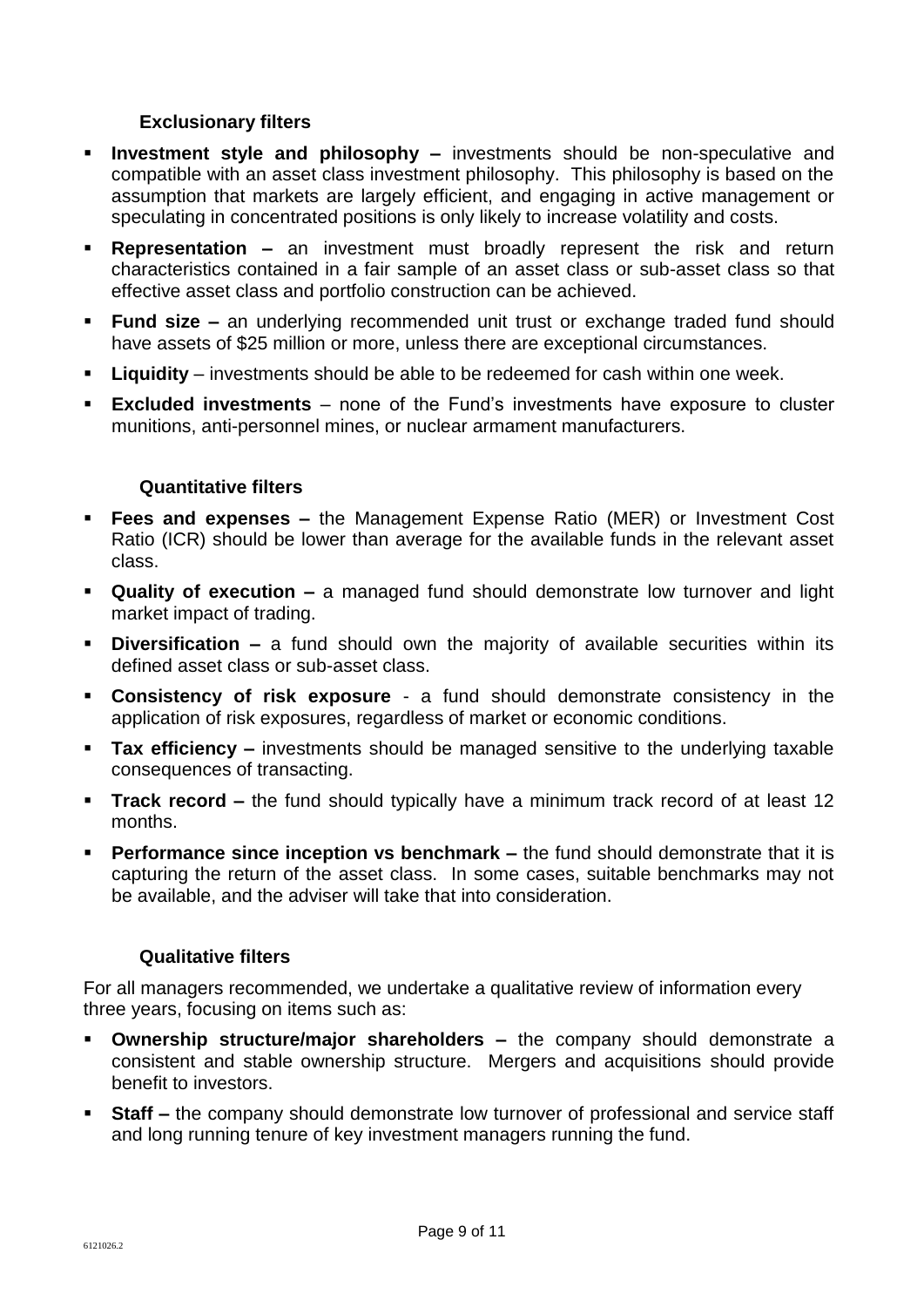- **Services provided –** the company should provide the same or better level of service than is available in the marketplace for investment alternatives.
- **Business strength –** the company should be a growing and viable business. Growth in investment assets would be one indicator of this.
- **Reports –** the reports should contain all of the information that is necessary and useful to enable regular due diligence, and should consistently be provided on a timely basis.
- **Requests for information –** the company should consistently respond to requests for information in a timely manner with information given in a way that is easily understood.
- **Investment education –** the company should provide adequate explanation of and education around its investment decisions, and the evidence it considered in making decisions.

# 9.3. **Changes to the SIPO**

Both we and the Supervisor must agree in writing any changes or replacements to this SIPO. Any changes must be approved by our Board.

For material changes, we must provide 30 days' notice in advance to all existing unit holders of the proposed change. The decision as to whether or not a change is material rests with the Supervisor.

Each updated or amended SIPO will contain an effective date. Any changes to this SIPO will be lodged with the Registrar of Financial Service Providers in accordance with the Act.

## **10. Useful definitions**

For the purposes of this SIPO:

"**Benchmark**" means the asset allocations and indices against which we measure the performance of the Fund as outlined at section 1.1 of this SIPO**.**

"**Benchmark asset allocation**" means the Fund's long-term average expected weighting for each type of asset (i.e. the proportion of the Fund's assets that we target to have invested in each type of asset). This is also referred to in other documents as its 'target asset allocation'. We invest within ranges agreed with the Supervisor, and actual exposures will vary over time.

"**Credit Ratings**" are ratings of the debtor's ability to pay back the debt by making timely interest payments and of the likelihood of default. An agency may rate the creditworthiness of issuers of debt obligations, the debt instruments, and/or in some cases, the servicers of the underlying debt, but not individual consumers. A poor credit rating indicates a credit rating agency's opinion that the company or government has a high risk of defaulting, based on the agency's analysis of the entity's history and analysis of long term economic prospects.

**"Derivatives"** means any financial arrangement traded on a recognised market or market system (and specifically not 'over the counter' securities) whose contribution to portfolio risk, after taking into account any gearing element within the derivative, is essentially no more than that of the security from which it is derived had that security been held ungeared.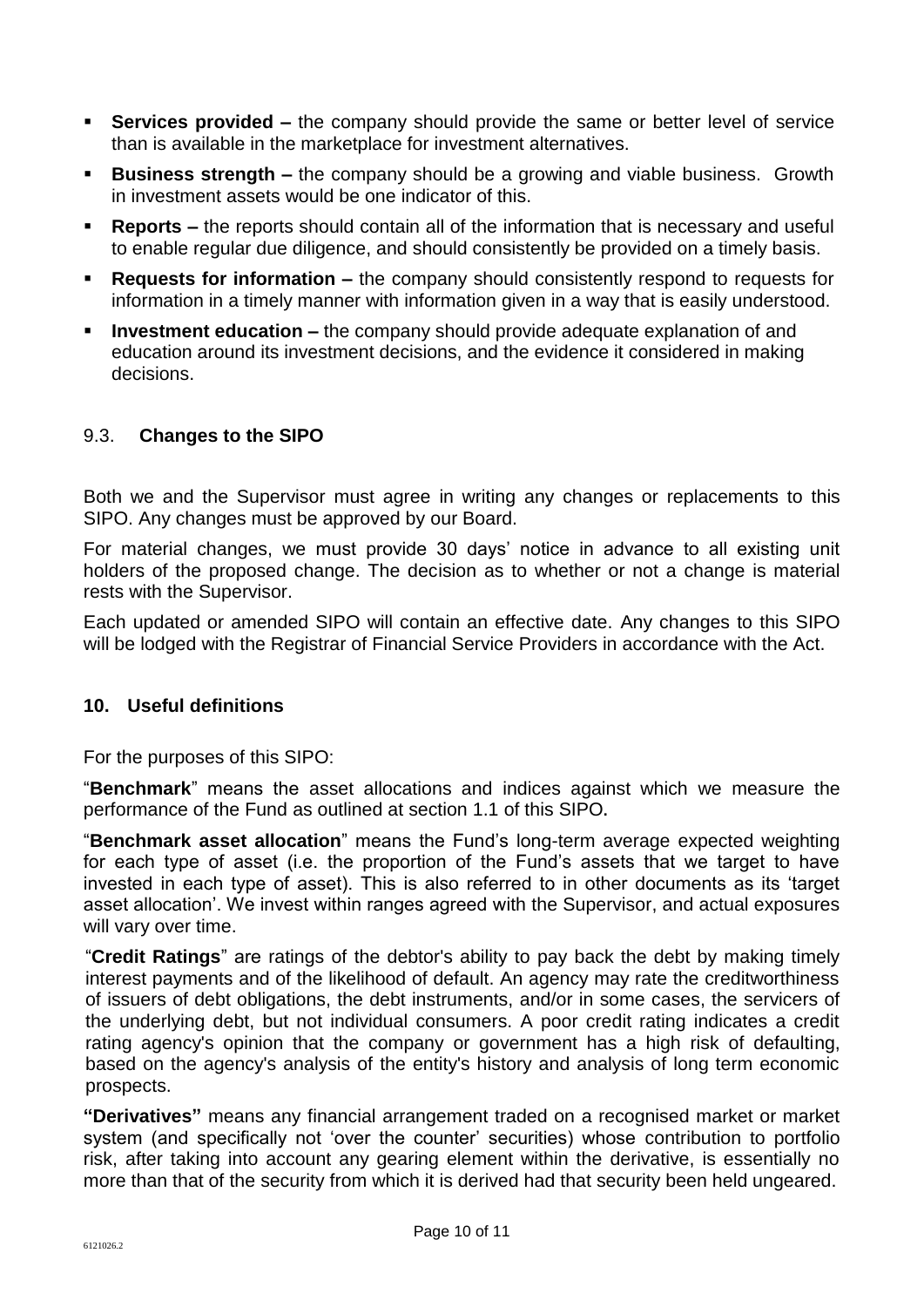**"Equities"** means shares of companies listed and traded on a recognised stock exchange or other trading system and any traded derivative of those shares whose contribution to portfolio risk, after taking into account any gearing element within the derivative, is essentially no more than that of the security from which it is derived had that security been held ungeared.

**"Cash**" means deposits guaranteed by entities whose short term rating is at least A1 with a maturity of no more than 180 days at the time of purchase. Floating rate notes with a final maturity of more than 180 days are not authorised (irrespective of the frequency of rate setting).

"**Managed Funds**" means units in a pooled arrangement or managed fund, which achieve essentially the same ultimate exposure as would have been achieved by directly held securities.

"**Preference Shares**" are a type of stock which may have any combination of features not possessed by common stock including properties of both equity and a debt instrument, and is generally considered a hybrid instrument.

Preference shares are senior (i.e., higher ranking) to common stock, but subordinate to bonds in terms of claim (or rights to their share of the assets of the company) and may have priority over common stock (ordinary shares) in the payment of dividends and upon liquidation. Terms of the preferred stock are described in the articles of association. Similar to bonds, preferred stocks are rated by the major credit-rating companies. The rating for preference shares are generally lower than for bonds because preferred dividends do not carry the same guarantees as interest payments from bonds and because preferred stock holders' claims are junior to those of all creditors.

"**Underlying managers**" are the underlying fund managers that we have appointed in respect of the Fund. The underlying managers are named in the most current Fund Update.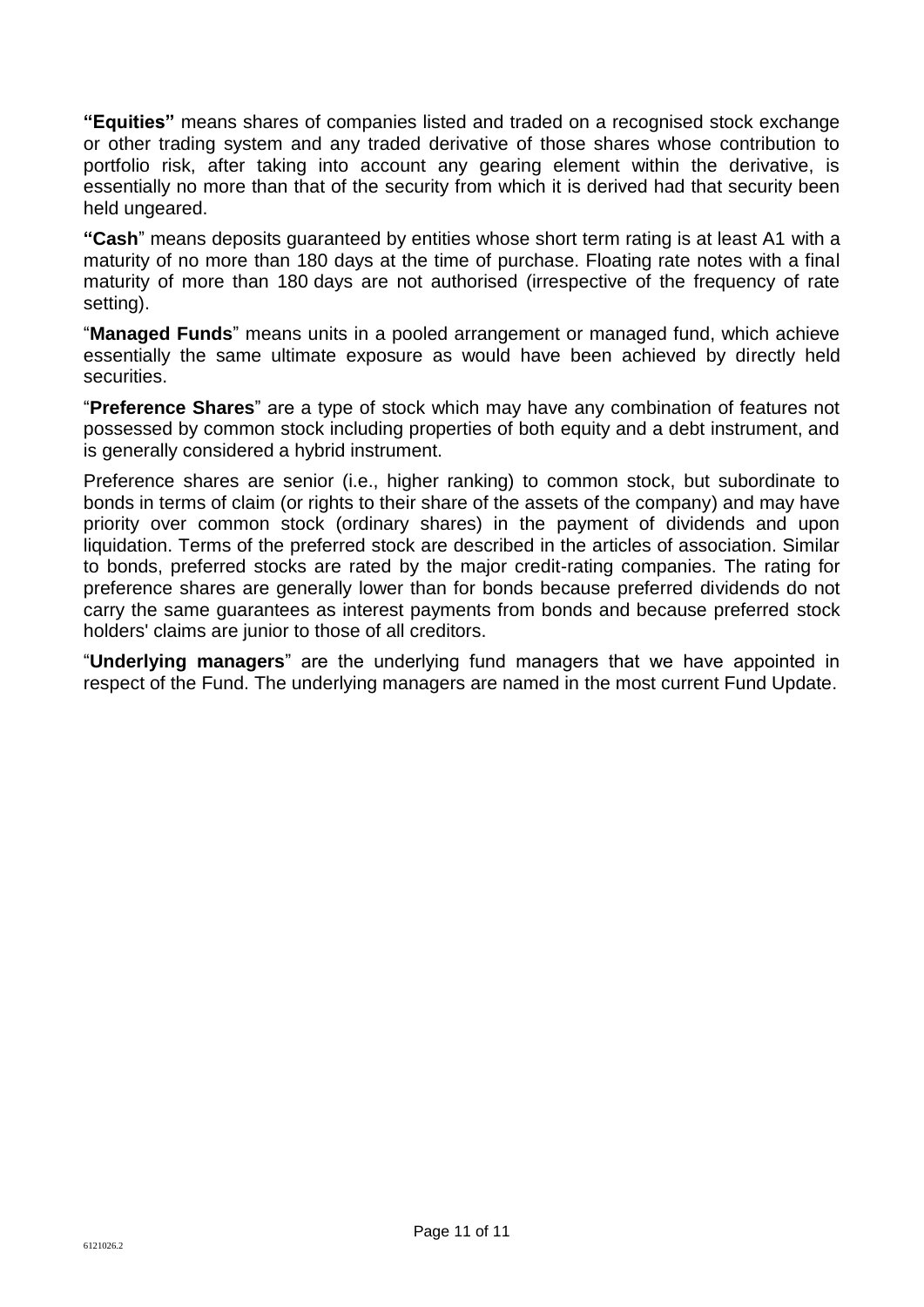# **STATEMENT OF INVESTMENT POLICY AND OBJECTIVES**

**FOR**

**Lifestages Corporate Bond Portfolio** 

**Manager: Funds Administration New Zealand Limited (FANZ)**

> **Supervisor: Trustees Executors Limited**

**Effective Date: 30 November 2016**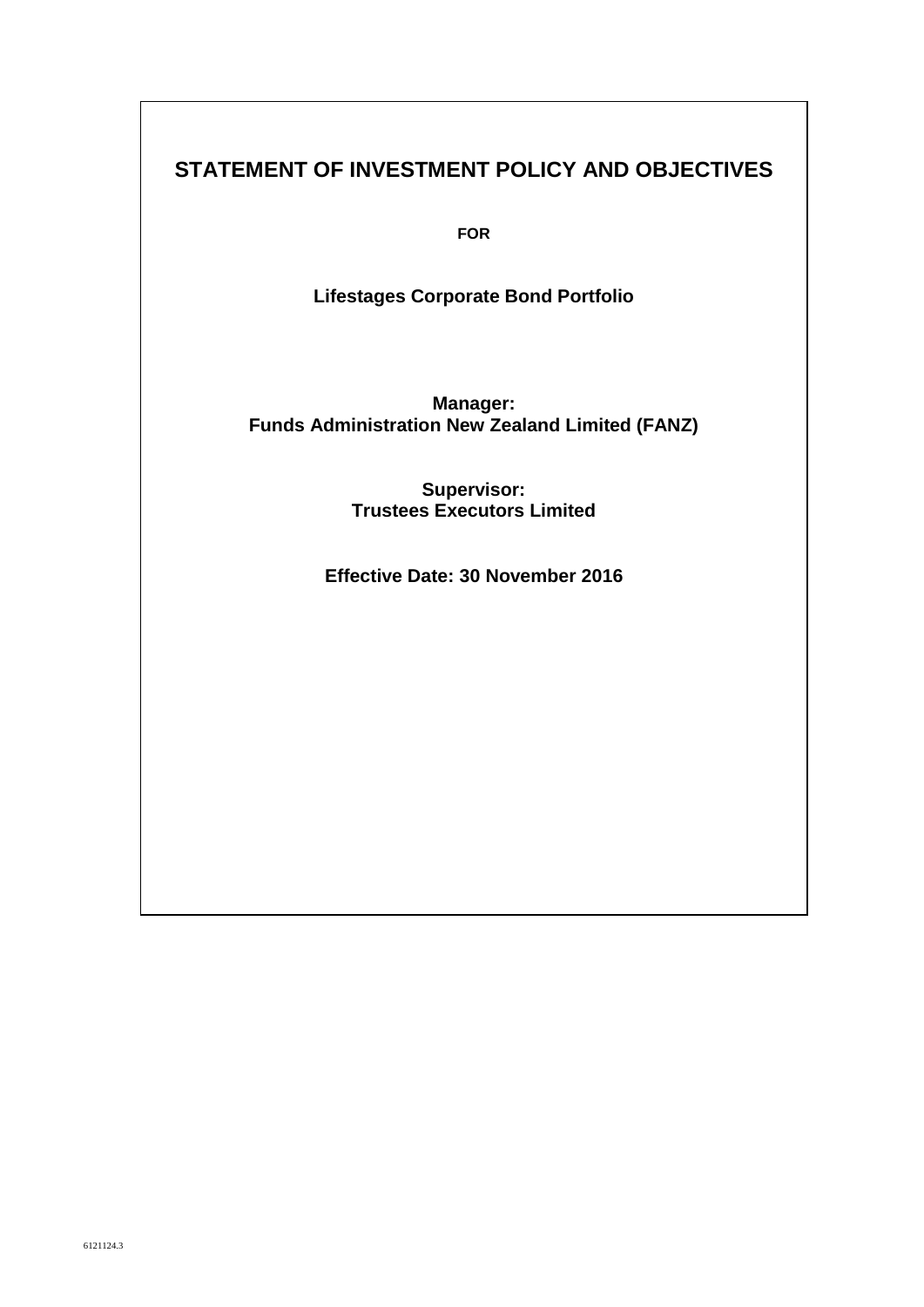## **Introduction and description of Fund**

This statement of investment policy and objectives ("**SIPO**") takes effect from 30 November 2016 and has been prepared for the Lifestages Corporate Bond Portfolio (the "**Fund**"). This SIPO replaces the previous SIPO for the Fund dated 1 October 2015.

The Fund is a registered managed investment scheme under the Financial Markets Conduct Act 2013 ("**Act**"). It forms part of the Lifestages Investment Funds, a suite of registered managed investment schemes, governed by a master trust deed, and managed by Funds Administration New Zealand Limited (referred to as "**we**", "**our**", and "**us**" in this SIPO).

The Supervisor of the Fund is Trustees Executors Limited ("**Supervisor**").

Within our organisation, the Executive Director is responsible for ensuring the SIPO is implemented and monitoring that implementation during the investment cycle (see section 8).

This SIPO sets out the following details with respect to the Fund:

| 1.             |  |
|----------------|--|
| 2.             |  |
| 3.             |  |
| 4.             |  |
| 5 <sub>1</sub> |  |
| 6.             |  |
| 7.             |  |
| 8.             |  |
| 9.             |  |
| 10.            |  |

Our Investment Strategy for the Fund is contained in sections 3 to 7.

In the event of conflict between the provisions of this SIPO and the master trust deed ("**Trust Deed**") or deed of establishment ("**Establishment Deed**") for the Fund, the provisions of the Trust Deed (or Establishment Deed, as applicable) will prevail.

An explanation of the terms used in this SIPO is provided in the final section of this SIPO.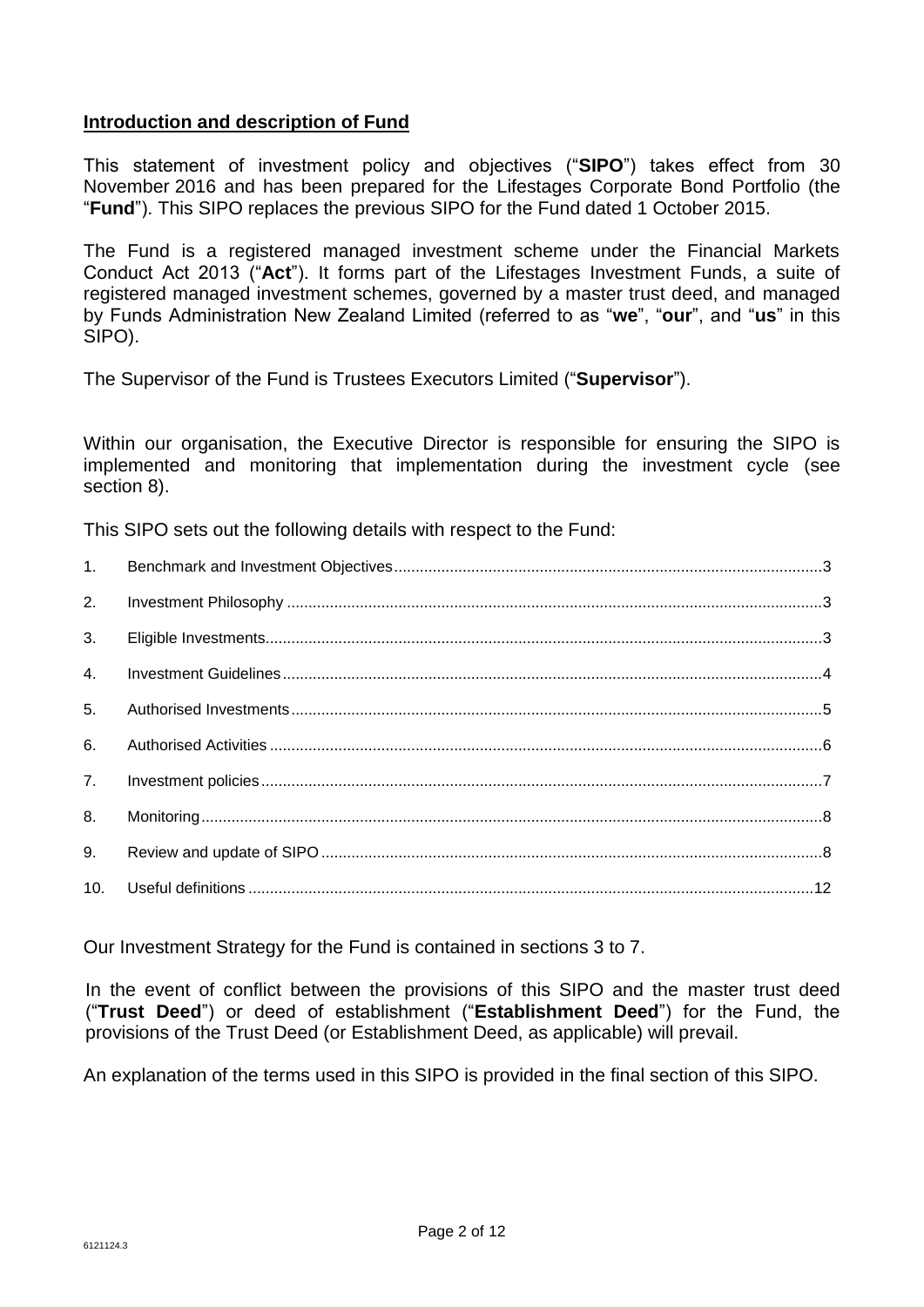## **1. Benchmark and Investment Objectives**

1.1. **Benchmark:** The benchmark asset allocation and index for the Fund is 100% S&P/NZX A-Grade Corporate Bond Index ("**Benchmark**").

## 1.2. **Investment objectives:**

The Fund's investment objectives are:

- (a) Aim to provide a core and low risk exposure to New Zealand fixed interest debt securities;
- (b) To provide a gross return above the return of the Benchmark on a rolling threeyear basis i.e. before tax, fees, and other expenses; and
- (c) To produce a competitive investment return relative to the relevant peer group (see 'Monitoring' below).
- 1.3. **General description of investments:** The Fund will invest in low to medium risk investments consisting of a broad spread of government and non-government securities primarily of investment grade quality. Any unrated securities will comply with our strict risk policy criteria through the underlying manager's internal credit ratings process.

## **2. Investment Philosophy**

- 2.1. We have developed the investment strategy for the Fund with reference to investors who are seeking a fund that aims to capture the yield premium attached to NZDdenominated government stock, corporate bonds and other non-Government fixed or floating rate securities. We believe that markets are largely efficient, and engaging in active management or speculating in concentrated positions is only likely to increase volatility and costs.
- 2.2. Duration management and tactical positioning will only be used to the extent that it results in the Fund's duration being plus or minus two years either side of the Benchmark index position.
- 2.3. The level of investment risk accepted will be low to medium which will be reflected in the selection of securities within the Fund.
- 2.4. The Fund is designed to provide investors with a core and low risk exposure to New Zealand Fixed interest debt securities. The Fund is designed to be consistent with our overall investment philosophy and approach to low risk fixed interest investing. This approach aims to provide our clients with "no surprises" in terms of their fixed interest investments.
- 2.5. The Fund offers a multi manager approach to fixed interest investing by providing access to some of New Zealand's most experienced fixed interest investment teams.

## **3. Eligible Investments**

As at the date of this SIPO, the Fund (through its underlying managers) will only invest in the following cash, deposit or other security types denominated in New Zealand Dollars: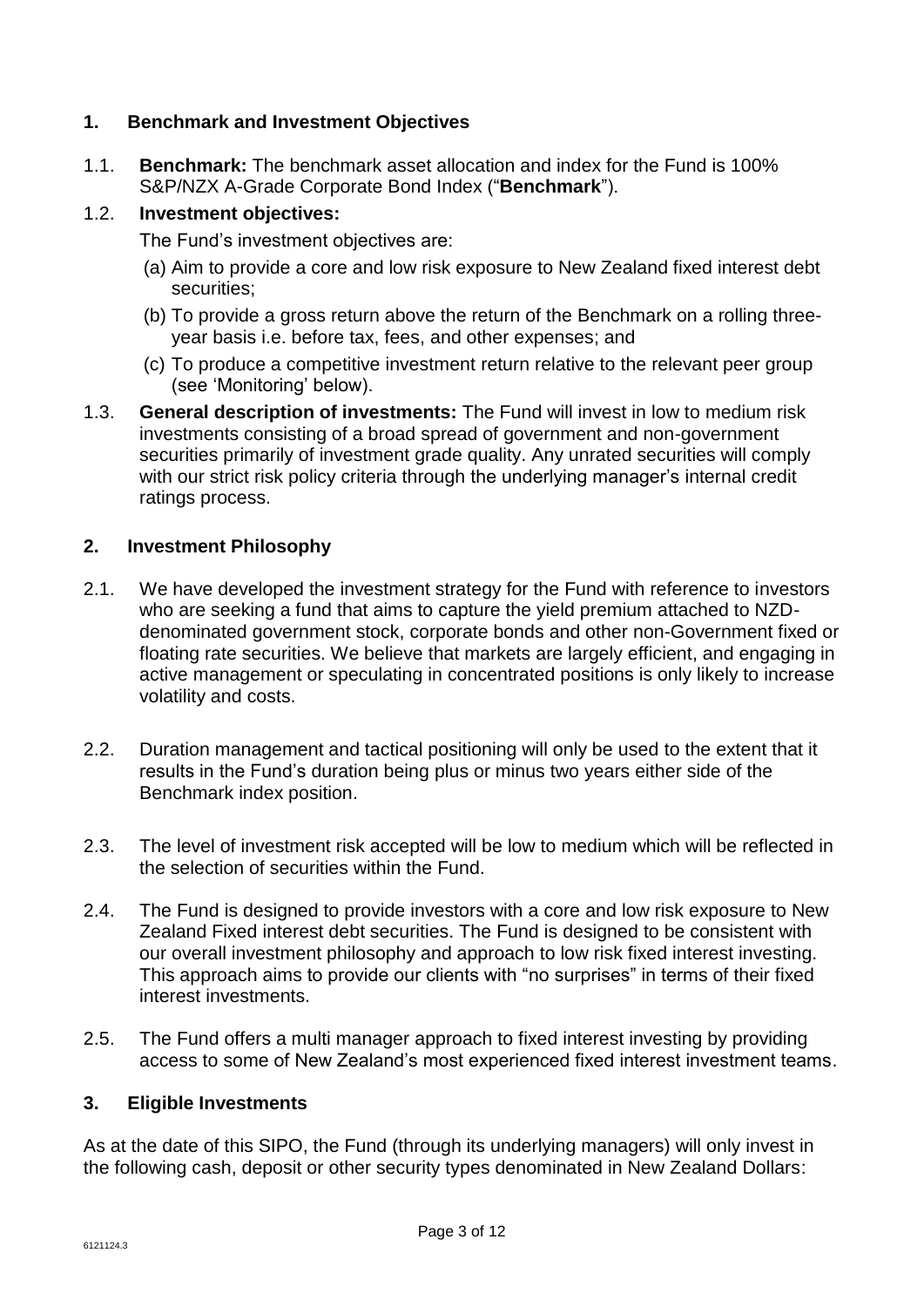- 3.1. On-call cash or bank deposits at a 'registered bank' under the Reserve Bank of New Zealand Act 1989 with a minimum long-term credit rating of BBB- from the Fitch ratings agency.
- 3.2. Debt securities denominated in New Zealand Dollars that have a long-term credit rating of not less than BBB-, or a short-term rating of not less than A3 from the Standard & Poor's ratings agency.
- 3.3. Preference shares denominated in New Zealand Dollars and issued under New Zealand or Australian legal jurisdiction with a long-term credit rating of not less than BBB- from the Standard & Poor's ratings agency.
- 3.4. Securities that qualify as Tier 1 capital for registered banks in New Zealand with a long-term credit rating of not less than BBB- from the Standard & Poor's ratings agency.
- 3.5. Unrated securities provided the underlying manager, in their judgement, determines that the issue would have a rating of not less than BBB- from Standard & Poor's rating agency, if a rating was sought.
- 3.6. Derivative contracts, where the underlying risk relates to New Zealand interest rates or credit risk. Eligible derivative contracts include interest rate futures, options, and interest rate swaps. Options, swaps and credit default swaps must be entered with a counterparty with a minimum long-term credit rating of AA- (Standard & Poor's rating) and a current industry standard (International Swaps and Derivatives Agency) agreement must be in place between the counterparty and us or the underlying manager. The market value of the exposure must be fully covered by cash or backed by liquid physical assets.

Derivatives are to be measured on a notional face value basis and may not exceed 100% of the net market value of the Fund's investment portfolio.

Investment in collateralised debt obligations, collateralised loan obligations or credit default swaps are not permitted.

The eligible investments may change in the future (see section 5 below).

## **4. Investment Guidelines**

- 4.1. **Duration:** The duration of the Fund is to be kept within two years of the duration of the Benchmark. The duration implications of derivative products are to be considered included when calculating the Fund's weighted average duration.
- 4.2. **Yield Curve**: The underlying managers shall monitor the maturity bucket exposure of the portfolio to ensure no excessive yield curve exposures exist. A 'laddered' approach is sought.
- 4.3. **Liquidity:** A minimum 2% of total assets must be held in highly liquid securities. Highly liquid securities are on-call Cash, NZ Government securities with less than 5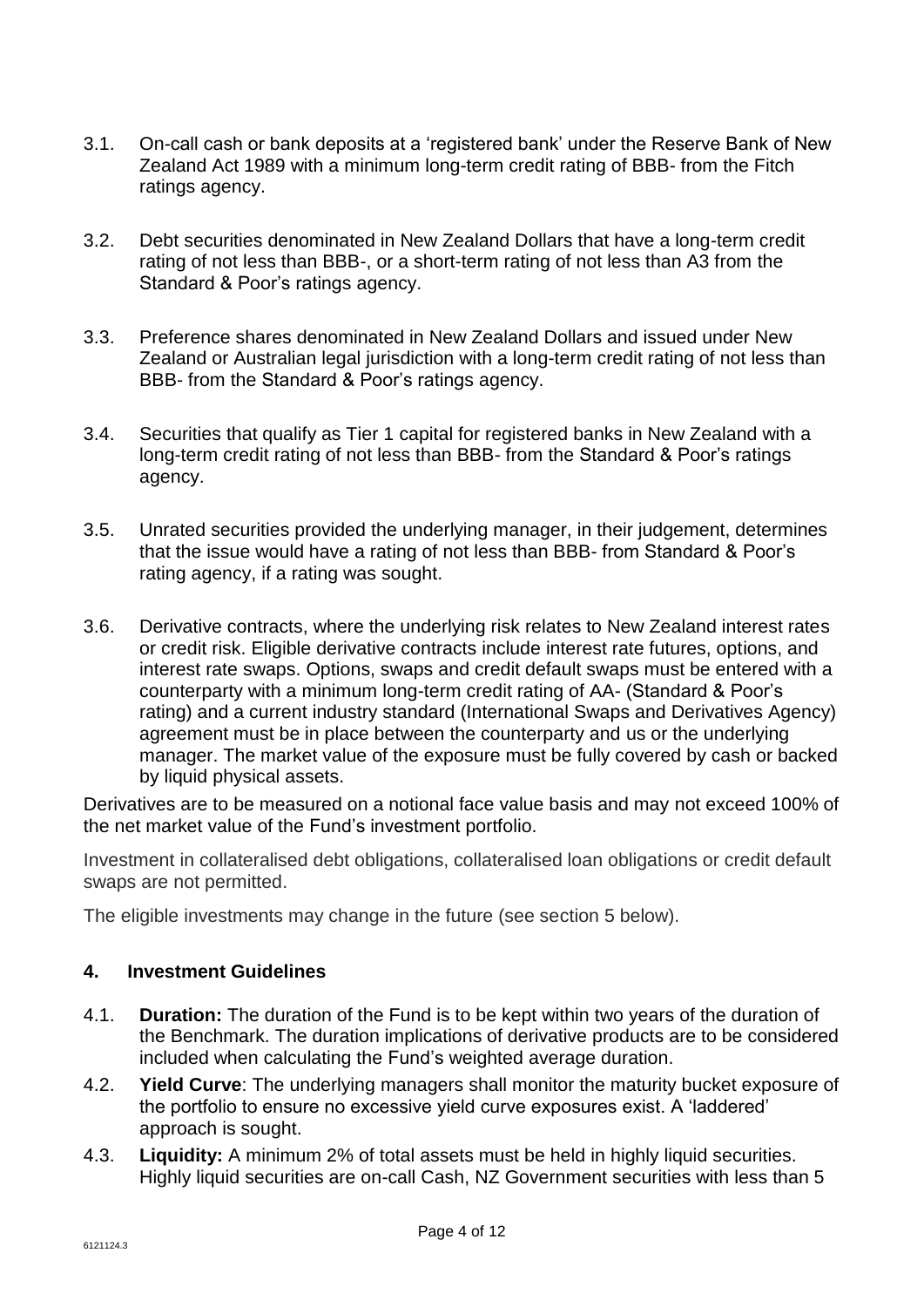years to maturity and Bank Reverse Convertible Debentures with less than 6 months to maturity.

- 4.4. **Credit Exposures:** The credit exposures outlined in Table 1 are not to be exceeded.
- 4.5. **Unrated security assessments:** are to be reviewed at least six monthly.
- 4.6. **Derivatives**: Derivatives may be used as a risk management tool where underlying investments create an overall portfolio exposure that we determine to be undesirable. It is envisaged that derivatives will not be used in the normal course of business. While derivatives may be used at our sole discretion, we will advise the Supervisor of any decision to do so, explaining the investment rationale and anticipated duration of the holding period of derivative contracts entered into.

## **5. Authorised Investments**

The universe of authorised investments for the Fund is set out in its Establishment Deed dated 1 April 2002, as amended from time to time. The Fund's New Zealand fixed interest investments may be made by direct investment or by investments in underlying funds.

The underlying managers currently accessed are available in the most current Fund Update on the Fund's managed investment schemes register entry with the Registrar of Financial Service Providers at [www.companiesoffice.govt.nz/disclose.](http://www.companiesoffice.govt.nz/disclose)

## **5.1. Credit Exposure**

## **Table 1. Credit Exposure Limits**

|                                                                                            | Max % of Total<br><b>Fund with Single</b><br><i><b>Issuer</b></i> | Max% of total<br><b>Fund with Class</b><br>of Issue                 | <b>Credit Rating</b>                                  |
|--------------------------------------------------------------------------------------------|-------------------------------------------------------------------|---------------------------------------------------------------------|-------------------------------------------------------|
| New Zealand Government<br><b>Bonds</b>                                                     | 100%                                                              | 100%                                                                |                                                       |
| <b>Investment Grade</b><br>Corporate Bonds (AAA to<br>A-)                                  | 10%                                                               | 60%                                                                 | A- or better, A-2 or<br>better Commercial<br>Paper    |
| <b>Investment Grade</b><br>Corporate Bonds (BBB+ to<br>BBB-)                               | 3%                                                                | 15% (including<br>unrated bonds<br>that are not Local<br>Authority) | BBB-, BBB and<br>BBB+, A-3<br><b>Commercial Paper</b> |
| <b>NZ Local Government</b><br><b>Funding Authority (LGFA)</b>                              | 50%                                                               | 50%                                                                 |                                                       |
| <b>Other Local Authority</b><br><b>Stock</b>                                               | 10%                                                               | 30%                                                                 | if not rated, issue<br>must be secured by<br>rates    |
| Registered Banks,<br>including subordinate<br>securities issued by bank-<br>owned entities | 12%                                                               | 60%                                                                 | A- or better                                          |
| <b>State Owned Enterprise</b><br><b>Bonds</b>                                              | 10%                                                               | 40%                                                                 | BBB+ or better                                        |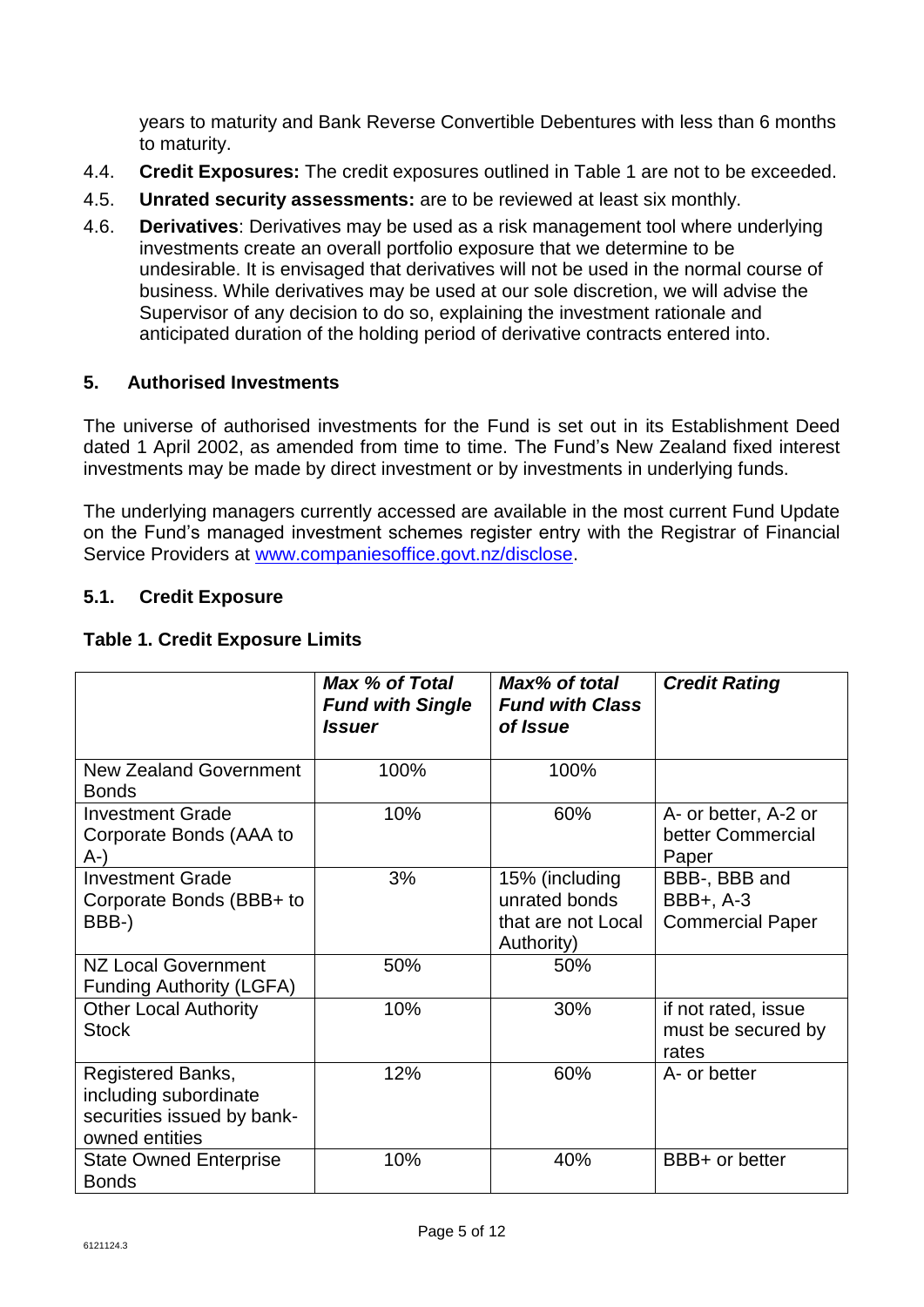|                                                                                                                             | Max % of Total<br><b>Fund with Single</b><br><i><b>Issuer</b></i> | Max% of total<br><b>Fund with Class</b><br>of Issue | <b>Credit Rating</b>        |
|-----------------------------------------------------------------------------------------------------------------------------|-------------------------------------------------------------------|-----------------------------------------------------|-----------------------------|
| <b>Unrated Corporate Bonds</b><br>(Excluding Local Authority<br>Stock)                                                      | 3%                                                                | 5%                                                  | Unrated with IC<br>approval |
| Subordinate Debt,<br>including Capital Notes<br>and Bank Tier1 and Tier 2<br>securities, including<br><b>Perpetual Debt</b> | 3%                                                                | 20%                                                 | <b>BBB-</b> or better       |
| <b>Perpetual Debt</b>                                                                                                       | 2.5%                                                              | 10%                                                 | <b>BBB-</b> or better       |

There are no specific benchmark asset allocations or minimum exposures for any of the specified types of investment, but the overall neutral benchmark asset allocation for this component of the Fund is 95%, with a maximum of 98% and a minimum of 87.5%. However any breaches of these limits will result in breach of the Limit Breaks Policy and require action as provided by section 167 of the Financial Markets Conduct Act.

- 5.2. **Managed Funds**. Investment in managed funds that meet or exceed in part or in full the objectives and risk characteristics of the Fund, with the relevant credit exposure limits flowed through to any managed fund exposure.
- 5.3. **Income Strategies.** Any other income strategies approved by the Supervisor which we consider fall within the parameters of the Fund's Authorised Investments (as set out in the Establishment Deed), appropriately reflect the risk profile of the Fund, and will contribute towards achieving its investment objectives. There are no limits on the extent to which the Fund's investment exposure may be obtained through Income Strategies.
- 5.4. **Cash**. Cash is generally held in the Fund's bank account, for cashflow management, and is limited to a maximum of 12.5% of the Fund's portfolio, a neutral benchmark of 5% of the portfolio and a minimum of 2% of the portfolio. Any other cash investments will be made by way of direct investment or by investments in unsecured deposits with SBS Bank, or with other registered banks or financial institutions pending investment into other assets.

All transactions will be undertaken through recognised market participants. For domestic transactions no settlement risk will be taken. For international transactions dealing only with entities whose short-term credit rating is at least A1 will minimise settlement risk.

# **6. Authorised Activities**

The Fund may undertake the following other activities in carrying out its investment strategy:

6.1. **Securities Lending**. The Fund is authorised to lend up to 20% of its Gross Asset Value (as defined in the Trust Deed) to 'A' rated counterparties.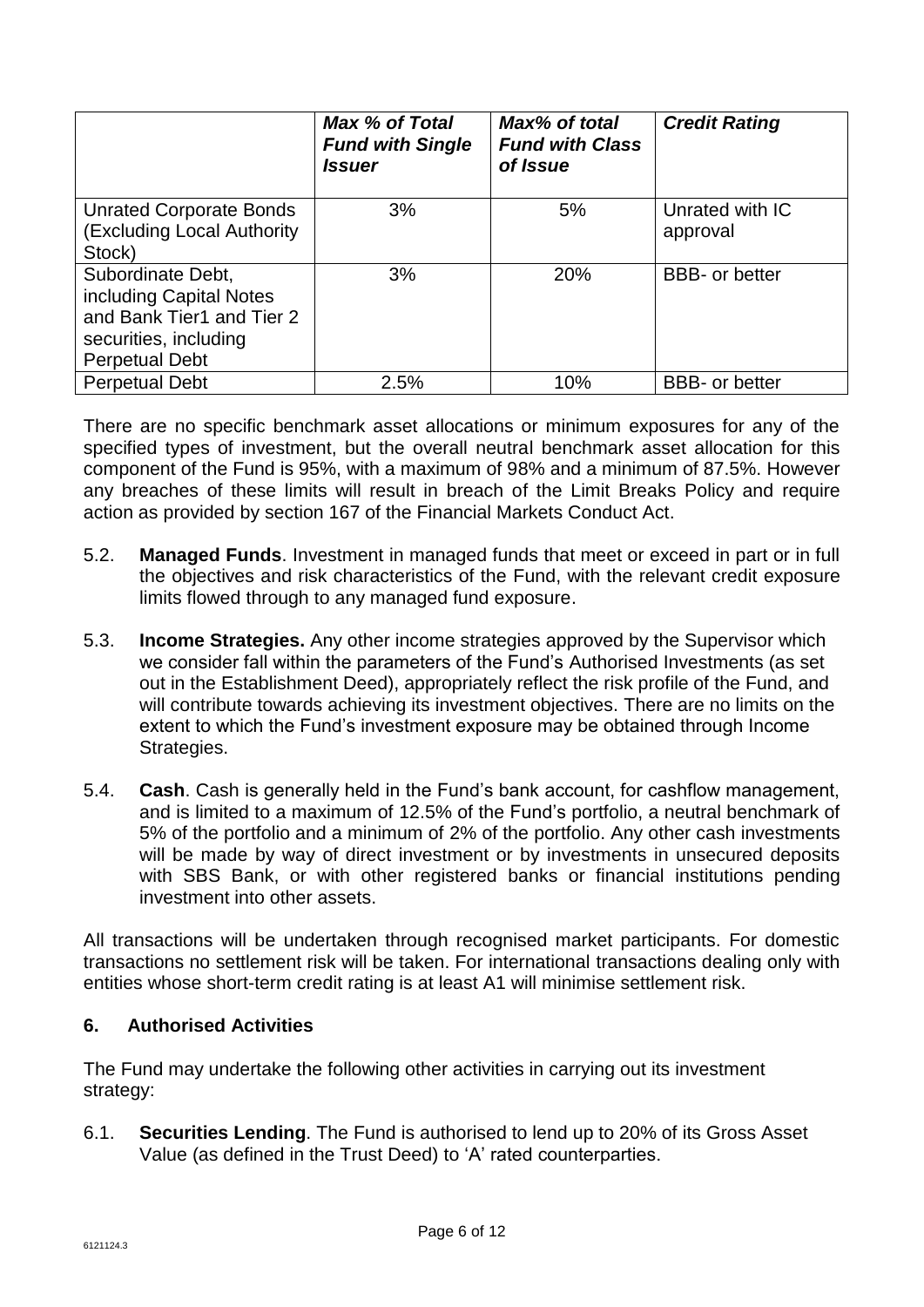- 6.2. **New Issues**. Underwriting new issues of authorised debt and share issues.
- 6.3. **Borrowing**. As provided by clause 23.12 of the Trust Deed the Fund is authorised to borrow up to 25% of its Gross Asset Value to invest in Authorised Investments, subject to the consent of the Supervisor.

## **7. Investment policies**

#### **7.1. Liquidity**

Sufficient liquidity will be held to cover reasonably anticipated redemptions of units in the Fund and, if necessary, there is a general authorisation to borrow up to 5% of the market value of the Fund to cover settlement requirements. Such borrowing will be for a maximum period of 15 business days and in each instance the Supervisor will be advised. The Supervisor may at any time require that no further borrowing shall be undertaken in respect of the Fund.

#### **7.2. Valuation**

The purchase price of securities entering the Fund will include purchase brokerage and sale values will be after brokerage has been deducted.

For assets under outside management, periodic valuation will be based on latest market prices (for equities the last sale and for bonds the mid-price). Deposits with banks and building societies will be valued at book value plus accrued interest. In the case of securities whose latest market price or yield is more than 5 business days old at least two broker opinions will be sought and the average of these will be the price for valuation purposes.

The valuation formula will include a provision for tax, supervisor fees, management fees, an estimate of other ongoing fees, costs and expenses, any exceptional fees and estimated disposal costs in order to establish the true 'cash' value of the Fund. For exiting and new unit holders this will be the basis of their exit and issue unit price respectively.

#### **7.3. Derivatives**

Derivatives may not be used to leverage the Fund, or if the effect is to increase the portfolio risk beyond what it would have been had the Fund comprised only directly held securities. That is, there will be no gearing effect and any derivative positions will be backed by physically held positions at the time that the risk on any derivative arrangement commences. It is accepted that during the term of a derivative arrangement some mismatch may occur between the value of the derivative and the value of its underlying security or portfolio position.

## **7.4. Tax**

The Fund is taxed as a Portfolio Investment Entity and as such complies with the relevant legislation.

#### **7.5. Related Party Transactions**

Transactions with related parties of us or the Supervisor are permitted, provided such transactions are permitted under the Trust Deed and the Act (where applicable). The key constraint is that such transactions must be entered into on ordinary commercial arm'slength terms. The Supervisor may also impose other terms on related party transactions from time to time.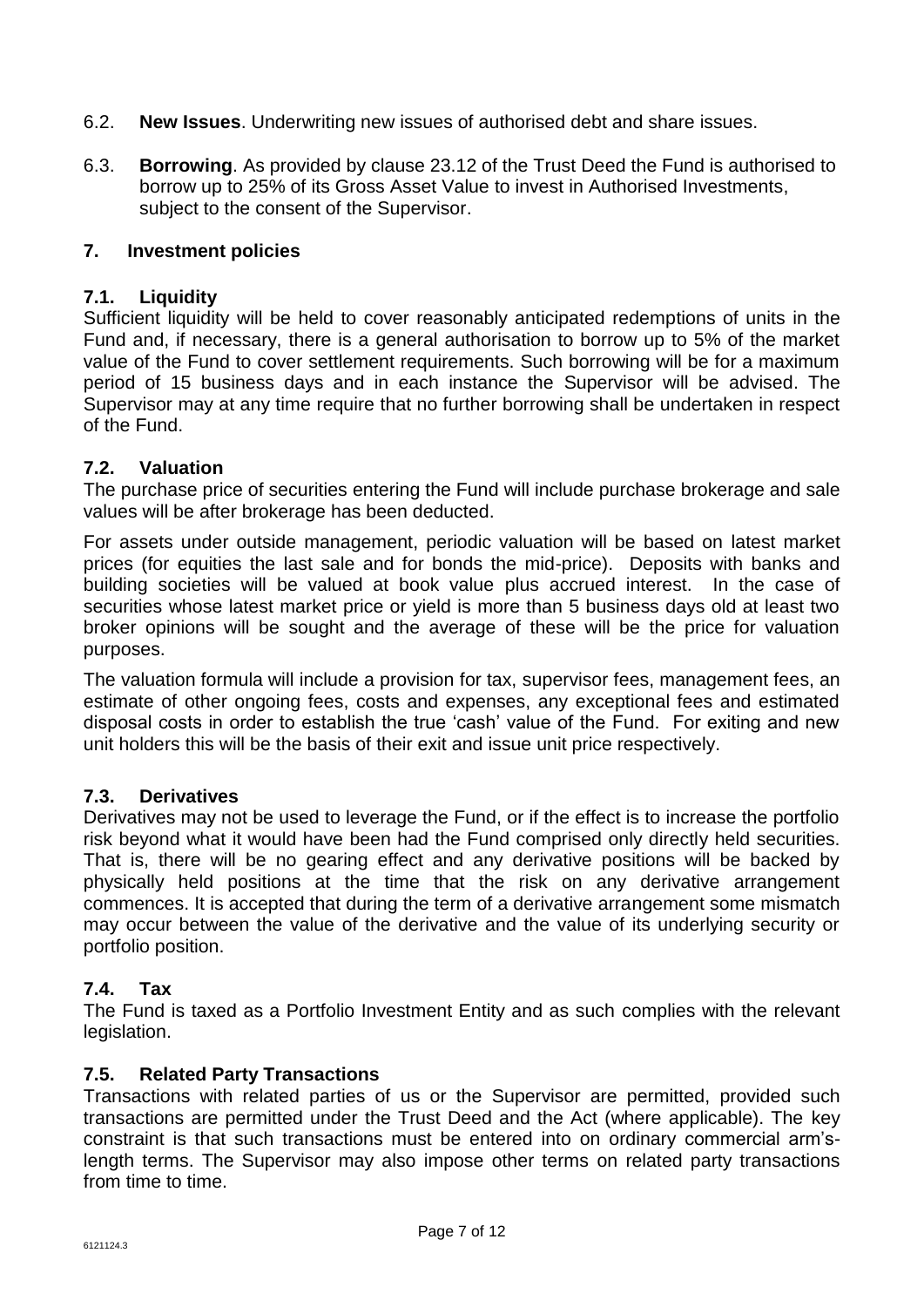# **8. Monitoring**

- 8.1. We will review the performance of the Fund and the underlying investment managers quarterly. This review will compare the return of the Fund and each component of its portfolio against the relevant index over the quarter. There will also be a Fund review, at least annually, against its peers as determined by the FANZ Investment Committee, with input from the Supervisor where appropriate.
- 8.2. The performance standard expected to be observed is that the Fund's return over the period will be within the top two quartiles based on its respective universe of funds (i.e. the range of funds identified as peers of the Fund).
- 8.3. If performance does not meet this standard, the reason for the under-performance will be identified and appropriate action recommended.
- 8.4. Where two or more managers are responsible for the investment management of a specific part of the Fund, rebalancing between them will be through cash flows rather than from a periodic formal rebalancing.

## **9. Review and update of SIPO**

The SIPO will be reviewed and updated from time to time. The most current version of the SIPO will be available on the Fund's managed investment schemes register entry with the Registrar of Financial Service Providers at [www.companiesoffice.govt.nz/disclose.](www.companiesoffice.govt.nz/disclose)

#### **9.1. Review of the SIPO and investments generally**

The SIPO will be reviewed from time to time by us and the Supervisor, and at least annually. An ad hoc review of the overall SIPO may be triggered by any of the below events occurring.

We review all investments on a quarterly basis. Performance is measured against appropriate benchmark indices. Where an underlying fund's performance is consistent with its mandate and in line with broad style and/or asset class returns, no further action will generally be taken.

However, an investment/underlying fund may be flagged for 'enhanced due diligence', and subjected to a higher degree of scrutiny for any one or more of the following reasons, where applicable:

- A change in the primary underlying manager/issuer
- A significant change in an underlying manager's or issuer's majority owner or ownership structure
- A greater than 25% fall in the investment/underlying fund's assets under management over a rolling one year period (due to redemptions, not market movements) or total investment/underlying fund assets falling below \$25 million at any time
- A change in the investment/underlying fund's investment style, diversification and/or risk factor tilting
- An increase in the investment/underlying fund's fees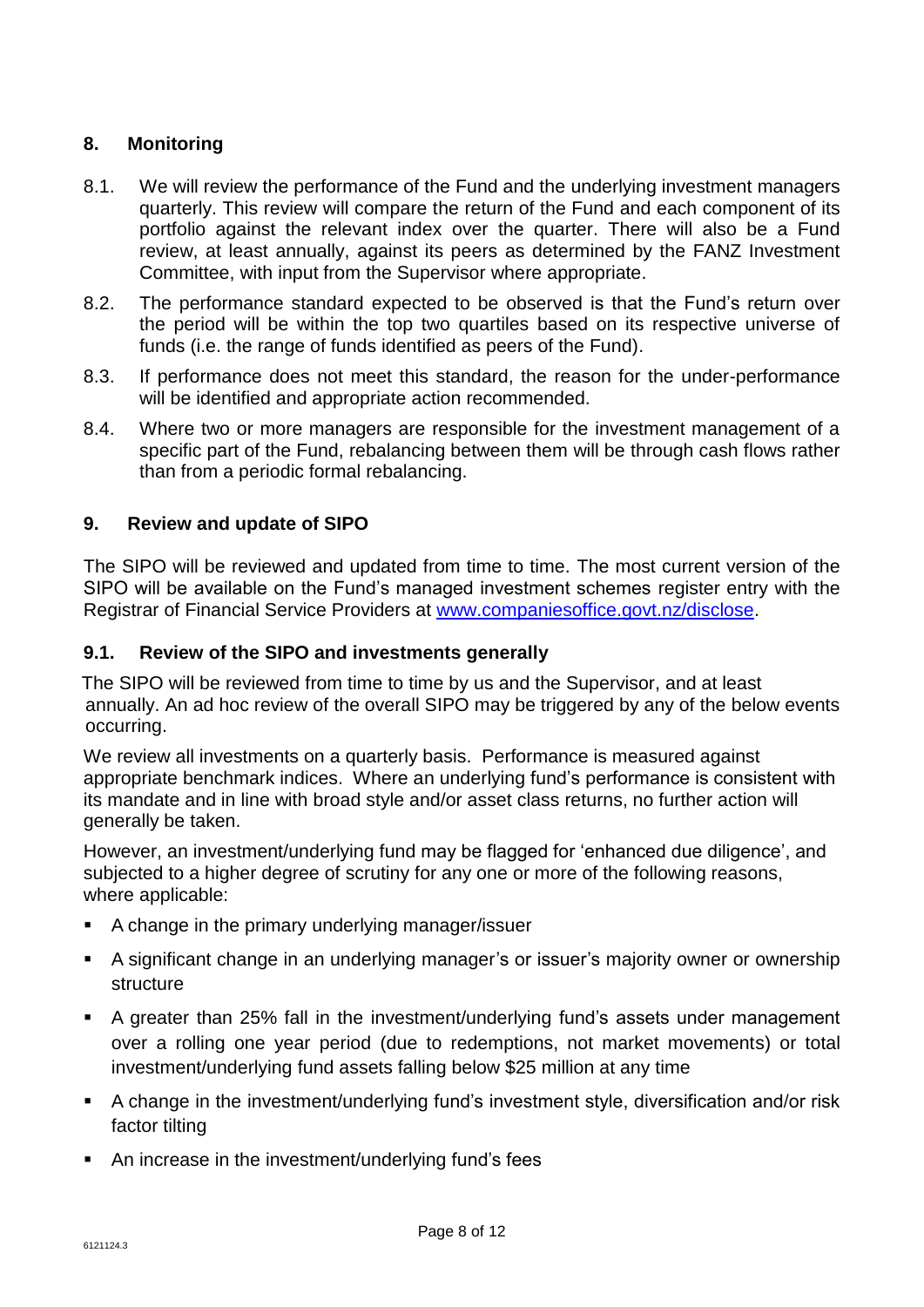- The investment/underlying fund shows persistent underperformance against a relevant benchmark. Persistent underperformance is defined as performance below benchmark on a three year basis minus fees, and a volatility measure appropriate for each investment/underlying fund
- An extraordinary event which we consider has impacted or may interfere with the investment/underlying manager/fund's ability to act in the future within the established investment/underlying fund mandate

Each quarter we will review all recommended investments to ensure no investment/underlying fund has breached its own limits.

In general, if an investment/underlying fund has breached any threshold, we will undertake an analysis and written review. Depending on the nature and seriousness of the breach, the written review will include some or all of the following features:

- Review of the investment mandate
- Explanation of the breach and analysis of its seriousness
- Investigation with the investment/underlying fund management team
- Regression analysis and/or attribution analysis
- Peer review
- Reconfirmation, if the investment/underlying fund is still the preferred choice relative to other alternatives

If the investment/underlying fund requires enhanced due diligence due to underperformance, we will attempt to ascertain whether this underperformance is the result of the underlying manager taking mandated risks, which are acceptable, or non-mandated risks, which are generally unacceptable.

The decision to retain or terminate an investment/underlying fund cannot be determined by a simple formula. Selecting investment/underlying funds with above average performance over previous periods provides no increased likelihood of improving performance over subsequent periods. Our confidence in the underlying manager's ability to consistently deliver in accordance with the investment/underlying fund mandate in the future will play a part in the decision to retain or replace an investment/underlying fund.

Once an investment/underlying fund has been reviewed in relation to a specific threshold breach, then, assuming the investment/underlying fund retains its recommended status, it will only be re-reviewed with respect to that breach in 12 months' time (not every subsequent quarter). However, if the investment/underlying fund subsequently breaches any other threshold in the interim, this will prompt a new review in relation to the new breach.

# **9.2. Review of the investment strategy and underlying manager selection**

FANZ undertakes a review of the investment strategy, the appropriateness of the credit exposure limits, the performance and risk profiles of the asset class on a regular basis.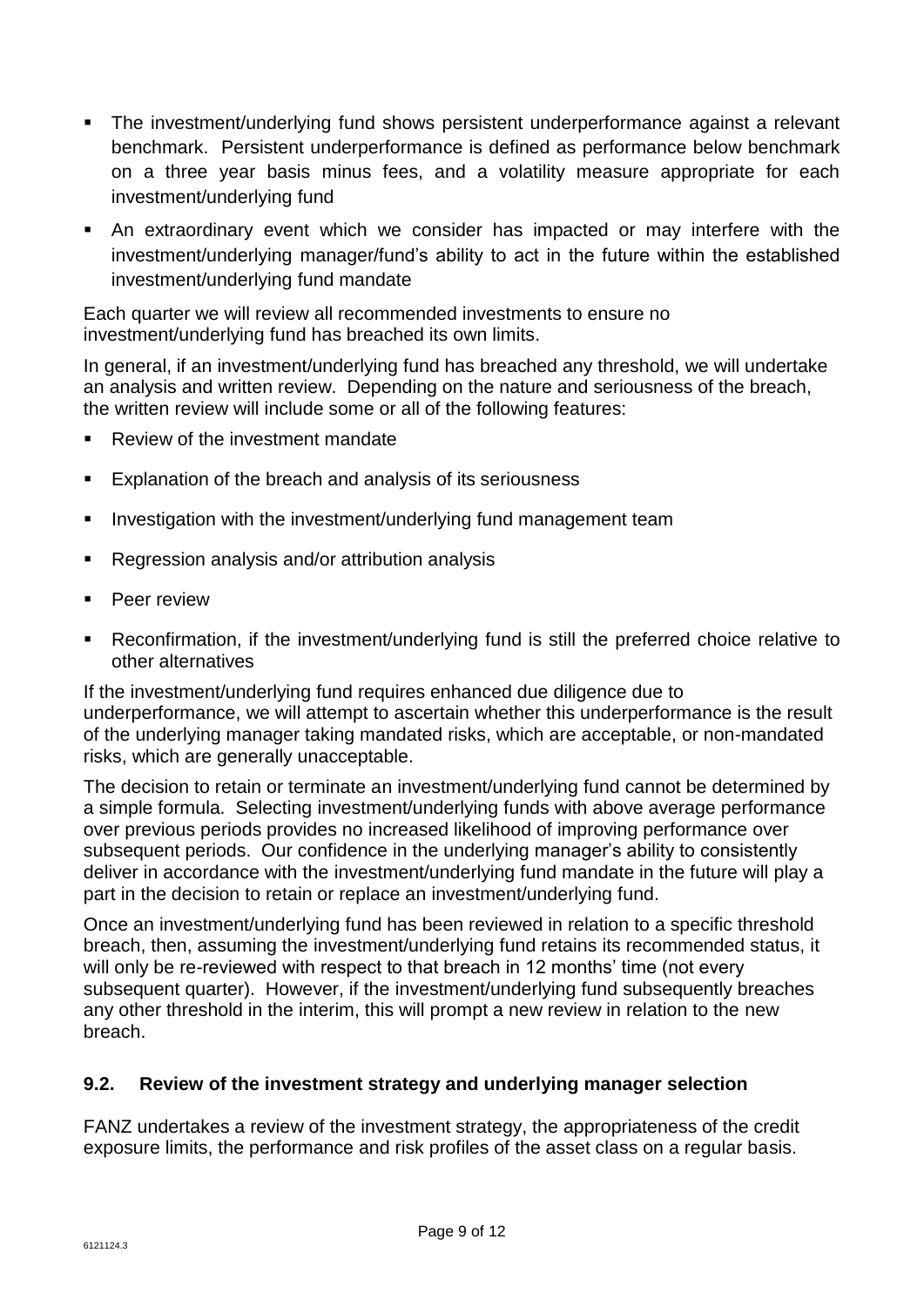This is a qualitative review and forms part of the manager review of the managers used in the Fund.

We follow a due diligence process for selecting the underlying managers within each Fund, applying a combination of three primary filters.

## **Exclusionary filters**

- **Investment style and philosophy** investments should be non-speculative and compatible with an asset class investment philosophy. This philosophy is based on the assumption that markets are largely efficient, and engaging in active management or speculating in concentrated positions is only likely to increase volatility and costs.
- **Representation -** an investment must broadly represent the risk and return characteristics contained in a fair sample of an asset class or sub-asset class so that effective asset class and portfolio construction can be achieved.
- **Fund size –** an underlying recommended unit trust or exchange traded fund should have assets of \$25 million or more, unless there are exceptional circumstances.
- **Liquidity - investments should be able to be redeemed for cash within one week.**
- **Excluded investments**  none of the Fund's investments have exposure to cluster munitions, anti-personnel mines, or nuclear armament manufacturers**.**

## **Quantitative filters**

- **Fees and expenses** the Management Expense Ratio (MER) or Investment Cost Ratio (ICR) should be lower than average for the available funds in the relevant asset class.
- **Quality of execution** a managed fund should demonstrate low turnover and light market impact of trading.
- **Diversification** a fund should own the majority of available securities within its defined asset class or sub-asset class.
- **Consistency of risk exposure** a fund should demonstrate consistency in the application of risk exposures, regardless of market or economic conditions.
- **Tax efficiency** investments should be managed sensitive to the underlying taxable consequences of transacting.
- **Track record -** the fund should typically have a minimum track record of at least 12 months.
- **Performance since inception vs benchmark -** the fund should demonstrate that it is capturing the return of the asset class. In some cases, suitable benchmarks may not be available, and the adviser will take that into consideration.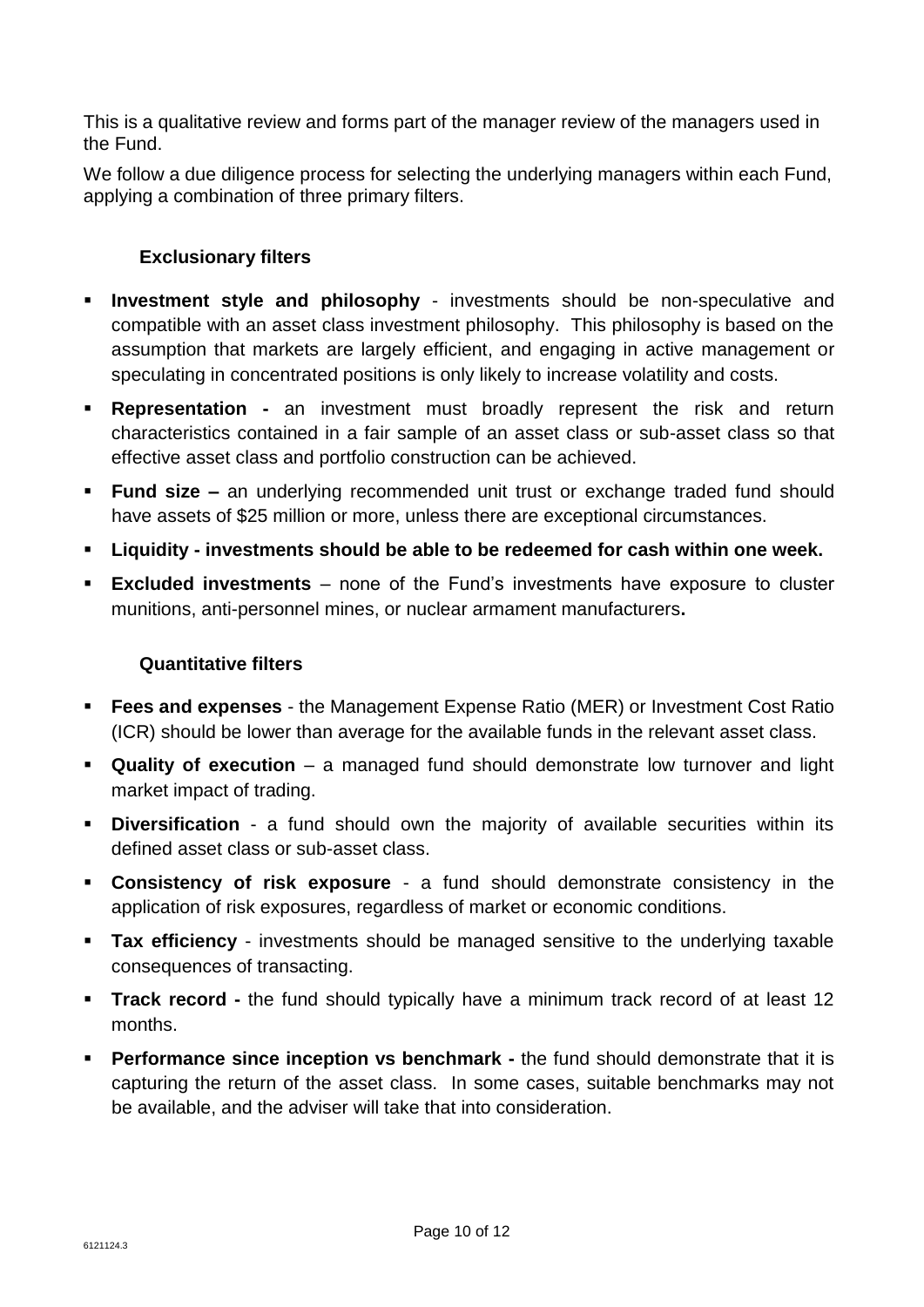## **Qualitative filters**

For all managers recommended, we undertake a qualitative review of information every three years, focusing on items such as:

- **Ownership structure/major shareholders** the company should demonstrate a consistent and stable ownership structure. Mergers and acquisitions should provide benefit to investors.
- **Staff** the company should demonstrate low turnover of professional and service staff and long running tenure of key investment managers running the fund.
- **Services provided** the company should provide the same or better level of service than is available in the marketplace for investment alternatives.
- **Business strength** the company should be a growing and viable business. Growth in investment assets would be one indicator of this.
- **Reports**  the reports should contain all of the information that is necessary and useful to enable regular due diligence, and should consistently be provided on a timely basis.
- **Requests for information** the company should consistently respond to requests for information in a timely manner with information given in a way that is easily understood.
- **Investment education** the company should provide adequate explanation of and education around its investment decisions, and the evidence it considered in making decisions.

# **9.3. Changes to the SIPO**

Both we and the Supervisor must agree in writing any changes or replacements to this SIPO. Any changes must be approved by our Board.

For material changes, we must provide 30 days' notice in advance to all existing unit holders of the proposed change. The decision as to whether or not a change is material rests with the Supervisor.

Each updated or amended SIPO will contain an effective date. Any changes to this SIPO will be lodged with the Registrar of Financial Service Providers in accordance with the Act.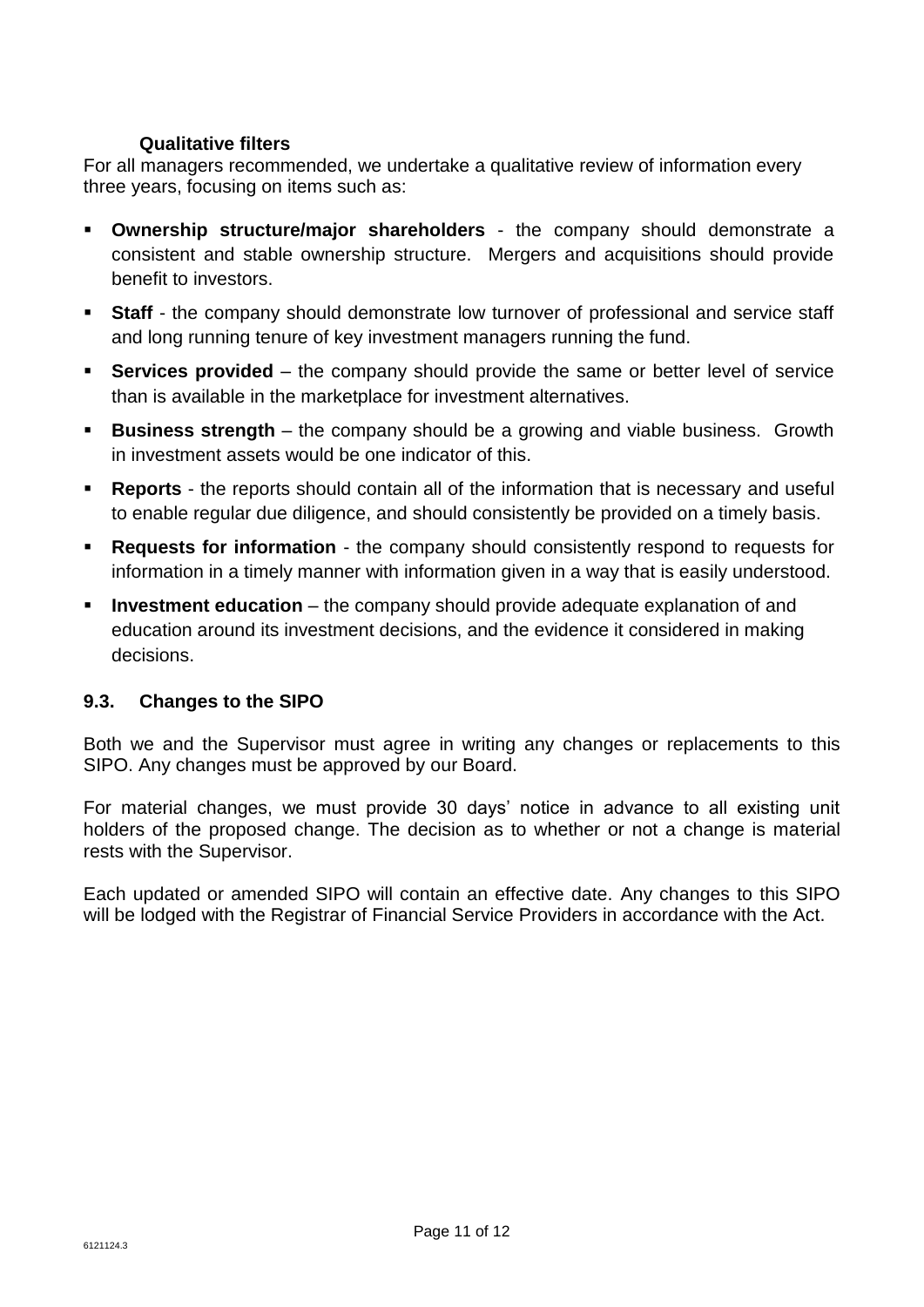## **10. Useful definitions**

For the purposes of this SIPO:

"**Benchmark**" means the asset allocation and index against which we measure the performance of the Fund as outlined at section 1.1 of this SIPO.

"**Benchmark asset allocation**" means the Fund's long-term average expected weighting for each type of asset (i.e. the proportion of the Fund's assets that we target to have invested in each type of asset). This is also referred to in other documents as its 'target asset allocation'. We invest within ranges agreed with the Supervisor, and actual exposures will vary over time.

"**Cash**" means deposits with the SBS Bank, or any other registered bank, with a maturity of no more than 180 days at the time of purchase. Floating rate notes with a final maturity of more than 180 days are not authorised (irrespective of the frequency of rate setting).

"**Credit Ratings**" are ratings of the debtor's ability to pay back the debt by making timely interest payments and of the likelihood of default. An agency may rate the creditworthiness of issuers of debt obligations, the debt instruments, and/or in some cases, the servicers of the underlying debt, but not individual consumers. A poor credit rating indicates a credit rating agency's opinion that the company or government has a high risk of defaulting, based on the agency's analysis of the entity's history and analysis of long term economic prospects.

**"Derivatives"** means any financial arrangement traded on a recognised market or market system (and specifically not 'over the counter' securities) whose contribution to portfolio risk, after taking into account any gearing element within the derivative, is essentially no more than that of the security from which it is derived had that security been held ungeared.

"**Managed Funds**" means units in a pooled arrangement or managed fund, which achieve essentially the same ultimate exposure as would have been achieved by directly held securities.

"**Preference Shares**" are a type of stock which may have any combination of features not possessed by common stock including properties of both equity and a debt instrument, and is generally considered a hybrid instrument.

Preference shares are senior (i.e., higher ranking) to common stock, but subordinate to bonds in terms of claim (or rights to their share of the assets of the company) and may have priority over common stock (ordinary shares) in the payment of dividends and upon liquidation. Terms of the preferred stock are described in the articles of association. Similar to bonds, preferred stocks are rated by the major credit-rating companies. The rating for preference shares are generally lower than for bonds because preferred dividends do not carry the same guarantees as interest payments from bonds and because preferred stock holders' claims are junior to those of all creditors.

"**Underlying managers**" are the underlying fund managers that we have appointed in respect of the Fund. The underlying managers are named in the most current Fund Update.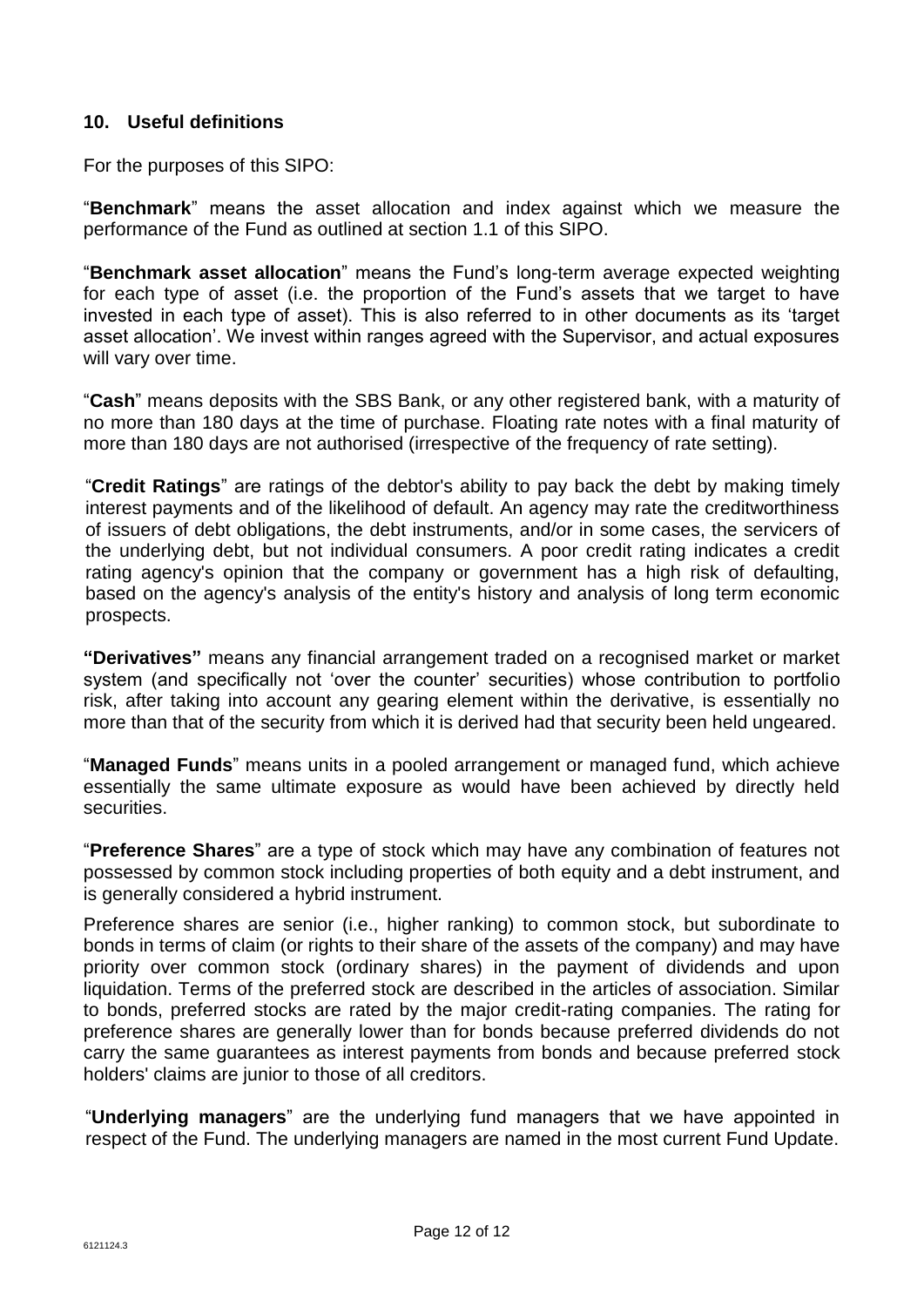# **STATEMENT OF INVESTMENT POLICY AND OBJECTIVES**

**FOR**

**Lifestages World Bond Portfolio** 

**Manager: Funds Administration New Zealand Limited (FANZ)**

> **Supervisor: Trustees Executors Limited**

**Effective Date: 30 November 2016**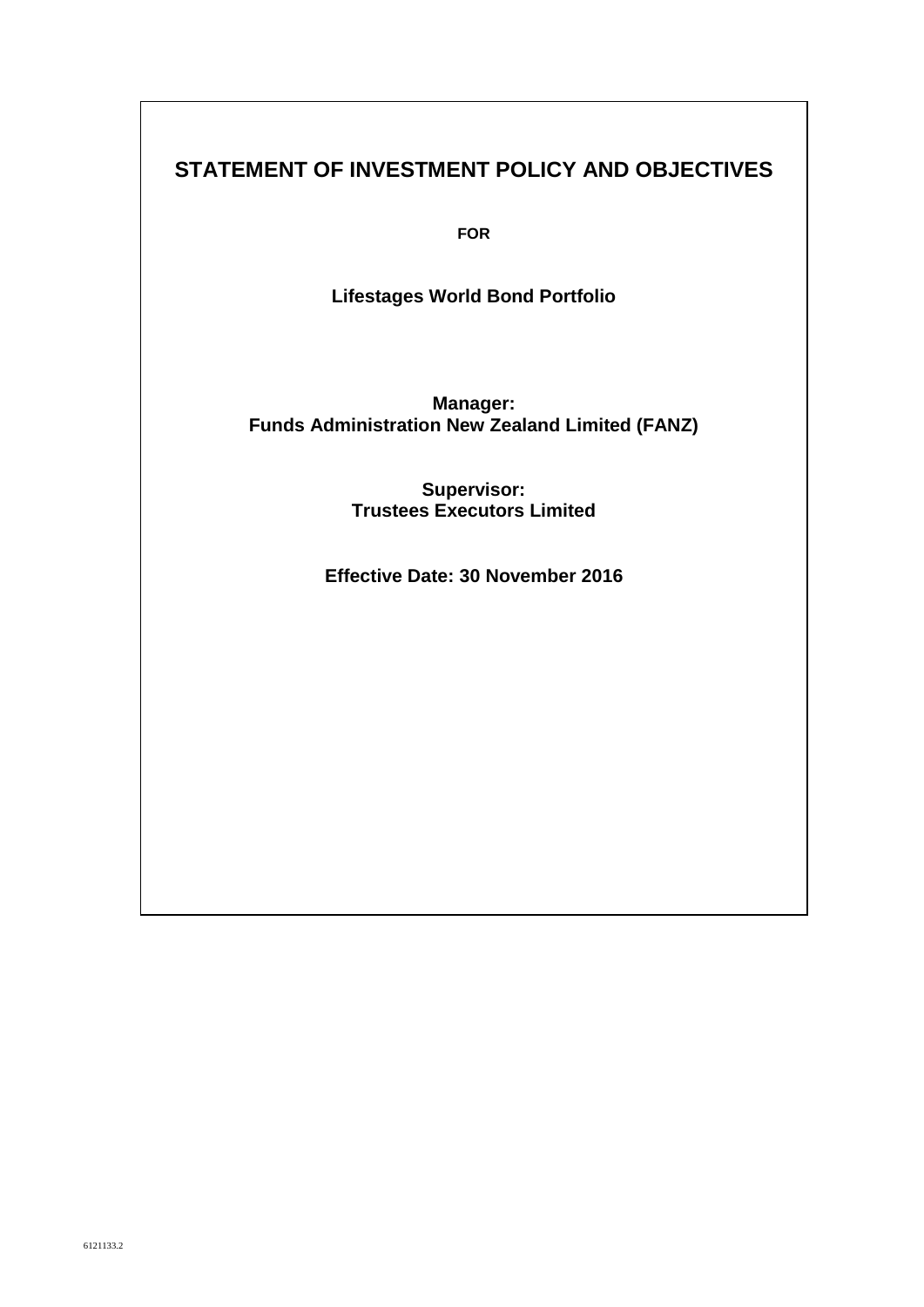## **Introduction and description of Fund**

This statement of investment policy and objectives ("**SIPO**") takes effect from 30 November 2016 and has been prepared for the Lifestages World Bond Portfolio (the "**Fund**"). This SIPO replaces the previous SIPO for the Fund dated 1 October 2015.

The Fund is a registered managed investment scheme under the Financial Markets Conduct Act 2013 ("**Act**"). It forms part of the Lifestages Investment Funds, a suite of registered managed investment schemes, governed by a master trust deed, and managed by Funds Administration New Zealand Limited (referred to as "**we**", "**our**", and "**us**" in this SIPO).

The Supervisor of the Fund is Trustees Executors Limited ("**Supervisor**").

Within our organisation, the Executive Director is responsible for ensuring the SIPO is implemented and monitoring that implementation during the investment cycle (see section 8).

This SIPO sets out the following details with respect to the Fund:

| 1.             |  |
|----------------|--|
| 2.             |  |
| 3.             |  |
| 4.             |  |
| 5 <sub>1</sub> |  |
| 6.             |  |
| 7.             |  |
| 8.             |  |
| 9.             |  |
| 10.            |  |

Our Investment Strategy for the Fund is contained in sections 3 to 7.

In the event of conflict between the provisions of this SIPO and the master trust deed ("**Trust Deed**") or deed of establishment ("**Establishment Deed**") for the Fund, the provisions of the Trust Deed or Establishment Deed (as applicable) will prevail.

An explanation of the terms used in this SIPO is provided in the final section of this SIPO.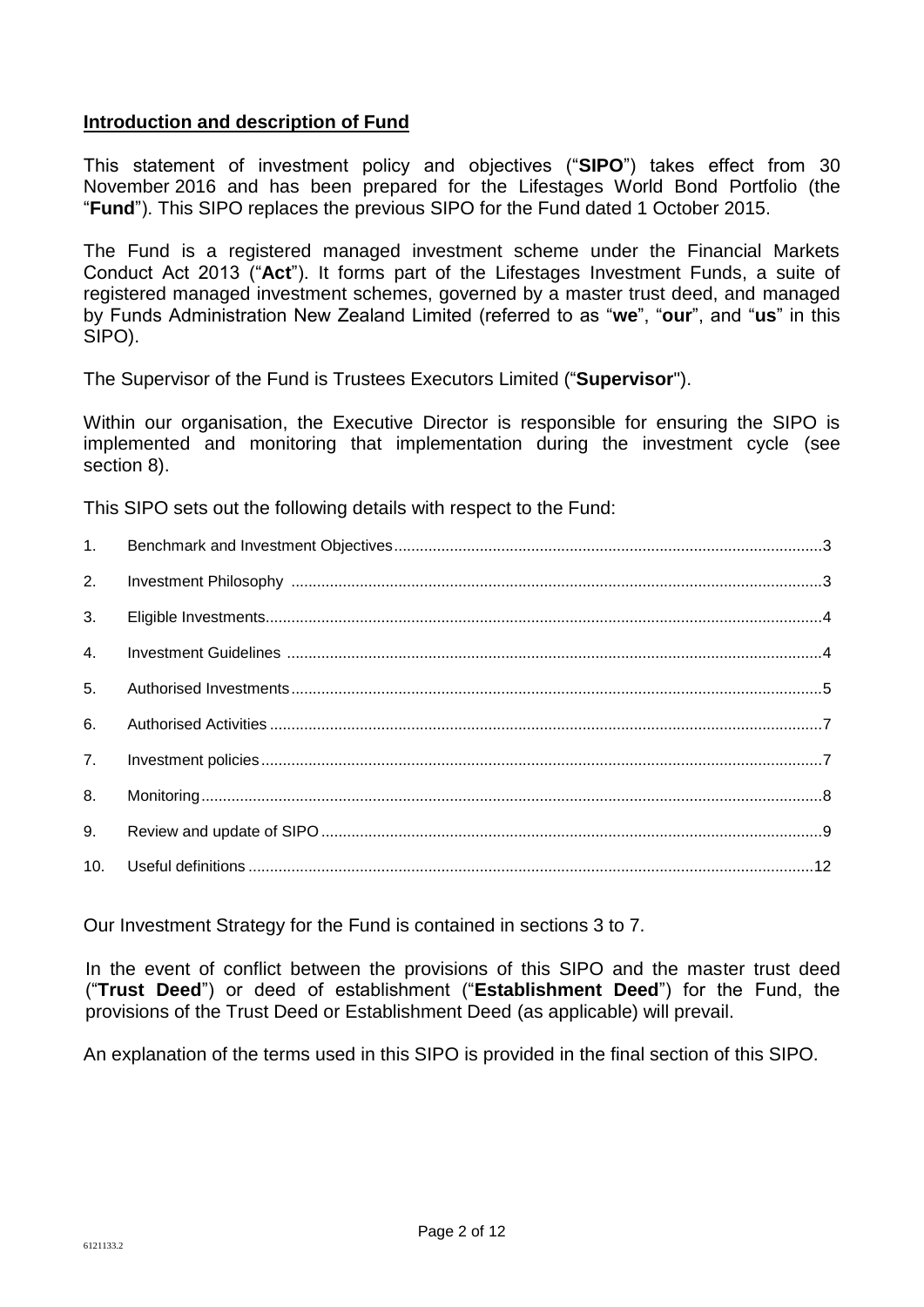## **1. Benchmark and Investment Objectives**

- 1.1. **Benchmark:** The benchmark asset allocations and indices for the Fund are:
	- (a) **5% NZ Cash:** NZX NZ 90 Day Bank Bill Index

(b) **95% International Fixed Interest:** Bloomberg Barclays Global Aggregate Index hedged into New Zealand dollars ("**Benchmark**").

# 1.2. **Investment objectives:**

The Fund's investment objectives are:

- (a) To provide investors with a broadly diversified portfolio of international investment grade income securities;
- (b) To provide a gross return in line with or greater than the Benchmark over a rolling three-year basis i.e. before tax, fees, and other expenses; and
- (c) To produce a competitive investment return relative to the relevant peer group (see 'Monitoring' below)
- 1.3 **General description of investments:** The focus of the Fund is investment in international investment grade income securities.

#### **2. Investment Philosophy**

2.1. We have developed the investment strategy for the Fund with reference to investors who are seeking a fund that aims to provide investors with a broadly diversified portfolio of global fixed interest through investment in international investment grade income securities.

The Lifestages World Bond Portfolio is designed to provide investors with access to a large pool of offshore income producing investments. Investors can access a wider pool of fixed interest investments by investment internally which also reduces the risk and volatility of their overall investment portfolio.

To protect investors from concentration risk the Fund is subject to strict rules about diversification. These involve limits on the proportion of the Fund to be allocated at time of purchase to the paper of any single issuer.

The addition of global fixed interest has the benefit of increasing diversification within the portfolio, which reduces overall volatility. It also provides exposure to the expected returns of multiple yield curves, rather than a single domestic curve. Investing in hedged global fixed interest, along with domestic fixed interest, allows the flexibility to create a more diversified and less risky fixed interest portfolio. It is a transparent strategy that is designed to fit well into an overall portfolio.

- 2.2. We believe that markets are largely efficient, and engaging in active management or speculating in concentrated positions is only likely to increase volatility and costs.
- 2.3. Duration management and tactical positioning will only be used to the extent that it results in the Fund's duration being plus or minus five years either side of the Benchmark index position.
- 2.4. The level of investment risk accepted will be low to medium which will be reflected in the selection of securities within the Fund.
- 2.5. The Fund is designed to provide investors with exposure to a diversified portfolio of international investment grade income securities, hedged into New Zealand dollars. A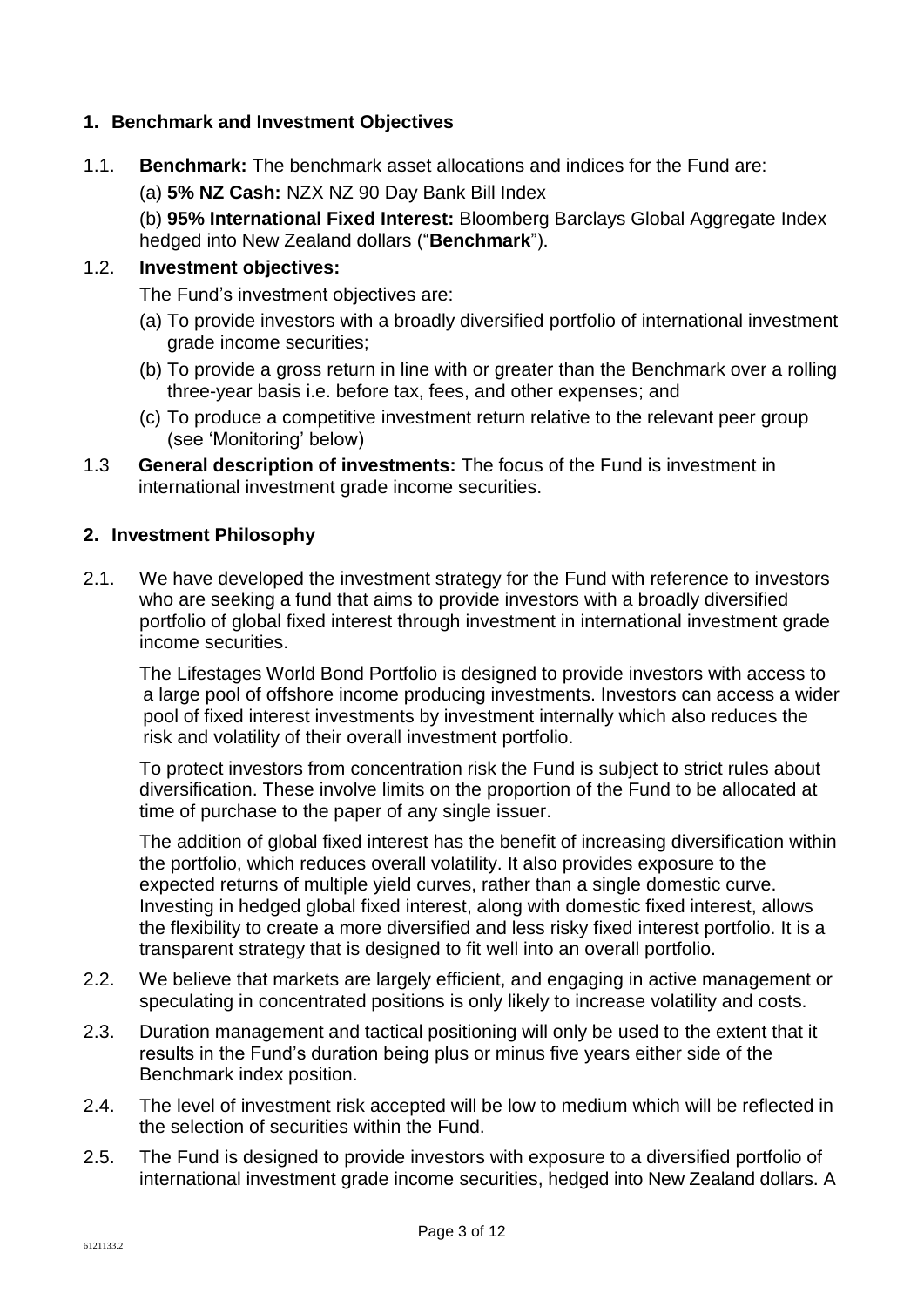portion will be held in cash for liquidity. The Fund is designed to be consistent with our overall investment philosophy and approach to low to medium risk fixed interest investing. This approach aims to provide our clients with "no surprises" in terms of their fixed interest investments.

2.6. The Fund offers a multi manager approach to fixed interest investing, providing access to experienced fixed interest investment teams.

# **3. Eligible Investments**

As at the date of this SIPO, the Fund (through its underlying managers) will only invest in the following cash, deposit or other security types:

- 3.1. On-call cash or bank deposits at a 'registered bank' under the Reserve Bank of New Zealand Act 1989 with a minimum long-term credit rating of BBB- from the Fitch ratings agency.
- 3.2. Fixed or floating rate debt and bond issues denominated in foreign currencies. These issues may include but are not limited to inflation indexed bonds, municipal and government bonds, mortgage related debt and corporate debt, and that are listed, traded or dealt in on regulated markets in the OECD and which may have fixed or floating interest rates. FX exposures are to be hedged back to NZD.
- 3.3. Derivative contracts, where the underlying risk relates to foreign currencydenominated interest rates or credit risk. Eligible derivative contracts include interest rate futures, options, interest rate swaps, and credit default swaps. Options, swaps and credit default swaps must be entered with a counterparty with a minimum longterm credit rating of AA- (Standard & Poor's rating) and a current industry standard (International Swaps and Derivatives Agency) agreement must be in place between the counterparty and us or the underlying manager. The market value of the exposure must be fully covered by cash or backed by liquid physical assets.
- 3.4. Any other income strategies approved by the Supervisor and by the Board of FANZ.

Derivatives are to be measured on a notional face value basis and may not exceed 100% of the net market value of the Fund's investment portfolio.

Investment in collateralised debt obligations is not permitted.

The eligible investments may change in the future (see section 5 below).

## **4. Investment Guidelines**

- 4.1. **Duration:** The duration of the Fund is to be kept within +/- five years of the duration of the Benchmark.
- 4.2. **Yield Curve**: The underlying managers shall monitor the maturity bucket exposure of the portfolio to ensure no excessive yield curve exposures exist.
- 4.3. **Liquidity:** A minimum 2% of total assets must be held in highly liquid securities. Highly liquid securities are on-call Cash, NZ Government securities with less than 5 years to maturity and Bank deposits with less than 6 months to maturity.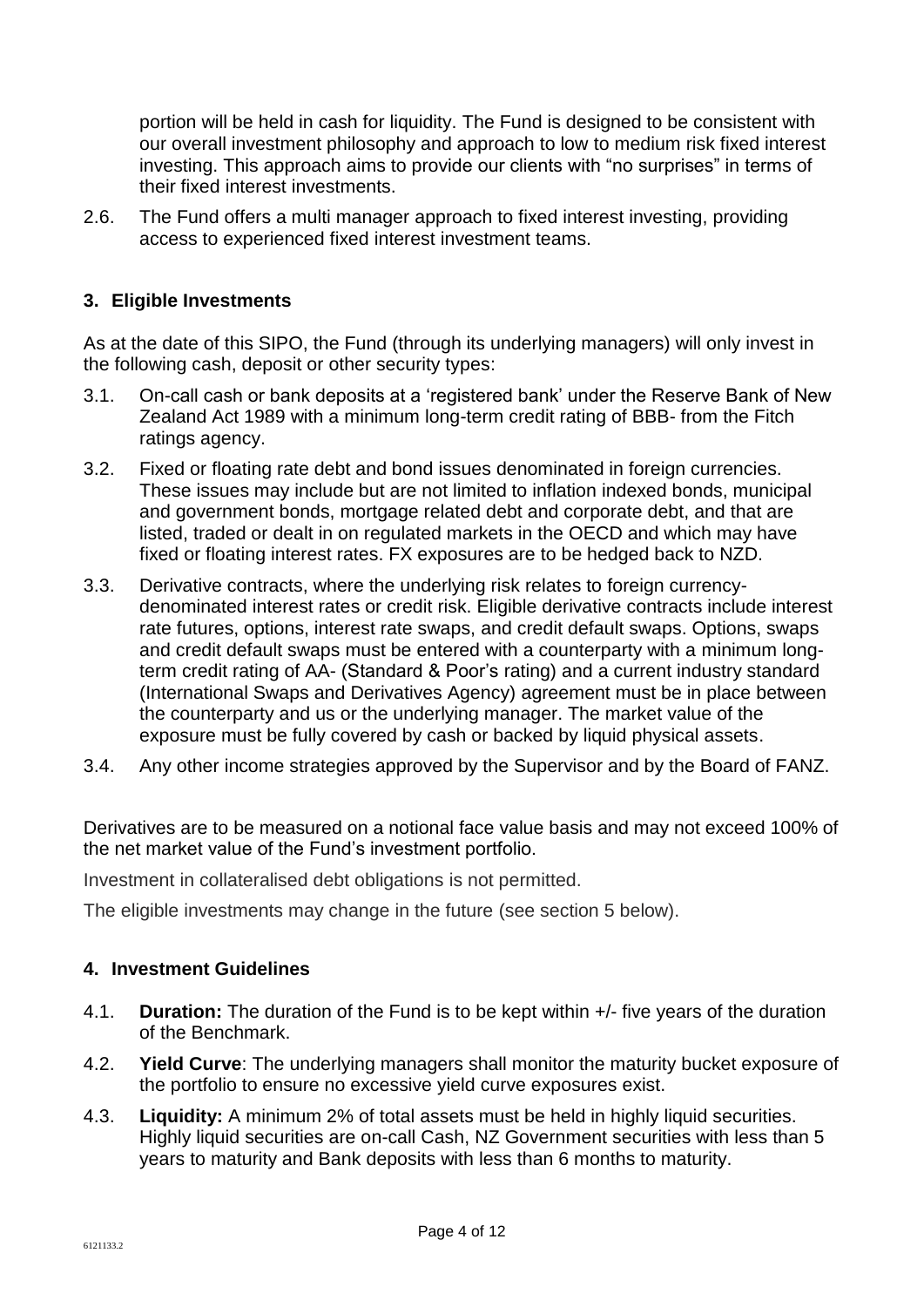- 4.4. **Credit Exposures:** The credit exposures outlined in 5.1 are not to be exceeded. The Fund is constructed to achieve a weighted average credit rating of A- on capital invested.
- 4.5. **Hedging:** The Fund's foreign currency exposure will be hedged back to the New Zealand dollar 100%.
- 4.6. **Derivatives**: Derivatives may be used as a risk management tool where underlying investments create an overall portfolio exposure that we determine to be undesirable. It is envisaged that derivatives will not be used in the normal course of business. While derivatives may be used at our sole discretion, we will advise the Supervisor of any decision to do so, explaining the investment rationale and anticipated duration of the holding period of derivative contracts entered into.

## **5. Authorised Investments**

The universe of authorised investments for the Fund is set out in its consolidated Establishment Deed dated 1 November 2016, as amended from time to time. The Fund's New Zealand fixed interest investments may be made by direct investment or by investments in underlying funds.

The underlying managers currently accessed are available in the most current Fund Update on the Fund's managed investment schemes register entry with the Registrar of Financial Service Providers at [www.companiesoffice.govt.nz/disclose.](http://www.companiesoffice.govt.nz/disclose)

## **5.1. Credit Exposure Limits**

**a. Risk Limits**

Duration  $+/- 5$  years versus the Benchmark

## **b. Credit Quality Minimums**

The underlying managers will apply quality ratings using the higher of Moody's, Standard & Poor's or Fitch. If an issue is not rated by one of these rating agencies, then a rating will be determined within any parameters agreed with the Supervisor.

| Minimum Average Portfolio Quality:       | A- Rating        |
|------------------------------------------|------------------|
| Minimum Issue Quality:                   | <b>B-</b> Rating |
| <b>Minimum Commercial Paper Quality:</b> | A2/P2            |

Should an issue be downgraded below these minimums, the underlying manager will determine the appropriate action (sell or hold) based on the perceived risk and expected return.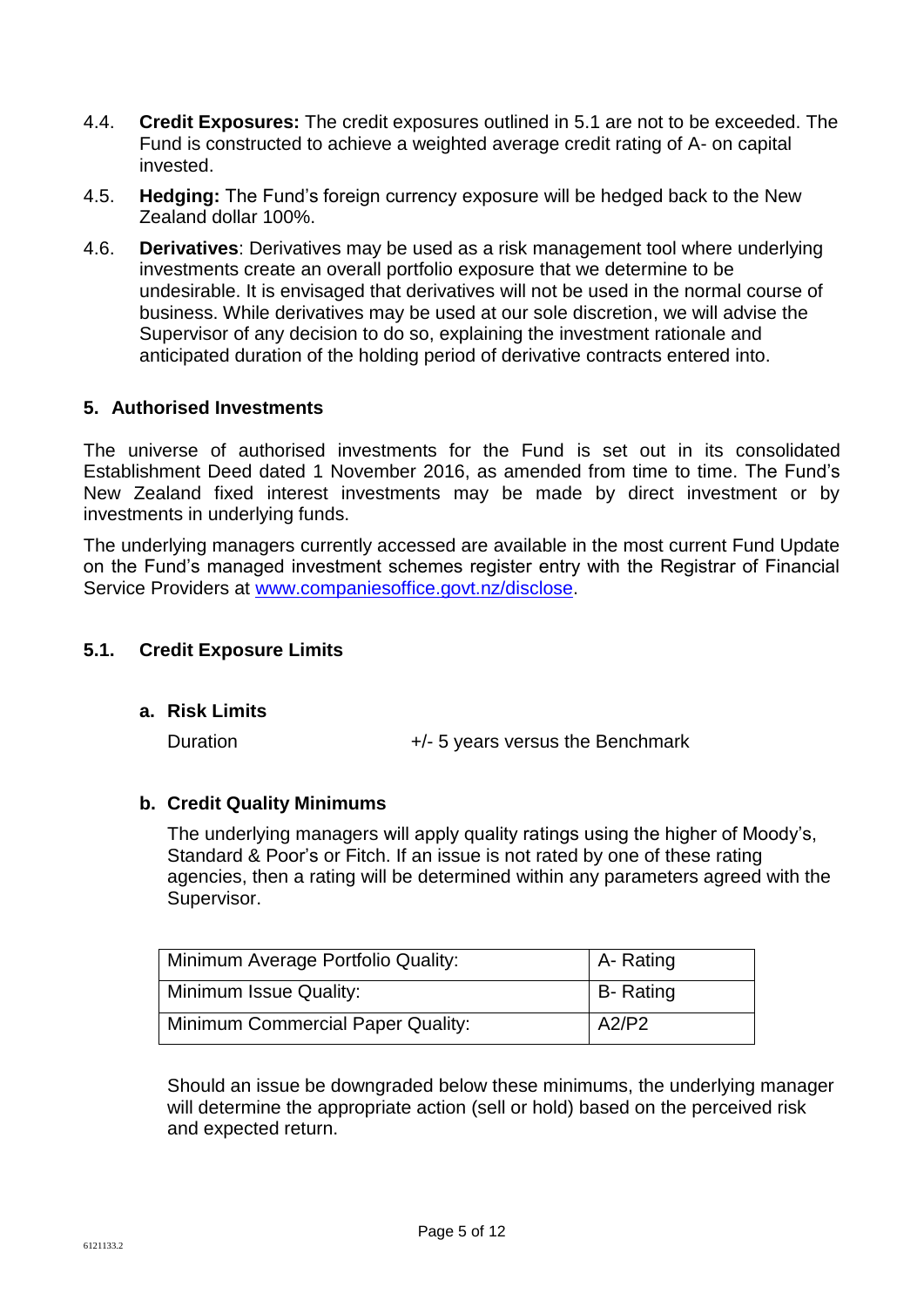# **c. Concentration Limits**

Concentrations within the Fund's portfolio will be limited to the following:

| Issue/Issuer:                                                                                              |            |
|------------------------------------------------------------------------------------------------------------|------------|
| Sovereign debt of OECD governments and US<br>agencies:                                                     | No limit   |
| Supranational issuers:                                                                                     | 25%        |
| Any others:                                                                                                | 5%         |
| High Yield Securities (rated below BBB-):                                                                  | 10%        |
| <b>Emerging Market Securities:</b>                                                                         | <b>20%</b> |
| (We use the World Bank definition for emerging<br>markets which is based on GNP per capita<br>calculation) |            |
| <b>Mortgage Derivatives:</b>                                                                               | 10%        |
| <b>Structured Notes:</b>                                                                                   | 5%         |
| <b>Preferred Securities:</b>                                                                               | 5%         |
| Bank Loans:                                                                                                | 10%        |

The percentages set out above are maximums. There are no specific benchmark asset allocations or minimum exposures. However any breach of these limits will result in a breach of the Limit Breaks Policy and require action as provided by section 167 of the Financial Markets Conduct Act.

- 5.2. **Managed Funds**. Investment in managed funds that meet or exceed in part or in full the objectives and risk characteristics of the Fund, with the relevant credit exposure limits flowed through to any managed fund exposure.
- 5.3. **Income Strategies.** Any other income strategies approved by the Supervisor which we consider fall within the parameters of the Fund's Authorised Investments (as set out in the Establishment Deed), appropriately reflect the risk profile of the Fund, and will contribute towards achieving its investment objectives. There are no limits on the extent to which the Fund's investment exposure may be obtained through Income Strategies.
- 5.4. **Cash.** Cash is generally held in the Fund's bank account, for cashflow management and is limited to a maximum of 12.5% of the Fund's portfolio, a neutral benchmark of 5% of the portfolio and a minimum of 2% of the portfolio. Any other cash investments will be made by way of direct investment or by investments in unsecured deposits with SBS Bank, or with other registered banks or financial institutions pending investment into other assets.

All transactions will be undertaken through recognised market participants. For domestic transactions no settlement risk will be taken. For international transactions dealing only with entities whose short-term credit rating is at least A1 will minimise settlement risk.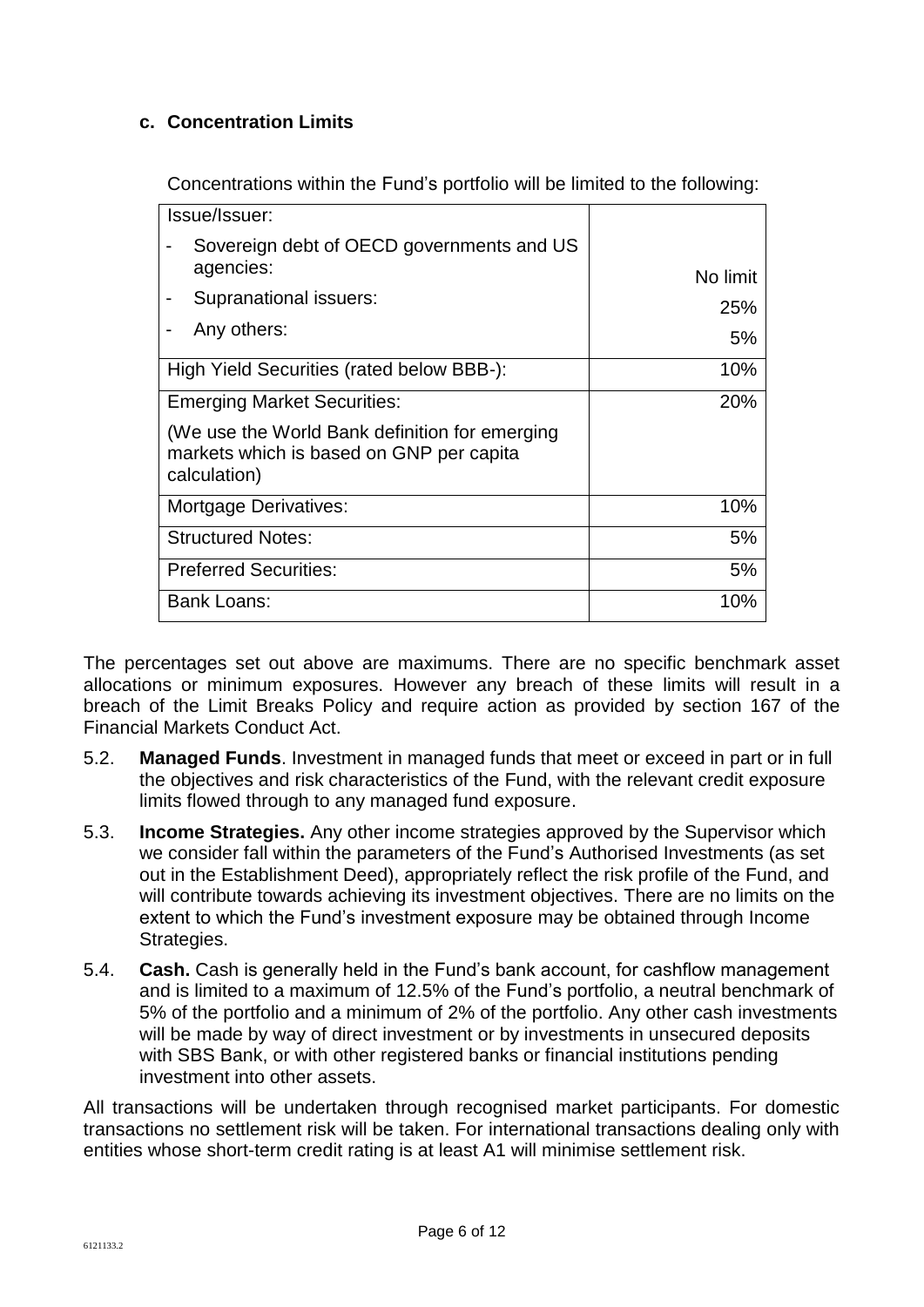# **6. Authorised Activities**

The Fund may undertake the following other activities in carrying out its investment strategy:

- 6.1. **Securities Lending**. The Fund is authorised to lend up to 20% of its Net Tangible Assets ("**NTAs**")'A' rated counterparties, with a counterparty credit limit of no more than 20% with any one party or 5% net risk exposure.
- 6.2. **New Issues**. Underwriting new issues of authorised debt.
- 6.3. **Borrowing**. As provided by clause 23.12 of the Trust Deed the Fund is authorised to borrow up to 25% of its Gross Asset Value to invest in Authorised Investments, subject to the consent of the Supervisor. The Fund is not permitted to borrow money to invest in securities for leverage and or for shorting purposes.

## **7. Investment policies**

## **7.1. Liquidity**

Sufficient liquidity will be held to cover reasonably anticipated redemptions of units in the Fund and, if necessary, there is a general authorisation to borrow up to 5% of the market value of the Fund to cover settlement requirements. Such borrowing will be for a maximum period of 15 business days and in each instance the Supervisor will be advised. The Supervisor may at any time require that no further borrowing shall be undertaken in respect of the Fund.

## **7.2. Valuation**

The purchase price of securities entering the Fund will include purchase brokerage and sale values will be after brokerage has been deducted.

For assets under outside management, periodic valuation will be based on latest market prices (for equities the last sale and for bonds the mid-price). Deposits with banks and building societies will be valued at book value plus accrued interest. In the case of securities whose latest market price or yield is more than 5 business days old at least two broker opinions will be sought and the average of these will be the price for valuation purposes.

The valuation formula will include a provision for tax, supervisor fees, management fees, an estimate of other ongoing fees, costs and expenses, any exceptional fees and estimated disposal costs in order to establish the true 'cash' value of the Fund. For exiting and new unit holders this will be the basis of their exit and issue unit price respectively.

## **7.3. Derivatives**

Derivatives may not be used to leverage the Fund, or if the effect is to increase the portfolio risk beyond what it would have been had the Fund comprised only directly held securities. That is, there will be no gearing effect and any derivative positions will be backed by physically held positions at the time that the risk on any derivative arrangement commences. It is accepted that during the term of a derivative arrangement some mismatch may occur between the value of the derivative and the value of its underlying security or portfolio position.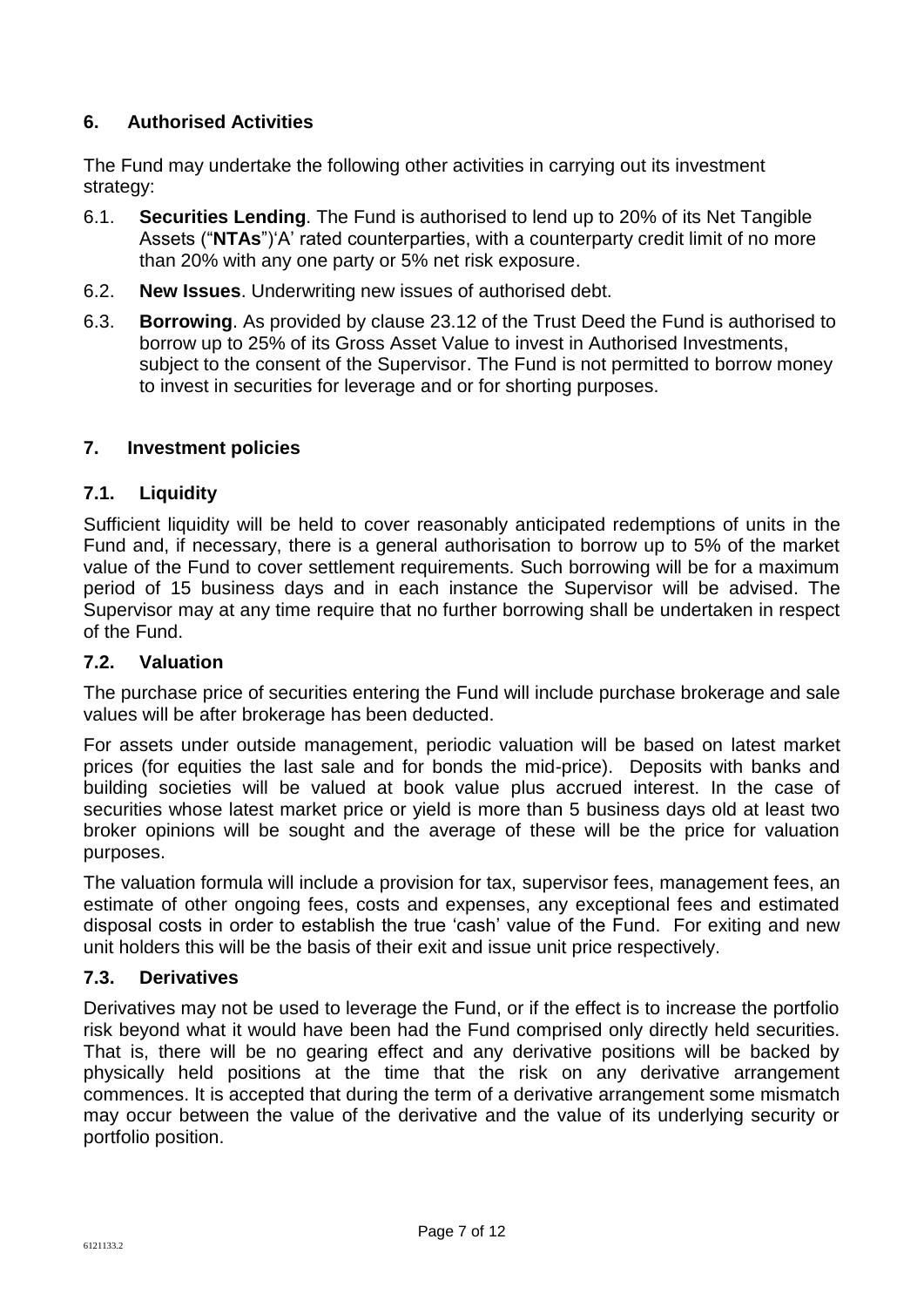# **7.4. Hedging**

The Fund's foreign currency exposure will be hedged back to the New Zealand dollar 100%.

## **7.5. Tax**

The Fund is taxed as a Portfolio Investment Entity and as such complies with the relevant legislation.

## **7.6. Related Party Transactions**

Transactions with related parties of us or the Supervisor are permitted, provided such transactions are permitted under the Trust Deed and the Act (where applicable). The key constraint is that such transactions must be entered into on ordinary commercial arm'slength terms. The Supervisor may also impose other terms on related party transactions from time to time.

## **8. Monitoring**

- 8.1. We will review the performance of the Fund and the underlying investment managers quarterly. This review will compare the return of the Fund and each component of its portfolio against the relevant index over the quarter. There will also be a Fund review, at least annually, against its peers as determined by the FANZ Investment Committee, with input from the Supervisor where appropriate.
- 8.2. The performance standard expected to be observed is that the Fund's return over the period will be within the top two quartiles based on its respective universe of funds (i.e. the range of funds identified as peers of the Fund).
- 8.3. If performance does not meet this standard, the reason for the under-performance will be identified and appropriate action recommended.
- 8.4. Where two or more managers are responsible for the investment management of a specific part of the Fund, rebalancing between them will be through cash flows rather than from a periodic formal rebalancing.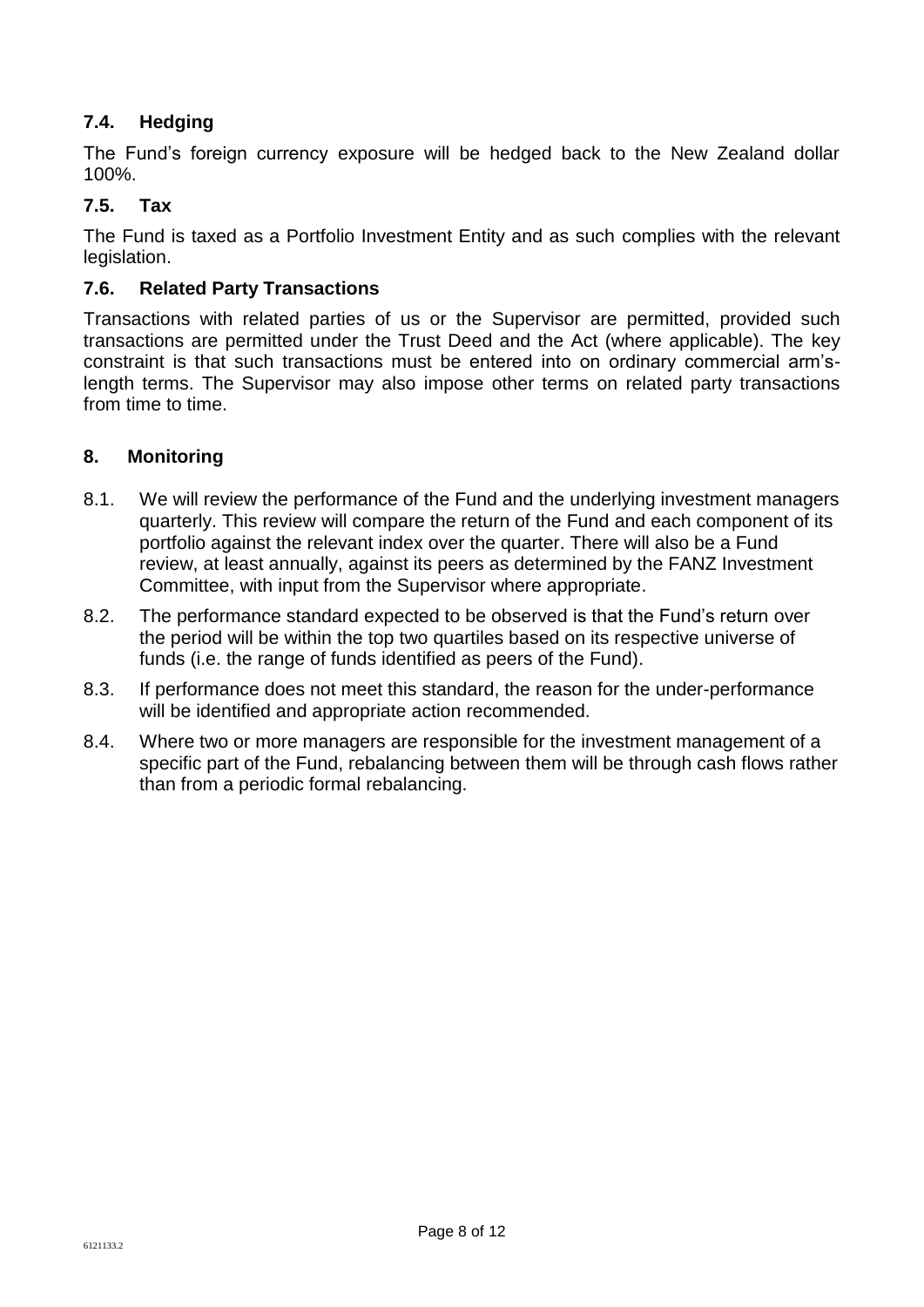# **9. Review and update of SIPO**

The SIPO will be reviewed and updated from time to time. The most current version of the SIPO is available on the Fund's managed investment schemes register entry with the Registrar of Financial Service Providers at [www.companiesoffice.govt.nz/disclose.](www.companiesoffice.govt.nz/disclose)

## **9.1. Review of the SIPO and investments generally**

The SIPO will be reviewed from time to time by us and the Supervisor, and at least annually. An ad hoc review of the overall SIPO may be triggered by any of the below events occurring.

We review all investments on a quarterly basis. Performance is measured against appropriate benchmark indices. Where an underlying fund's performance is consistent with its mandate and in line with broad style and/or asset class returns, no further action will generally be taken.

However, an investment/underlying fund may be flagged for 'enhanced due diligence', and subjected to a higher degree of scrutiny for any one or more of the following reasons, where applicable:

- A change in the primary underlying manager/issuer
- A significant change in an underlying manager's or issuer's majority owner or ownership structure
- A greater than 25% fall in the investment/underlying fund's assets under management over a rolling one year period (due to redemptions, not market movements) or total investment/underlying fund assets falling below \$25 million at any time
- A change in the investment/underlying fund's investment style, diversification and/or risk factor tilting
- An increase in the investment/underlying fund's fees
- The investment/underlying fund shows persistent underperformance against a relevant benchmark. Persistent underperformance is defined as performance below benchmark on a three year basis minus fees, and a volatility measure appropriate for each investment/underlying fund
- An extraordinary event which we consider has impacted or may interfere with the manager/fund's ability to act in the future within the established investment/underlying fund mandate

Each quarter, we will review all recommended investments to ensure no investment/underlying fund has breached its own limits.

In general, if an investment/underlying fund has breached any threshold, we will undertake an analysis and written review. Depending on the nature and seriousness of the breach, the written review will include some or all of the following features:

- Review of the investment mandate
- **Explanation of the breach and analysis of its seriousness**
- **I.** Investigation with the investment/underlying fund management team
- Regression analysis and/or attribution analysis
- Peer review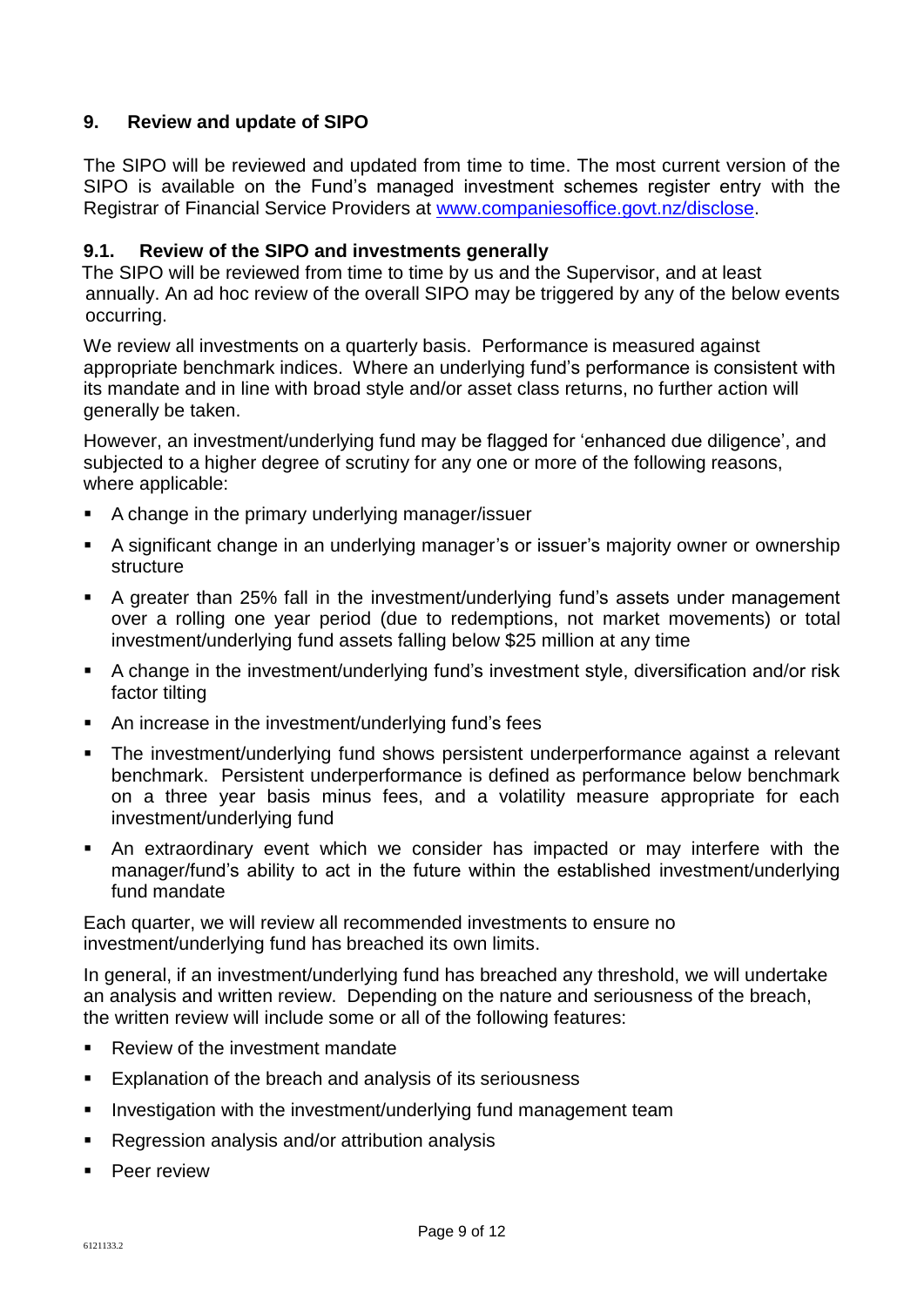Reconfirmation, if the investment/underlying fund is still the preferred choice relative to other alternatives

If the investment/underlying fund requires enhanced due diligence due to underperformance, we will attempt to ascertain whether this underperformance is the result of the underlying manager taking mandated risks, which are acceptable, or non-mandated risks, which are generally unacceptable.

The decision to retain or terminate an investment/underlying fund cannot be determined by a simple formula. Selecting investment/underlying funds with above average performance over previous periods provides no increased likelihood of improving performance over subsequent periods. Our confidence in the underlying manager's ability to consistently deliver in accordance with the investment/underlying fund mandate in the future will play a part in the decision to retain or replace an investment/underlying fund.

Once an investment/underlying fund has been reviewed in relation to a specific threshold breach, then, assuming the investment/underlying fund retains its recommended status, it will only be re-reviewed with respect to that breach in 12 months' time (not every subsequent quarter). However, if the investment/underlying fund subsequently breaches any other threshold in the interim, this will prompt a new review in relation to the new breach.

## **9.2. Review of the investment strategy and underlying manager selection**

FANZ undertakes a review of the investment strategy, the credit limit exposures, duration risk and how the asset class fits into our portfolios, the performance and risk profiles of the asset class on a regular basis. This a qualitative review and forms part of the manager review of the managers used in the Fund.

We follow a due diligence process for selecting the underlying managers within each Fund, applying a combination of three primary filters.

# **Exclusionary filters**

- **Investment style and philosophy** investments should be non-speculative and compatible with an asset class investment philosophy. This philosophy is based on the assumption that markets are largely efficient, and engaging in active management or speculating in concentrated positions is only likely to increase volatility and costs.
- **Representation**  an investment must broadly represent the risk and return characteristics contained in a fair sample of an asset class or sub-asset class so that effective asset class and portfolio construction can be achieved.
- **Fund size**  an underlying recommended unit trust or exchange traded fund should have assets of \$25 million or more, unless there are exceptional circumstances.
- **Liquidity**  investments should be able to be redeemed for cash within one week.
- **Excluded investments**  none of the Fund's investments have exposure to cluster munitions, anti-personnel mines, or nuclear armament manufacturers**.**

## **Quantitative filters**

 **Fees and expenses** - the Management Expense Ratio (MER) or Investment Cost Ratio (ICR) should be lower than average for the available funds in the relevant asset class.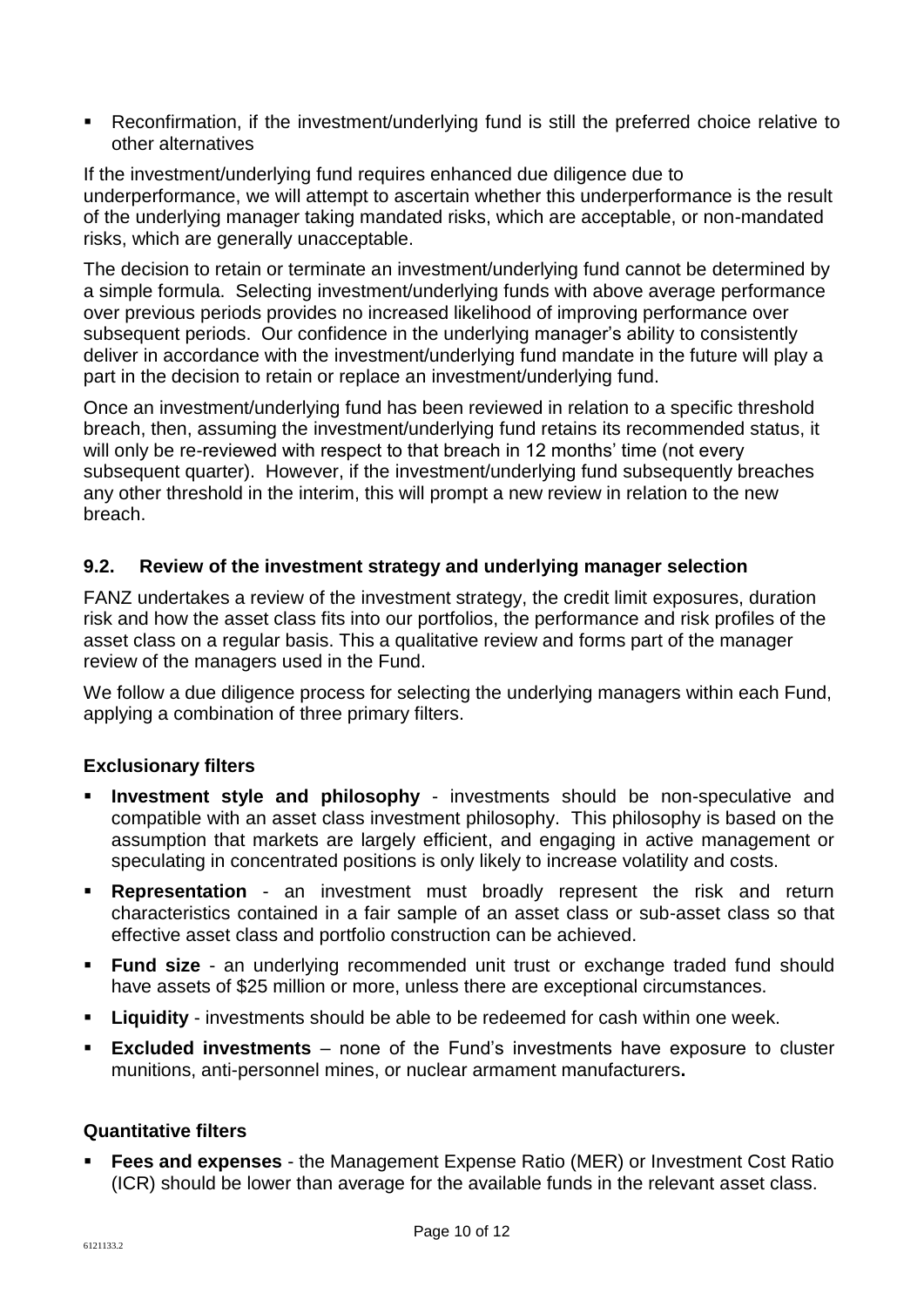- **Quality of execution** a managed fund should demonstrate low turnover and light market impact of trading.
- **Diversification** a fund should own the majority of available securities within its defined asset class or sub-asset class.
- **Consistency of risk exposure** a fund should demonstrate consistency in the application of risk exposures, regardless of market or economic conditions.
- **Tax efficiency** investments should be managed sensitive to the underlying taxable consequences of transacting.
- **Track record** the fund should typically have a minimum track record of at least 12 months.
- **Performance since inception vs benchmark** the fund should demonstrate that it is capturing the return of the asset class. In some cases, suitable benchmarks may not be available, and the adviser will take that into consideration.

## **Qualitative filters**

For all managers recommended, we undertake a qualitative review of information every three years, focusing on items such as:

- **Ownership structure/major shareholders** the company should demonstrate a consistent and stable ownership structure. Mergers and acquisitions should provide benefit to investors.
- **Staff** the company should demonstrate low turnover of professional and service staff and long running tenure of key investment managers running the fund.
- **Services provided** the company should provide the same or better level of service than is available in the marketplace for investment alternatives.
- **Business strength** the company should be a growing and viable business. Growth in investment assets would be one indicator of this.
- **Reports**  the reports should contain all of the information that is necessary and useful to enable regular due diligence, and should consistently be provided on a timely basis.
- **Requests for information** the company should consistently respond to requests for information in a timely manner with information given in a way that is easily understood.
- **Investment education** the company should provide adequate explanation of and education around its investment decisions, and the evidence it considered in making decisions.

## **9.3. Changes to the SIPO**

Both we and the Supervisor must agree in writing any changes or replacements to this SIPO. Any changes must be approved by our Board.

For material changes, we must provide 30 days' notice in advance to all existing unit holders of the proposed change. The decision as to whether or not a change is material rests with the Supervisor.

Each updated or amended SIPO will contain an effective date. Any changes to this SIPO will be lodged with the Registrar of Financial Service Providers in accordance with the Act.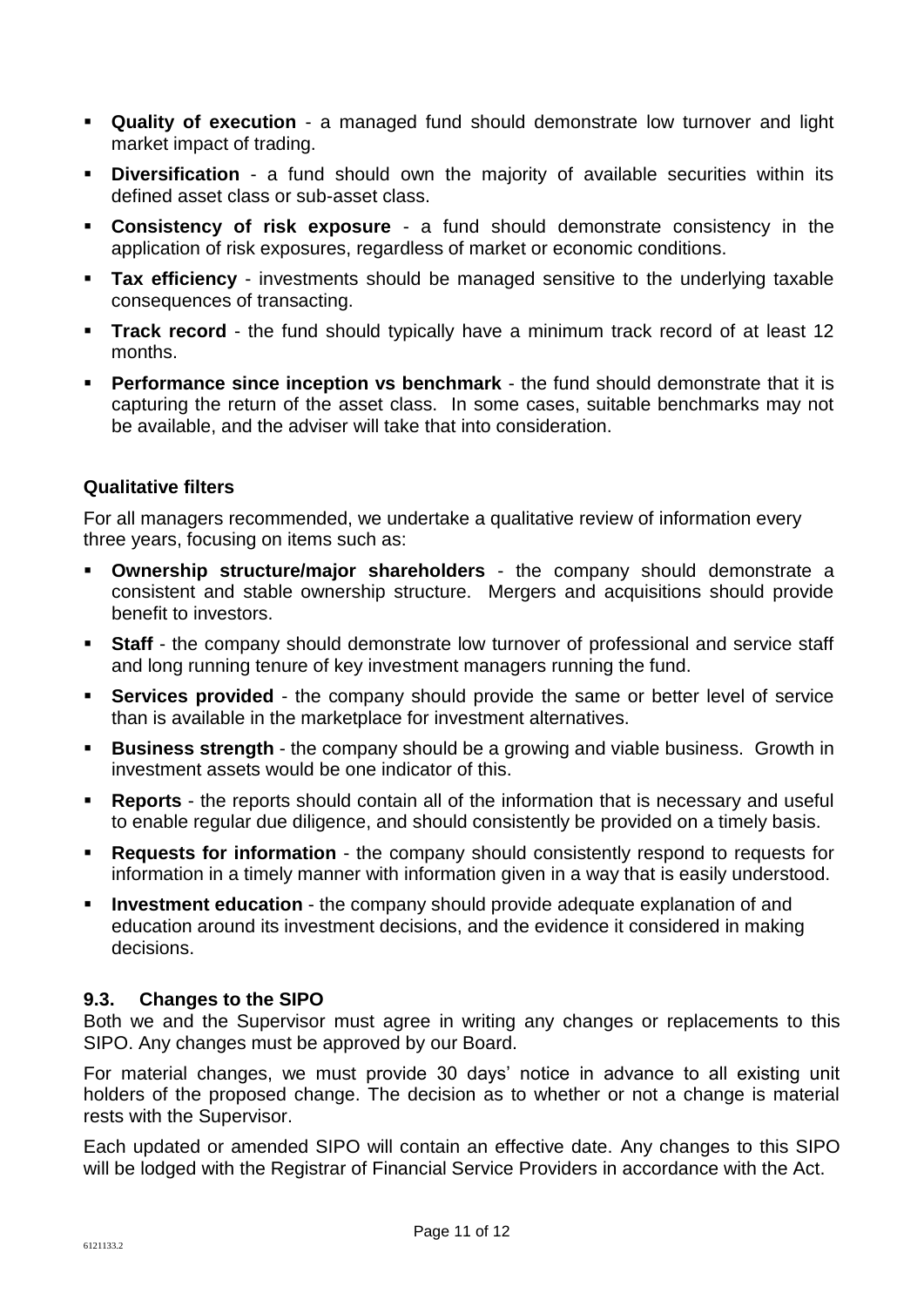## **10. Useful definitions**

For the purposes of this SIPO:

"**Benchmark**" means the asset allocations and indices against which we measure the performance of the Fund as outlined at section 1.1 of this SIPO.

"**Benchmark asset allocation**" means the Fund's long-term average expected weighting for each type of asset (i.e. the proportion of the Fund's assets that we target to have invested in each type of asset). This is also referred to in other documents as its 'target asset allocation'. We invest within ranges agreed with the Supervisor, and actual exposures will vary over time.

"**Cash**" means deposits with the SBS Bank, or any other registered bank, with a maturity of no more than 180 days at the time of purchase. Floating rate notes with a final maturity of more than 180 days are not authorised (irrespective of the frequency of rate setting).

"**Credit Ratings**" are ratings of the debtor's ability to pay back the debt by making timely interest payments and of the likelihood of default. An agency may rate the creditworthiness of issuers of debt obligations, the debt instruments, and/or in some cases, the servicers of the underlying debt, but not individual consumers. A poor credit rating indicates a credit rating agency's opinion that the company or government has a high risk of defaulting, based on the agency's analysis of the entity's history and analysis of long term economic prospects.

**"Derivatives"** means any financial arrangement traded on a recognised market or market system (and specifically not 'over the counter' securities) whose contribution to portfolio risk, after taking into account any gearing element within the derivative, is essentially no more than that of the security from which it is derived had that security been held ungeared.

"**Managed Funds**" means units in a pooled arrangement or managed fund, which achieve essentially the same ultimate exposure as would have been achieved by directly held securities.

"**Underlying managers**" are the underlying fund managers that we have appointed in respect of the Fund. The underlying managers are named in the most current Fund Update.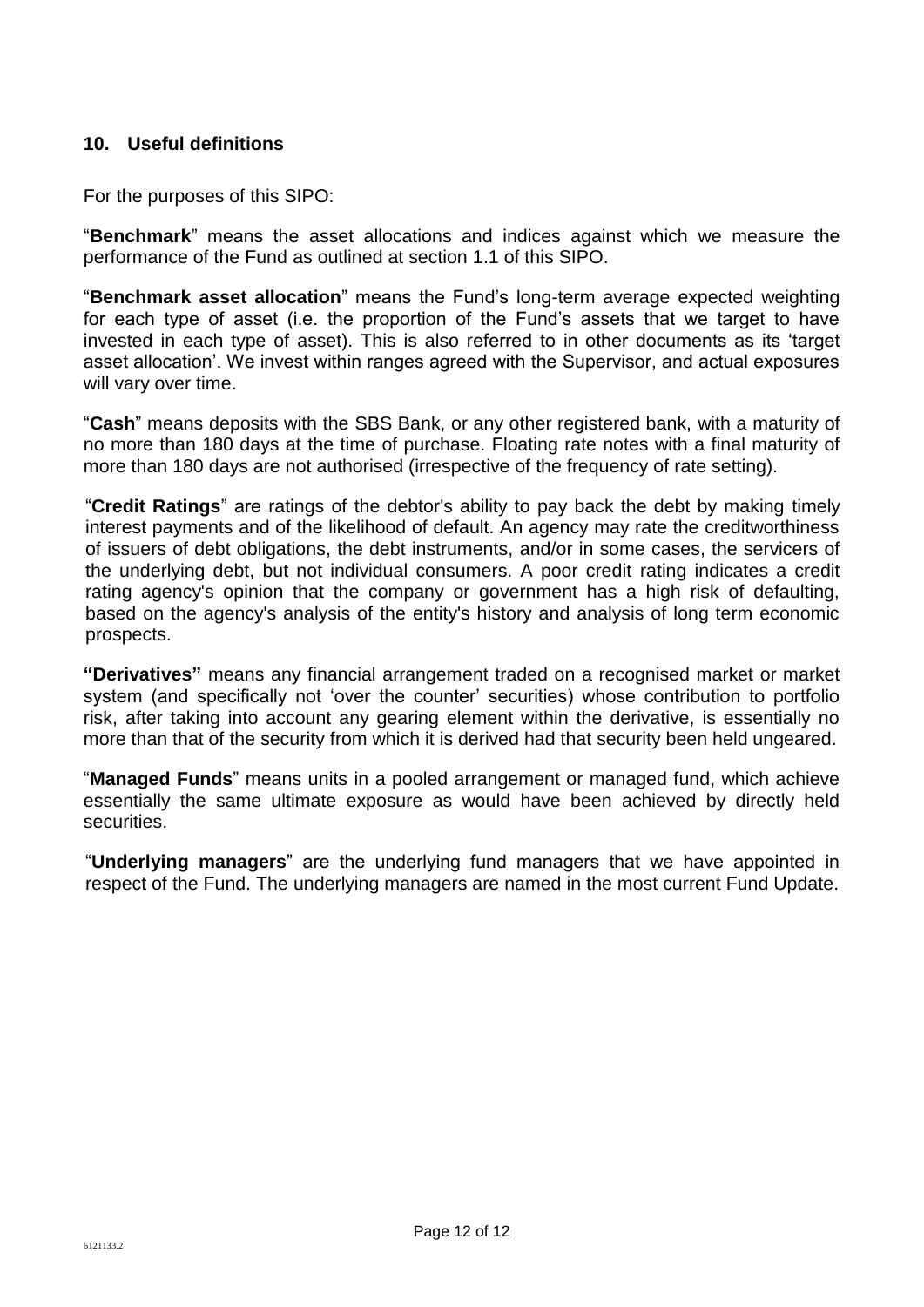# **STATEMENT OF INVESTMENT POLICY AND OBJECTIVES**

**FOR**

**Lifestages World Equity Portfolio** 

**Manager: Funds Administration New Zealand Limited (FANZ)**

> **Supervisor: Trustees Executors Limited**

**Effective Date: 30 November 2016**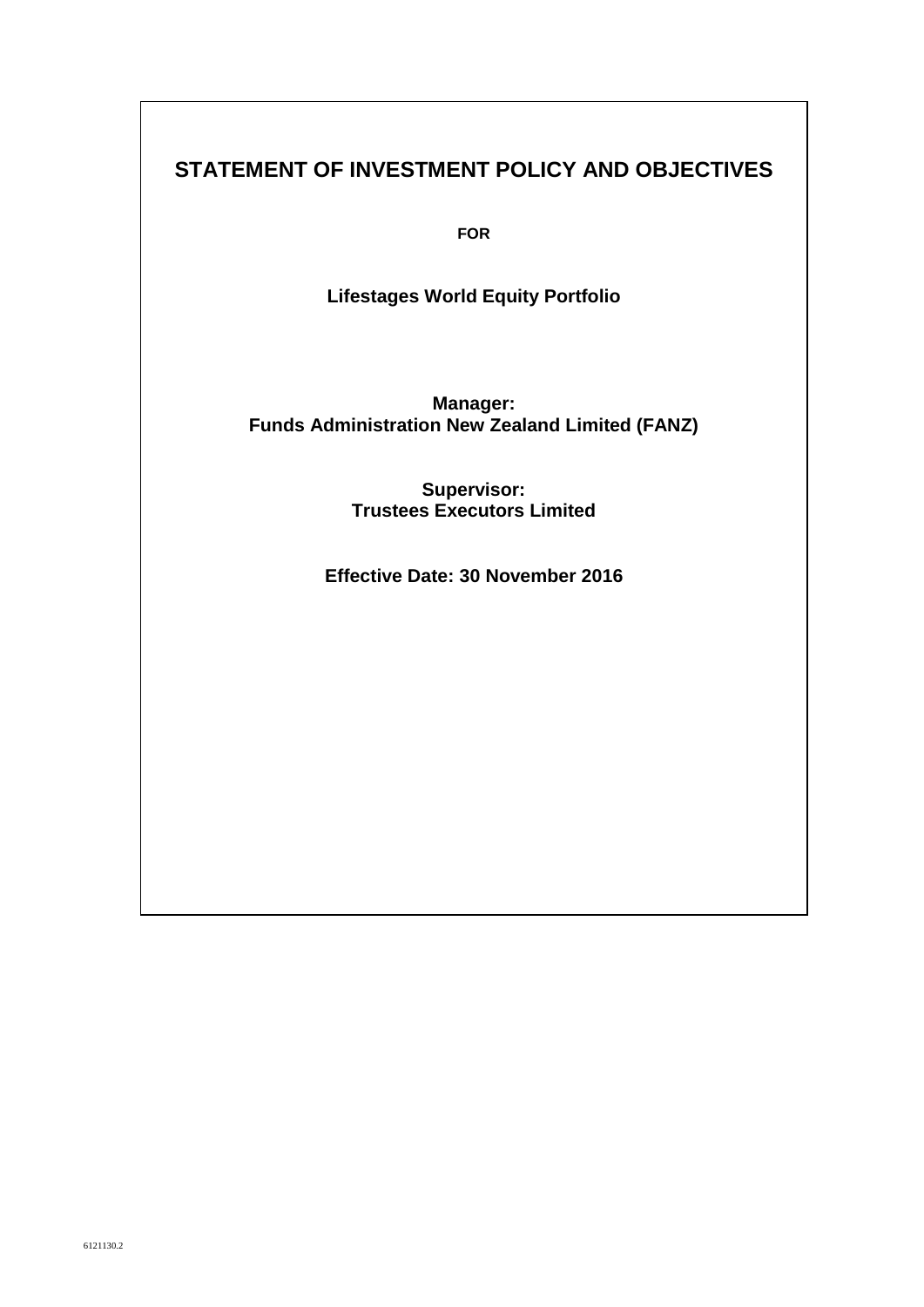## **Introduction and description of Fund**

This statement of investment policy and objectives ("**SIPO**") takes effect from 30 November 2016 and has been prepared for the Lifestages World Equity Portfolio (the "**Fund**"). This SIPO replaces the previous SIPO for the Fund dated 1 October 2015.

The Fund is a registered managed investment scheme under the Financial Markets Conduct Act 2013 ("**Act**"). It forms part of the Lifestages Investment Funds, a suite of registered managed investment schemes, governed by a master trust deed, and managed by Funds Administration New Zealand Limited (referred to as "**we**", "**our**", and "**us**" in this SIPO).

The Supervisor of the Fund is Trustees Executors Limited ("**Supervisor**").

Within our organisation, the Executive Director is responsible for ensuring the SIPO is implemented and monitoring that implementation during the investment cycle (see section 8).

This SIPO sets out the following details with respect to the Fund:

| 1.             |  |
|----------------|--|
| 2.             |  |
| 3.             |  |
| 4.             |  |
| 5 <sub>1</sub> |  |
| 6.             |  |
| 7.             |  |
| 8.             |  |
| 9.             |  |
| 10.            |  |

Our Investment Strategy for the Fund is contained in sections 3 to 7.

In the event of conflict between the provisions of this SIPO and the master trust deed ("**Trust Deed**") or deed of establishment ("**Establishment Deed**") for the Fund, the provisions of the Trust Deed (or Establishment Deed, as applicable) will prevail.

An explanation of the terms used in this SIPO is provided in the final section of this SIPO.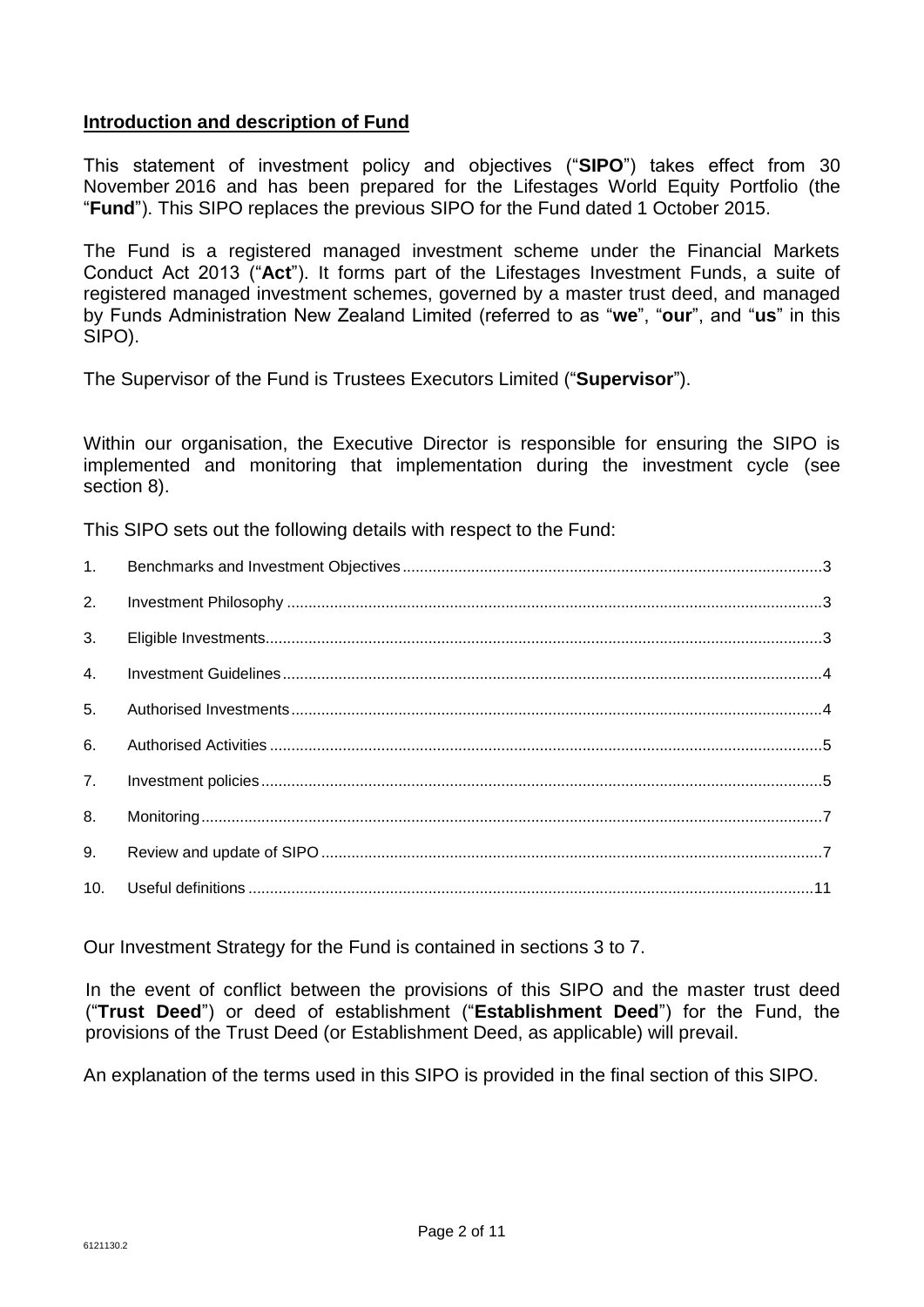# **1. Benchmarks and Investment Objectives**

- 1.1. **Benchmark:** The benchmark asset allocations and indices for the Fund ("**Benchmark**") are:
	- (a) **5% NZ Cash:** NZX NZ 90 Day Bank Bill Index
	- (b) **95% International Equities:** MSCI World Index in NZD with net dividends reinvested (50% hedged to the NZD).

#### 1.2. **Investment objectives:**

The Fund's investment objectives are:

- (a) To achieve capital growth and returns over the long-term.
- (b) To provide a gross return above the return of the composite Benchmark on a rolling three-year basis i.e. before tax, fees, and other expenses.
- (c) To produce a competitive investment return relative to the relevant peer group (see 'Monitoring' below).
- 1.3. **General description of investments:** The Fund will invest primarily in a broad spread of international equities.

#### **2. Investment Philosophy**

- 2.1. We have developed the investment strategy for the Fund with reference to investors who are seeking a fund that aims to achieve capital growth and returns over the long-term through investment in international equities. The Fund provides access for investors to a portfolio of large cap stocks with a portion of the portfolio hedged back to the New Zealand dollar for risk management and volatility purposes.
- 2.2. We believe that markets are largely efficient, and engaging in active management or speculating in concentrated positions is only likely to increase volatility and costs.
- 2.3. The level of investment risk accepted will be largely in line with the Benchmark (50% hedged to the New Zealand dollar) which will be reflected in the selection of securities within the Fund.
- 2.4. The Fund is designed to provide investors with a core and large cap risk exposure to international equities. The Fund is designed to be consistent with our overall investment philosophy and approach to equity investing.
- 2.5. The Fund offers a multi manager approach to equity investing by providing access to a number of experienced international equity investment teams.

## **3. Eligible Investments**

As at the date of this SIPO, the Fund (through its underlying managers) will only invest in the following security types:

3.1. Deposits, transferable obligations or other debt obligations of or guaranteed by a 'registered bank' under the Reserve Bank of New Zealand Act 1989 whose short term rating is at least A1 with a maturity of no more than 180 days at time of purchase. Floating rate notes with a final maturity of more than 180 days are not authorised (irrespective of the frequency of rate setting).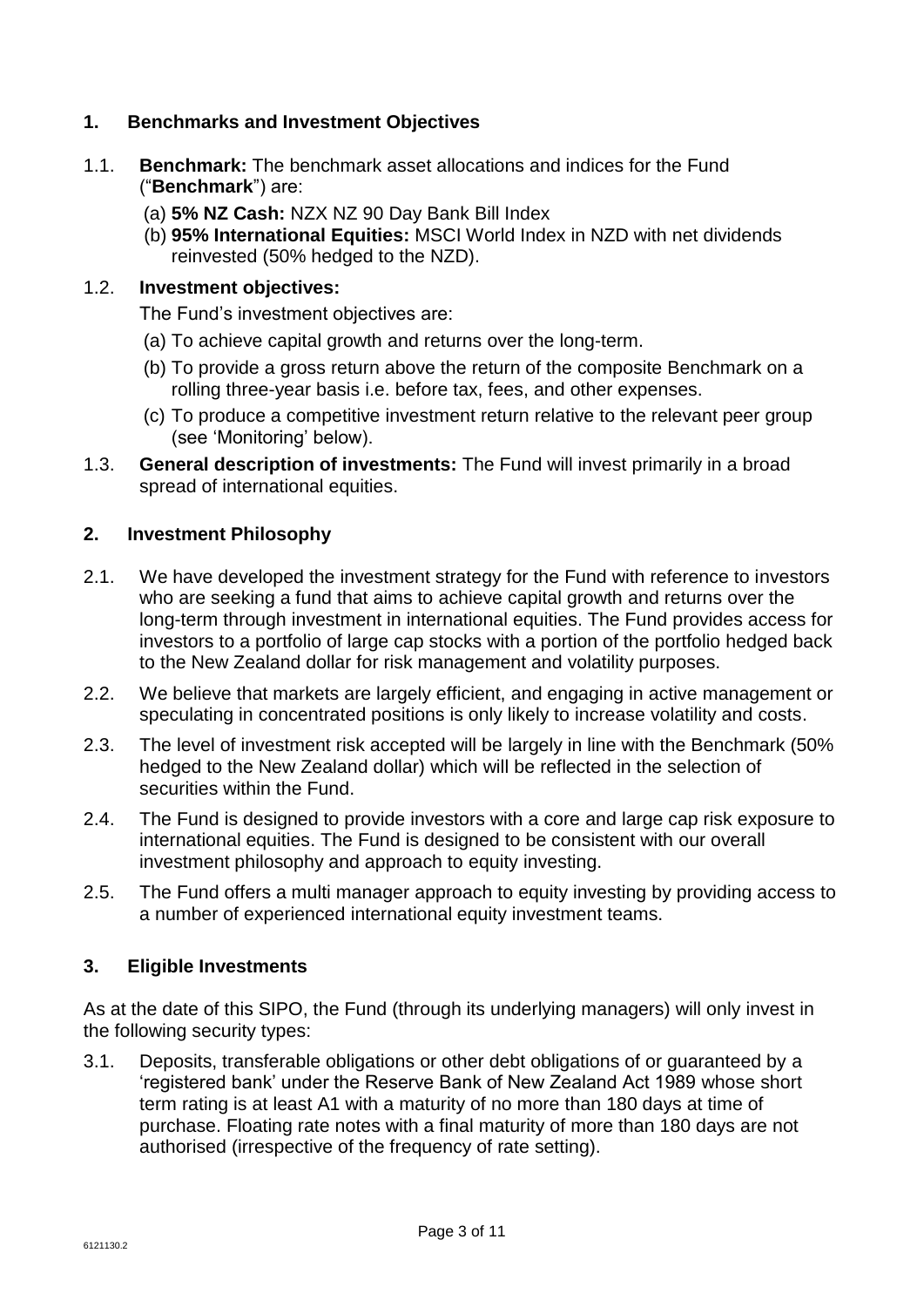- 3.2. Shares issued in any jurisdiction of companies listed and traded on a recognised stock exchange or other trading system.
- 3.3. Derivative contracts, where the underlying risk relates to the shares referred to in 3.2. Eligible derivative contracts include interest rate futures, options, interest rate swaps, and credit default swaps. Options, swaps and credit default swaps must be entered with a counterparty with a minimum long-term credit rating of AA- and a current industry standard (International Swaps and Derivatives Agency) agreement must be in place between the counterparty and us or the underlying manager. The market value of the exposure must be fully covered by cash or backed by liquid physical assets.

Derivatives are to be measured on a notional face value basis and may not exceed 100% of the net market value of the Fund's investment portfolio.

Investment in collateralised debt obligations or collateralised loan obligations are not permitted.

Where an entity or an issuer is rated, that rating shall be by an internationally approved rating agency such as Standard & Poor's or AM Best.

The eligible investments may change in the future (see section 5 below).

## **4. Investment Guidelines**

- 4.1. **Liquidity:** A minimum 2% of total assets must be held in highly liquid securities. Highly liquid securities are on-call Cash, NZ Government securities with less than 5 years to maturity and Bank Reverse Convertible Debentures with less than 6 months to maturity.
- 4.2. **Ranges:** The benchmark asset allocation ranges outlined in Table 1 are not to be exceeded.
- 4.3. **Hedging:** Foreign currency exposure is approximately 50% hedged to the New Zealand dollar, generally through the underlying investments.
- 4.4. **Derivatives**: Derivatives may be used as a risk management tool where underlying investments create an overall portfolio exposure that we determine to be undesirable. It is envisaged that derivatives will not be used in the normal course of business. While derivatives may be used at our sole discretion, we will advise the Supervisor of any decision to do so, explaining the investment rationale and anticipated duration of the holding period of derivative contracts entered into.

## **5. Authorised Investments**

The universe of authorised investments for the Fund is set out in its consolidated Establishment Deed dated 1 November 2016, as amended from time to time. Investments may be made by direct investment or by investments in underlying funds.

The underlying managers currently accessed for the Fund's international equity investments are available in the most current Fund Update on the Fund's managed investment schemes register entry with the Registrar of Financial Service Providers at [www.companiesoffice.govt.nz/disclose.](http://www.companiesoffice.govt.nz/disclose)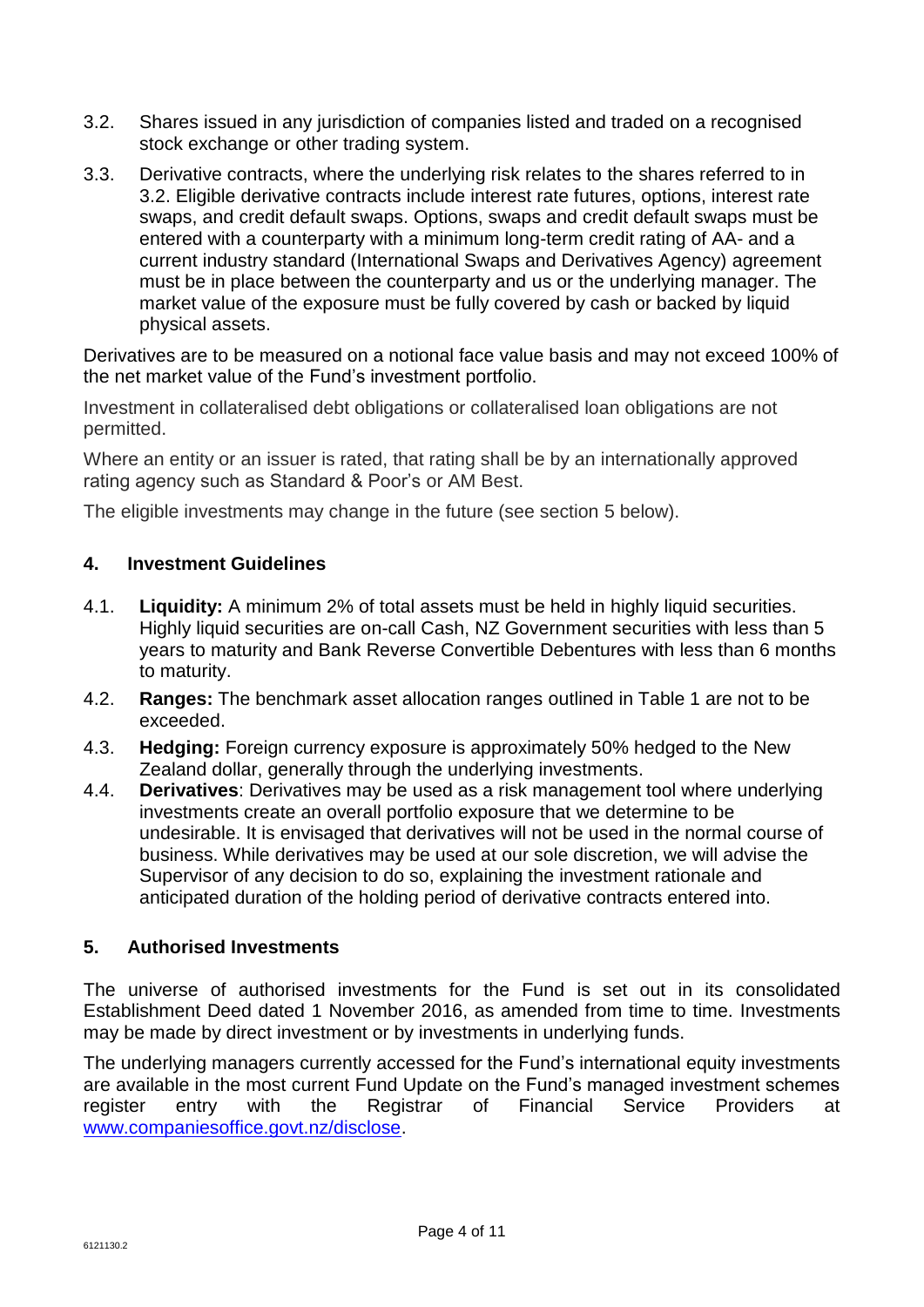## 5.1. **Exposure**

#### **Table 1. Benchmark asset allocations and ranges**

|                               | <b>Benchmark asset</b><br>allocation % | Usual range % |
|-------------------------------|----------------------------------------|---------------|
| New Zealand Cash              |                                        | $2 - 10.0$    |
| <b>International Equities</b> | 95                                     | $90 - 98$     |

Other than as outlined in the table above, there are no limits on the nature or type of investments that may be made, or on the proportion of each type of asset invested in. However any breaches of these limits will result in breach of the Limit Breaks Policy and require action as provided by section 167 of the Financial Markets Conduct Act.

- 5.2. **Managed Funds**. Investment in managed funds which achieve essentially the same ultimate exposure as would have been achieved by directly held securities, with the relevant benchmark asset allocation and ranges flowed through to any managed fund exposure.
- 5.3. **Cash**. Cash is generally held in the Fund's bank account for cashflow management. Any other cash investments will be made by way of direct investment in unsecured deposits with SBS Bank, or with other registered banks or financial institutions pending investment into other assets.

All transactions will be undertaken through recognised market participants. For domestic transactions no settlement risk will be taken. For international transactions dealing only with entities whose short-term credit rating is at least A1 will minimise settlement risk.

#### **6. Authorised Activities**

The Fund may undertake the following other activities in carrying out its investment strategy:

- 6.1. **Securities Lending**. The Fund is authorised to lend up to 20% of its Gross Asset Value (as defined in the Trust Deed) to 'A' rated counterparties.
- 6.2. **New Issues**. Underwriting new issues of share issues.
- 6.3. **Borrowing**. As provided by clause 23.12 of the Trust Deed, the Fund is authorised to borrow up to 25% of its Gross Asset Value to invest in Authorised Investments, subject to the consent of the Supervisor.

## **7. Investment policies**

## 7.1. **Liquidity**

Sufficient liquidity will be held to cover reasonably anticipated redemptions of units in the Fund and, if necessary, there is a general authorisation to borrow up to 5% of the market value of the Fund to cover settlement requirements. Such borrowing will be for a maximum period of 15 business days and in each instance the Supervisor will be advised. The Supervisor may at any time require that no further borrowing shall be undertaken in respect of the Fund.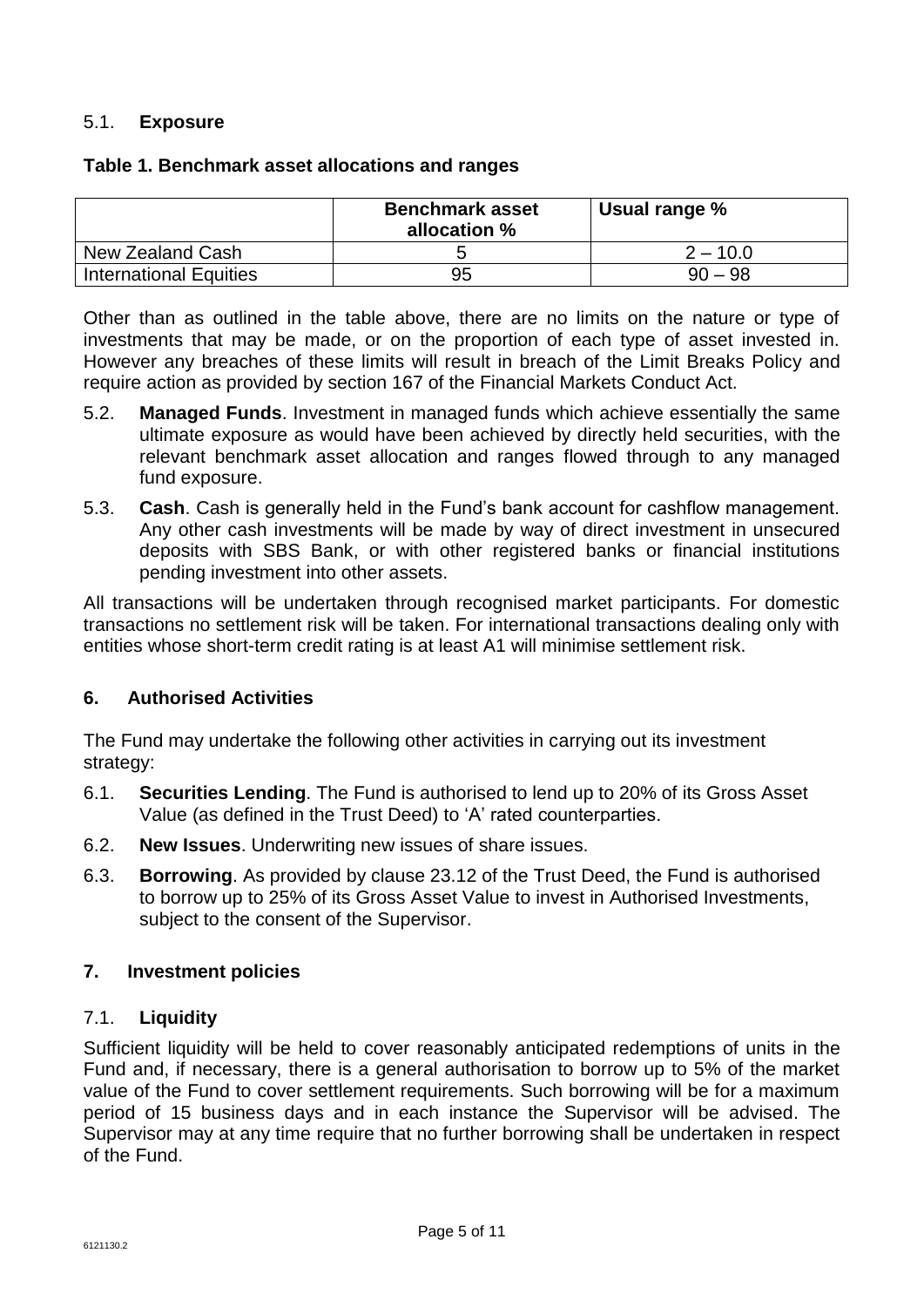# 7.2. **Valuation**

The purchase price of securities entering the Fund will include purchase brokerage and sale values will be after brokerage has been deducted.

For assets under outside management, periodic valuation will be based on latest market prices (for equities the last sale and for bonds the mid-price). Deposits with banks and building societies will be valued at book value plus accrued interest. In the case of securities whose latest market price or yield is more than 5 business days old at least two broker opinions will be sought and the average of these will be the price for valuation purposes.

The valuation formula will include a provision for tax, supervisor fees, management fees, an estimate of other ongoing fees, costs and expenses, any exceptional fees and estimated disposal costs in order to establish the true 'cash' value of the Fund. For exiting and new unit holders this will be the basis of their exit and issue unit price respectively.

## 7.3. **Derivatives**

Derivatives may not be used to leverage the Fund, or if the effect is to increase the portfolio risk beyond what it would have been had the Fund comprised only directly held securities. That is, there will be no gearing effect and any derivative positions will be backed by physically held positions at the time that the risk on any derivative arrangement commences. It is accepted that during the term of a derivative arrangement some mismatch may occur between the value of the derivative and the value of its underlying security or portfolio position.

#### 7.4. **Tax**

The Fund is currently taxed as a Portfolio Investment Entity ("PIE") and as such complies with the relevant tax rules for PIEs.

## 7.5. **Related Party Transactions**

Transactions with related parties of us or the Supervisor are permitted, provided such transactions are permitted under the Trust Deed and the Act (where applicable). The key constraint is that such transactions must be entered into on ordinary commercial arm'slength terms. The Supervisor may also impose other terms on related party transactions from time to time.

## **7.6 Hedging**

The purpose of international investment is diversification of markets rather than diversification of currencies. It is accepted that international market diversification will entail additional risk arising from foreign currency exposure. As practicable, this foreign currency risk will be removed by currency hedging. A complete hedge is not totally practical or cost efficient.

In view of this the policy position is that total foreign currency exposures will be approximately 50% hedged based on a periodic review with the 50% hedge ratio applied at the start of each period and applied to the then New Zealand dollar market value of the assets to be hedged. Hedging is generally through the underlying investments. Any hedges put in place at the most recent review, except in exceptional circumstances, will be left in place until the next review irrespective of interim movements in the prices of the underlying assets. For these purposes hedge rebalancing will be quarterly. In between times the hedge ratio will be allowed to move between 40% and 60%.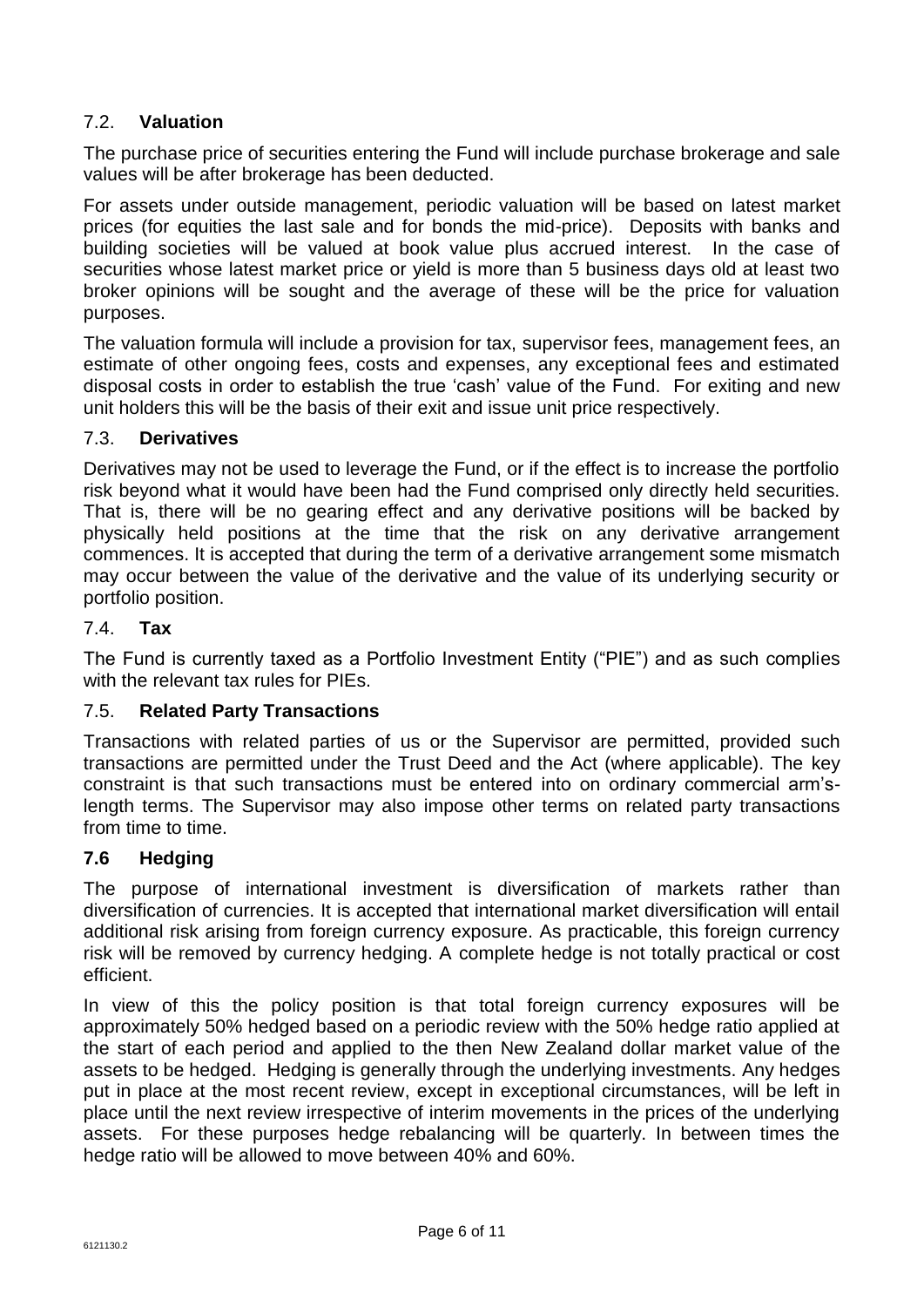The approach to currency hedging is passive and there is no expectation or intention to actively manage currency exposures.

It is recognised that closing out currency hedge positions may involve payments from the funds whose currency exposure is hedged. Because there may be difficulty in controlling cash movements and recognising that it is overall portfolio currency exposure which is relevant, where possible hedged offshore investment management options will be taken within the overall 50% (approximately) guideline. It is further recognised that where the manager of an offshore investment hedges the foreign currency exposure only to Australian dollars putting in place a further hedge between Australian and New Zealand dollars may be both costly and logistically difficult. Given the relatively high correlation between Australian and New Zealand dollars it is considered that any exposure from holding uncovered Australian dollars is acceptable.

## **8. Monitoring**

- 8.1. We will review the performance of the Fund and the underlying investment managers quarterly. This review will compare the return of the Fund and each component of its portfolio against the relevant index over the quarter. There will also be a Fund review, at least annually, against its peers as determined by the FANZ Investment Committee, with input from the Supervisor where appropriate.
- 8.2. The performance standard expected to be observed is that the Fund's return over the period will be within the top two quartiles based on its respective universe of funds (i.e. the range of funds identified as peers of the Fund).
- 8.3. If performance does not meet this standard, the reason for the under-performance will be identified and appropriate action recommended.
- 8.4. Where two or more managers are responsible for the investment management of a specific part of the Fund, rebalancing between them will be through cash flows rather than from a periodic formal rebalancing.

## **9. Review and update of SIPO**

The SIPO will be reviewed and updated from time to time. The most current version of the SIPO is available on the Fund's managed investment schemes register entry with the Registrar of Financial Service Providers at [www.companiesoffice.govt.nz/disclose.](www.companiesoffice.govt.nz/disclose)

## 9.1. **Review of the SIPO and investments generally**

The SIPO will be reviewed from time to time by us and the Supervisor, and at least annually. An ad hoc review of the overall SIPO may be triggered by any of the below events occurring.

We review all investments on a quarterly basis. Performance is measured against appropriate benchmark indices. Where an underlying fund's performance is consistent with its mandate and in line with broad style and/or asset class returns, no further action will generally be taken.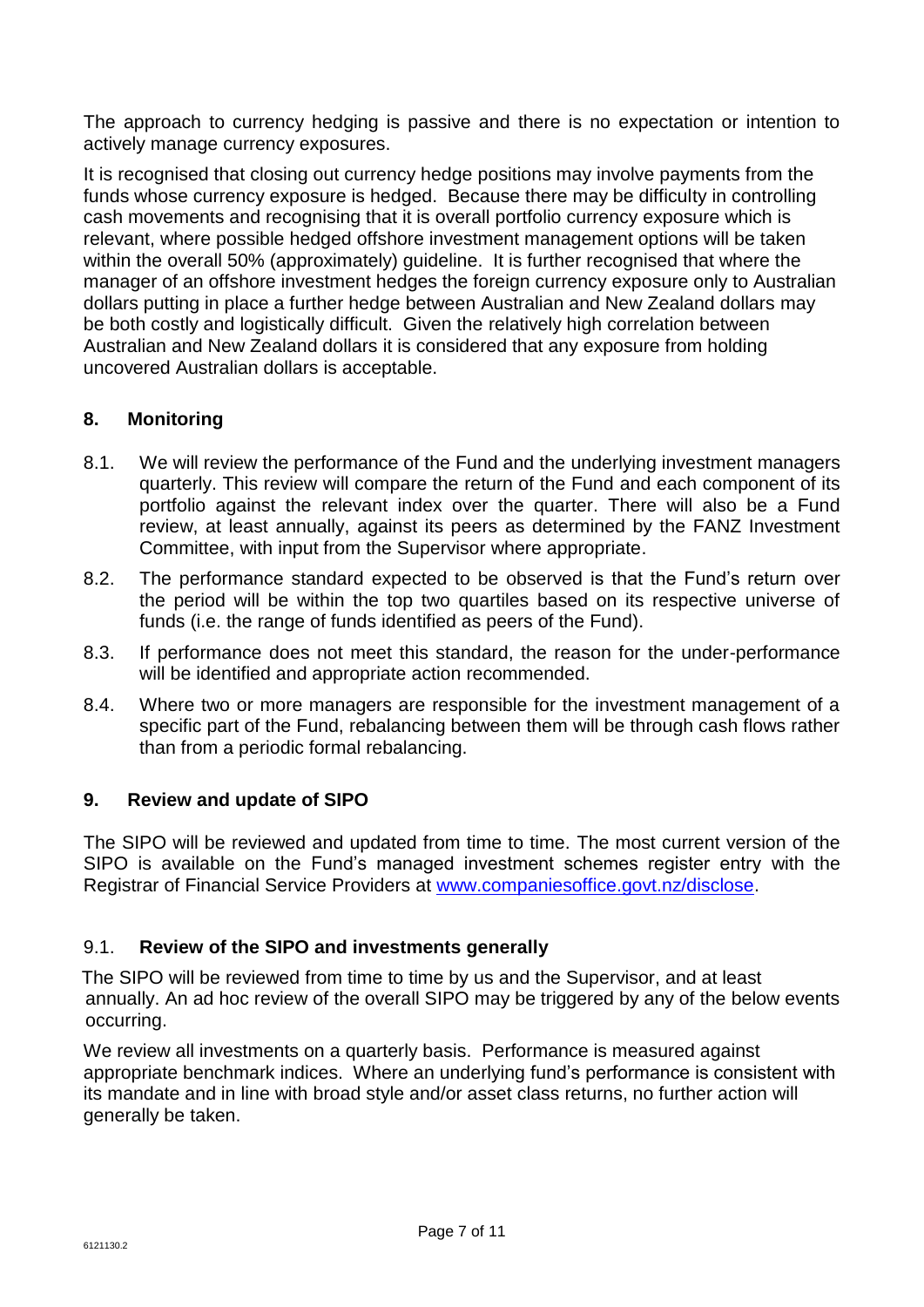However, an investment/underlying fund may be flagged for 'enhanced due diligence', and subjected to a higher degree of scrutiny for any one or more of the following reasons, where applicable:

- A change in the primary underlying manager/issuer
- A significant change in an underlying manager's or issuer's majority owner or ownership structure
- A greater than 25% fall in the investment/underlying fund's assets under management over a rolling one year period (due to redemptions, not market movements) or total investment/underlying fund assets falling below \$25 million at any time
- A change in the investment/underlying fund's investment style, diversification and/or risk factor tilting
- An increase in the investment/underlying fund's fees
- The investment/underlying fund shows persistent underperformance against a relevant benchmark. Persistent underperformance is defined as performance below benchmark on a three year basis minus fees, and a volatility measure appropriate for each investment/underlying fund
- An extraordinary event which we consider has impacted or may interfere with the investment/underlying manager/fund's ability to act in the future within the established fund mandate

Each quarter, we will review all recommended investments to ensure no investment/underlying fund has breached its own limits.

In general, if an investment/underlying fund has breached any threshold, we will undertake an analysis and written review. Depending on the nature and seriousness of the breach, the written review will include some or all of the following features:

- Review of the investment mandate
- Explanation of the breach and analysis of its seriousness
- **I.** Investigation with the investment/underlying fund management team
- Regression analysis and/or attribution analysis
- Peer review
- Reconfirmation, if the investment/underlying fund is still the preferred choice relative to other alternatives

If the investment/underlying fund requires enhanced due diligence due to underperformance, we will attempt to ascertain whether this underperformance is the result of the underlying manager taking mandated risks, which are acceptable, or non-mandated risks, which are generally unacceptable.

The decision to retain or terminate an investment/underlying fund cannot be determined by a simple formula. Selecting investment/underlying funds with above average performance over previous periods provides no increased likelihood of improving performance over subsequent periods. Our confidence in the underlying manager's ability to consistently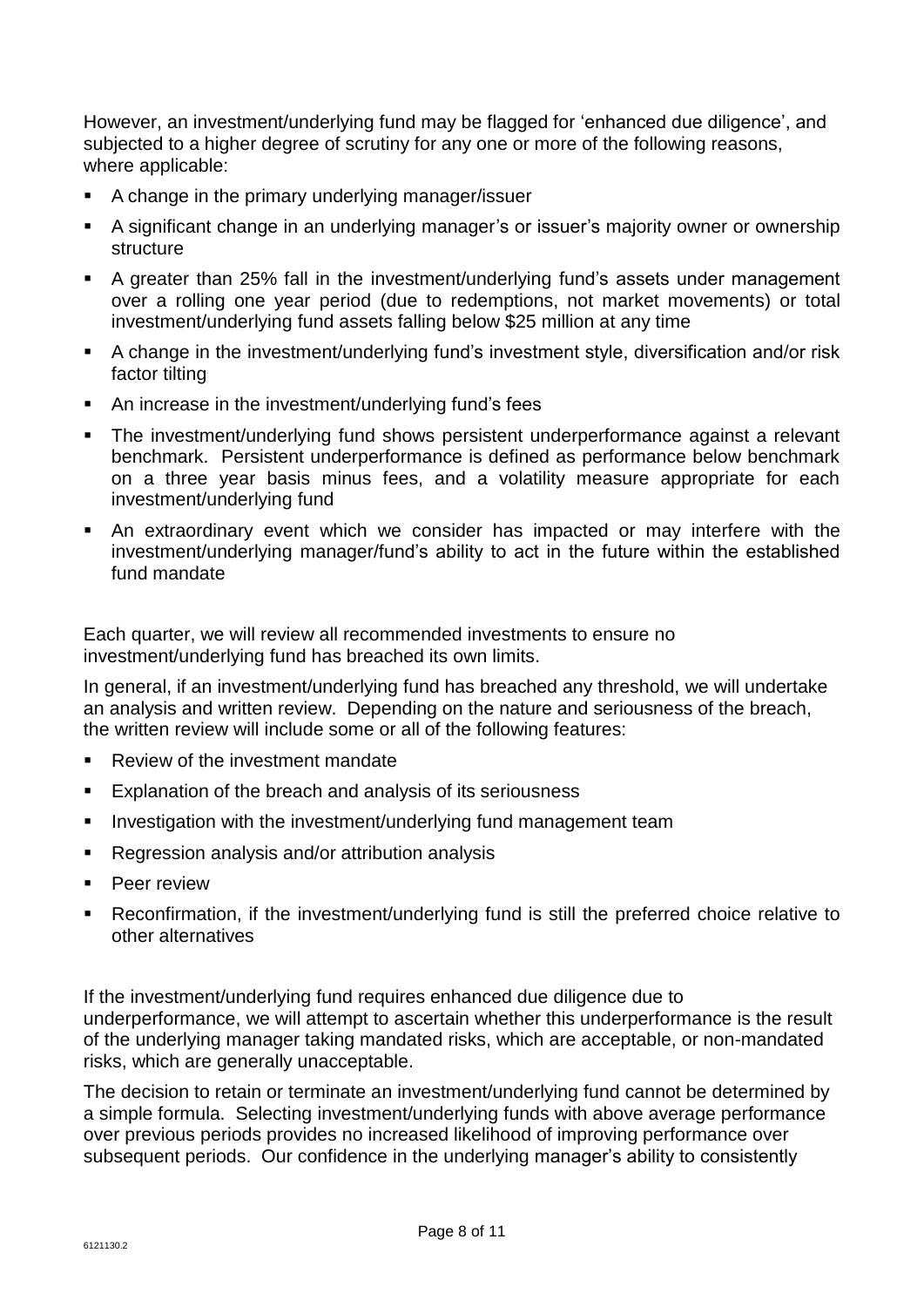deliver in accordance with the investment/underlying fund mandate in the future will play a part in the decision to retain or replace an investment/underlying fund.

Once an investment/underlying fund has been reviewed in relation to a specific threshold breach, then, assuming the investment/underlying fund retains its recommended status, it will only be re-reviewed with respect to that breach in 12 months' time (not every subsequent quarter). However, if the investment/underlying fund subsequently breaches any other threshold in the interim, this will prompt a new review in relation to the new breach.

## 9.2. **Review of the investment strategy and underlying manager selection**

FANZ undertakes a review of the investment strategy, the appropriateness of the benchmark asset allocations and ranges, and the performance and risk profiles of the asset class on a regular basis. This is a qualitative review and forms part of the manager review of the managers used in the Fund.

We follow a due diligence process for selecting the underlying managers within each Fund, applying a combination of three primary filters.

## **Exclusionary filters**

- **Investment style and philosophy –** investments should be non-speculative and compatible with an asset class investment philosophy. This philosophy is based on the assumption that markets are largely efficient, and engaging in active management or speculating in concentrated positions is only likely to increase volatility and costs.
- **Representation –** an investment must broadly represent the risk and return characteristics contained in a fair sample of an asset class or sub-asset class so that effective asset class and portfolio construction can be achieved.
- **Fund size –** an underlying recommended unit trust or exchange traded fund should have assets of \$25 million or more, unless there are exceptional circumstances.
- **Liquidity**  investments should be able to be redeemed for cash within one week.
- **Excluded investments**  none of the Fund's investments have exposure to cluster munitions, anti-personnel mines, or nuclear armament manufacturers**.**

## **Quantitative filters**

- **Fees and expenses –** the Management Expense Ratio (MER) or Investment Cost Ratio (ICR) should be lower than average for the available funds in the relevant asset class.
- **Quality of execution –** a managed fund should demonstrate low turnover and light market impact of trading.
- **Diversification –** a fund should own the majority of available securities within its defined asset class or sub-asset class.
- **Consistency of risk exposure** a fund should demonstrate consistency in the application of risk exposures, regardless of market or economic conditions.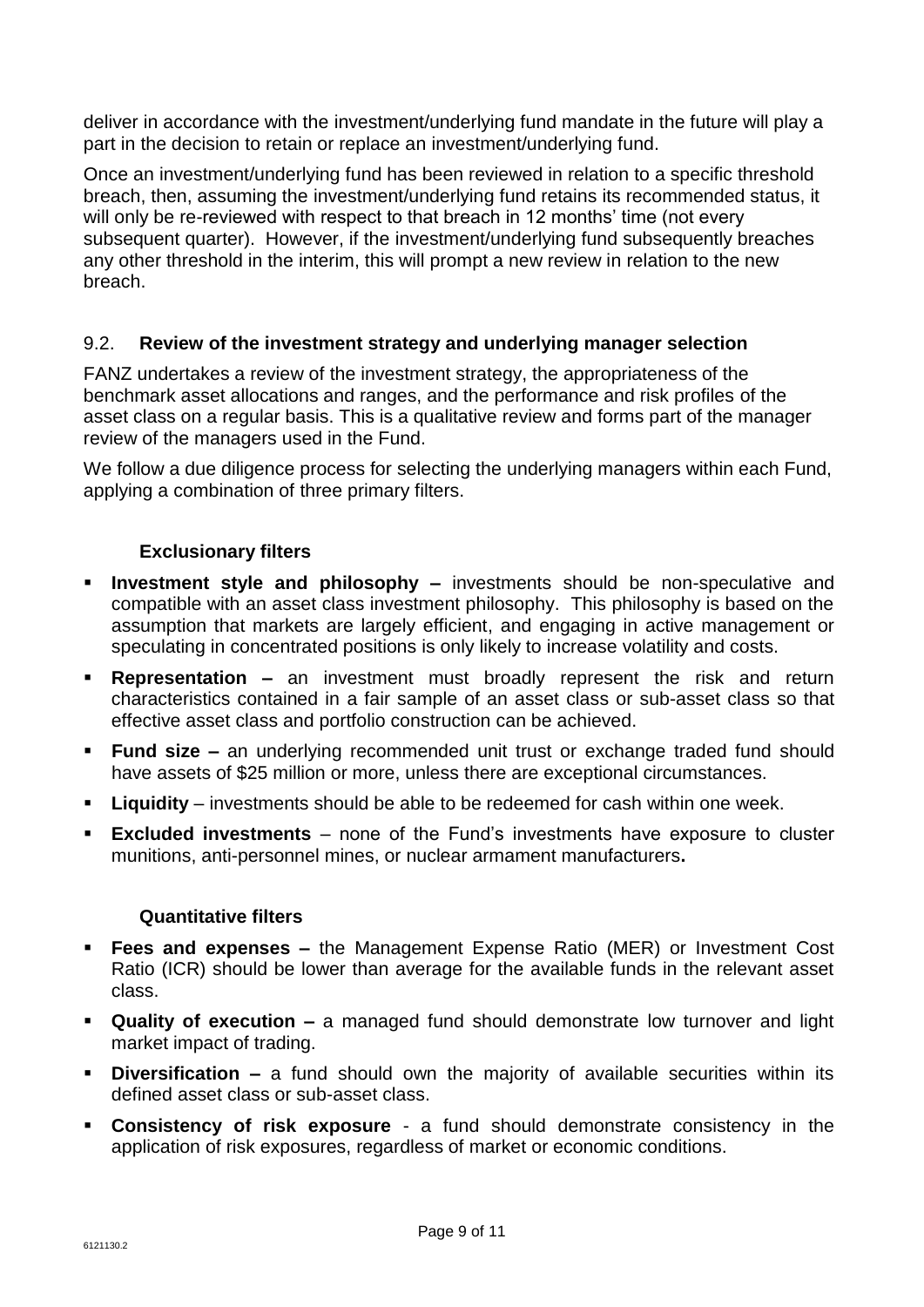- **Tax efficiency –** investments should be managed sensitive to the underlying taxable consequences of transacting.
- **Track record –** the fund should typically have a minimum track record of at least 12 months.
- **Performance since inception vs benchmark -** the fund should demonstrate that it is capturing the return of the asset class. In some cases, suitable benchmarks may not be available, and the adviser will take that into consideration.

## **Qualitative filters**

For all managers recommended, we undertake a qualitative review of information every three years, focusing on items such as:

- **Ownership structure/major shareholders –** the company should demonstrate a consistent and stable ownership structure. Mergers and acquisitions should provide benefit to investors.
- **Staff –** the company should demonstrate low turnover of professional and service staff and long running tenure of key investment managers running the fund.
- **Services provided** the company should provide the same or better level of service than is available in the marketplace for investment alternatives.
- **Business strength –** the company should be a growing and viable business. Growth in investment assets would be one indicator of this.
- **Reports –** the reports should contain all of the information that is necessary and useful to enable regular due diligence, and should consistently be provided on a timely basis.
- **Requests for information –** the company should consistently respond to requests for information in a timely manner with information given in a way that is easily understood.
- **Investment education –** the company should provide adequate explanation of and education around its investment decisions, and the evidence it considered in making decisions.

## 9.3. **Changes to the SIPO**

Both we and the Supervisor must agree in writing any changes or replacements to this SIPO. Any changes must be approved by our Board.

For material changes, we must provide 30 days' notice in advance to all existing unit holders of the proposed change. The decision as to whether or not a change is material rests with the Supervisor.

Each updated or amended SIPO will contain an effective date. Any changes to this SIPO will be lodged with the Registrar of Financial Service Providers in accordance with the Act.